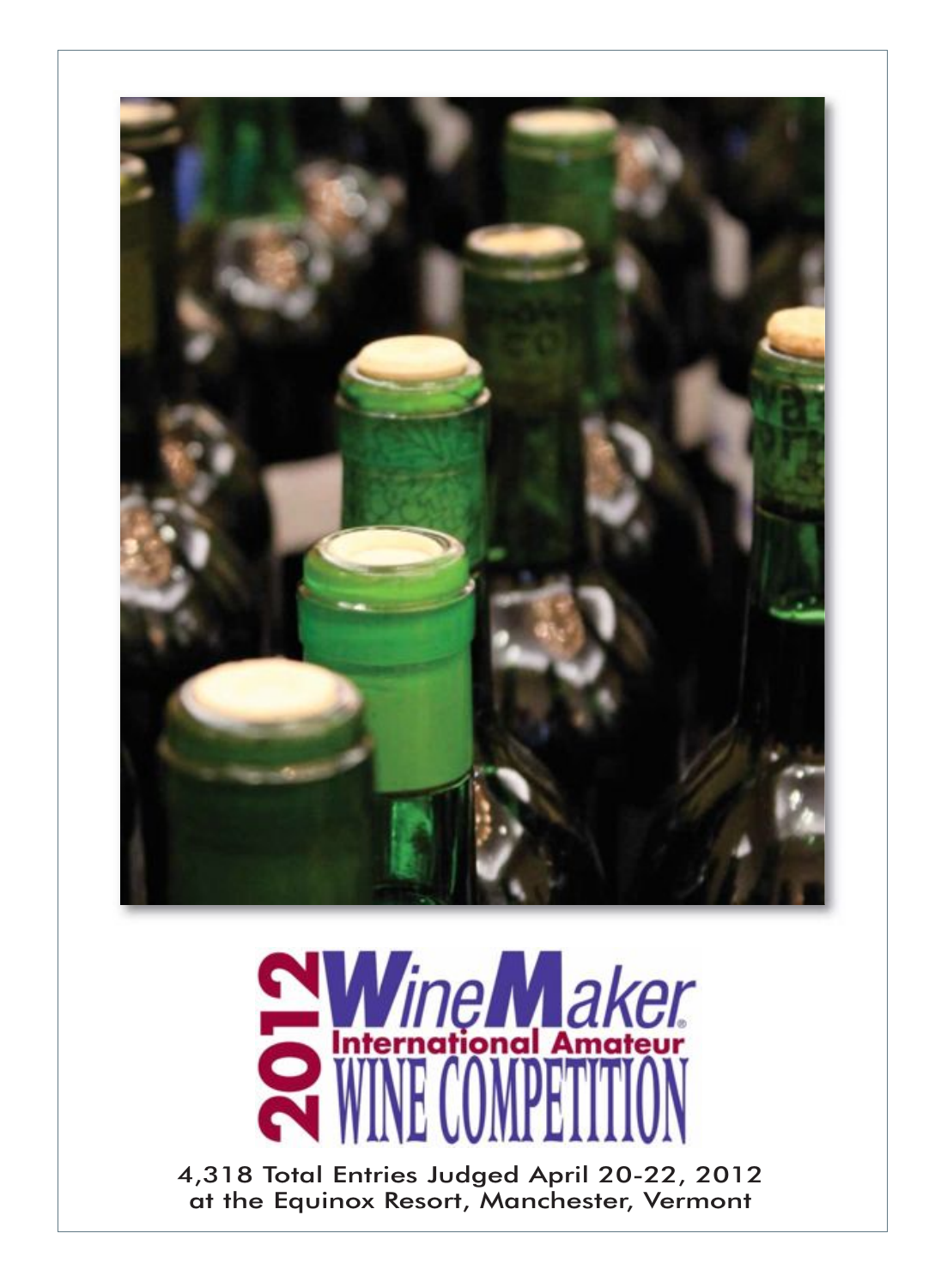| $4,318$ total entries<br>803  wine flights       |  |
|--------------------------------------------------|--|
| 1,511  total judging hours<br>50 American states |  |
| 8 Canadian provinces<br>7 Countries              |  |

rom April 20 to 22, 2012, a total of 4,318 different wines were judged at the Equinox Resort in Manchester, Vermont. This year's competition was again the largest wine competition of its kind in from April 20 to 22, 2012, a total of 4,318 different wines were judged at the Equinox Resort in Manchester, Vermont. This year's competition was again the largest wine competition of its kind in the world. The 4,318 entri makers living throughout North America in all 50 American states and 8 Canadian provinces and as far away as Malta and Spain. Over the course of three days, experienced judging panels worked through 803 flights, examining each wine using the UC-Davis 20 point wine scale evaluating appearance, aroma, taste, aftertaste and overall impression. The wines were entered in 50 different categories and included an

astonishing array of varietals and wine styles. Kit wines competed alongside fresh-grape entries in this blind tasting. Entries were awarded gold, silver, bronze and best of show medals based on the average score given by the judging panel. The Grand Champion wine medal was the top overall scoring wine across all categories. The Club of the Year was given to the club whose members won the most medals and the Retailer of the Year and U-Vint of the Year awards were given to the winemaking supply stores whose customers outperformed other similar shops. Finally the Winemaker of the Year award was given to the individual entrant who has the highest average score across their top 5 scoring wines in the competition.

Congratulations to everyone who won a medal, and a sincere thanks to our sponsors, judging director Gene Spaziani, competition director Ric Quental, our judges, competition volunteers and of course everyone who took time to enter. We are already busy planning for the 2013 edition of this competition so get your wines ready for the March 15, 2013 entry deadline! Cheers and thanks for entering your wines!

## GRAND CHAMPION WINE

Rex Johnston and Barbara Bentley Walnut Creek, CA 100% Dessert Style Red Raspberry 2011



BEST OF SHOW RED

Jack Ruscilli Columbus, OH 90% Zinfandel, 10% Cabernet Sauvignon 2010 SPONSOR:

Dr. Godwin Meniru Canton, OH SPONSOR:



WINEMAKER OF THE YEAR

#### BEST OF SHOW WHITE

WINE@KITZ

Kelly Bronn • Ridgeville, ON 100% Winexpert Selection Estate German Mosel Valley Gewürztraminer 2010

## SPONSOR: GINO PINTO

## BEST OF SHOW DESSERT

Stephanie Devison • Guelph, ON 100% RJ Spagnols Cru Select Specialty Coffee Port 2011



## BEST OF SHOW COUNTRY FRUIT

Joseph Wann • Williamstown, NJ 80% Pineapple, 16% Mango, 2% Coconut, 2% Orange 2011



# for Home Brewers and Vintners

## BEST OF SHOW SPARKLING

Callie McHarg • 100 Milehouse, BC 100% RJ Spagnols Cellar Classic Gewürztraminer 2011 SPONSOR:

myownlabels

#### BEST OF SHOW KIT/ **CONCENTRATE**

Mary Ann McKinnon • Vancouver, BC 100% Winexpert Selection Limited Edition Pacifica White 2010



## BEST OF SHOW MEAD

Dr. Godwin Meniru • Canton, OH Wildflower Honey, Orange Zest, Cinnamon, Vanilla, Cloves, Nutmeg, Allspice, Juniper, Anise and Ginger 2011 SPONSOR: Northern Brewer

## RETAILER OF THE YEAR

Quality Wine and Ale Supply • Elkhart, IN





## CLUB OF THE YEAR

Sacramento Home Winemakers California

SPONSOR:

MiniBrew.com

Hobby Beverage Equipment Co.

## U-VINT OF THE YEAR

Grapes 4 U • British Columbia

SPONSOR:



## BEST OF SHOW ESTATE GROWN

Werner Keuhnis • Traverse City, MI 100% Pinot Blanc 2010

SPONSOR:

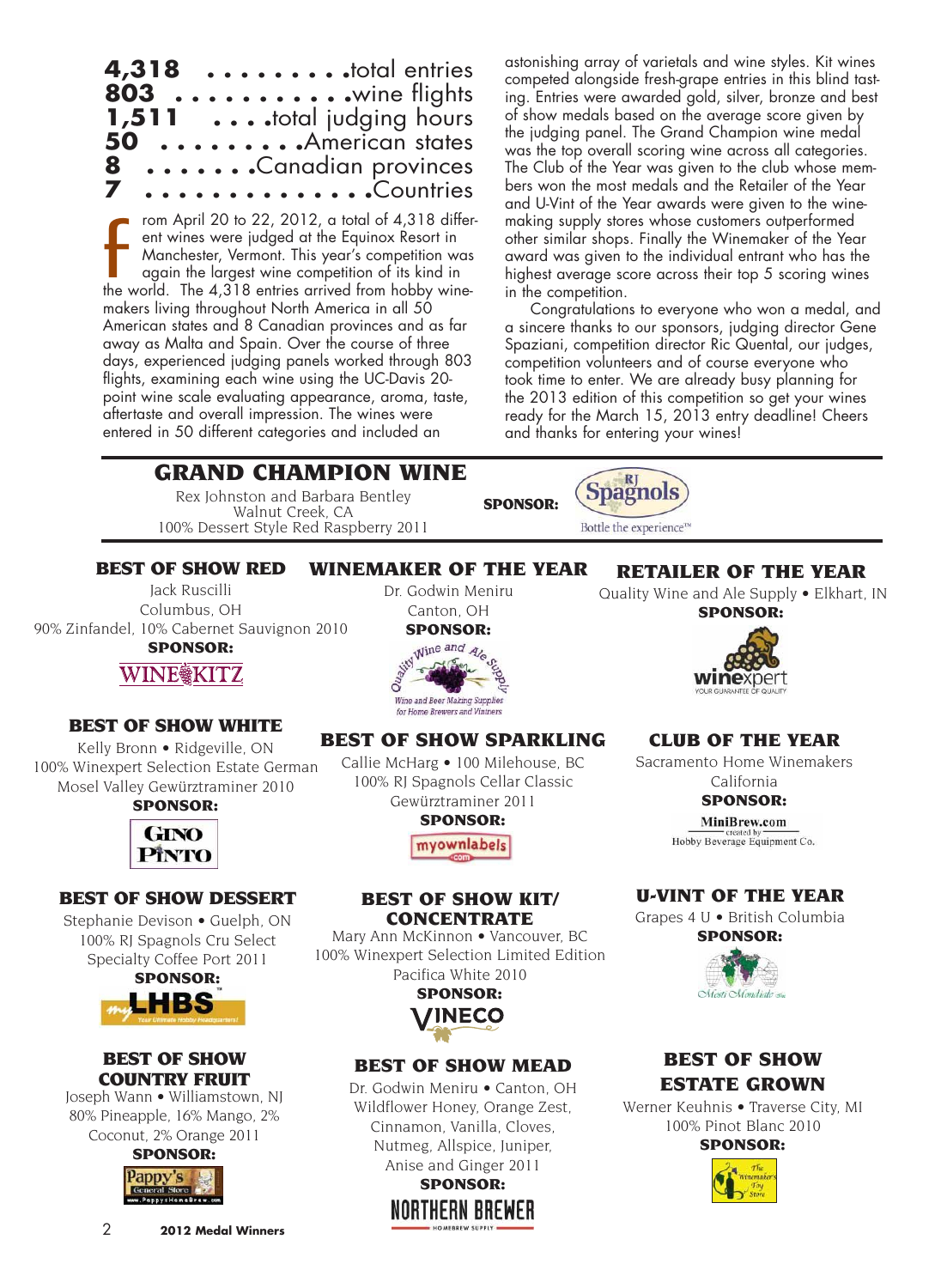## White Native American Varietal

**Sponsor: Logic, Inc.** 32 Entries GOLD Gary Coons • N. Tonawanda, NY 100% Diamond 2010

## **BRONZE**

Brian Boettcher • La Crosse, WI 100% Niagara 2010 Andy Burkholder • Middlefield,OH 100% Catawba 2010 Dennis and Caryn Angel Knightstown, IN 100% Catawba 2011 David Deters • Ottawa, OH 100% Niagara 2011 Wendi Johnston • W. Lafayette, IN 100% Catawba 2011 Steve Reeves and Dana Milligan Kendall, NY 100% Diamond 2011 Michael and Joyce Willman Jeffersontown, KY 100% Niagara 2010

## White Native American Blend

**Sponsor: Keystonehomebrew.com** 1 Entry BRONZE

Gib De Lisle • Lafayette, LA 50% Carlos Muscadine, 50% Welder Muscadine

#### Red Native American Varietal 42 Entries **GOLD**

Cornelious Ashe • Dillsboro, NC 100% Concord 2011 Kevin Behnke • Germantown, WI 100% Frost Grape 2010 Ron Hopwod • Avon, IN 100% Concord 2011 Richard Miller North Little Rock, AR 100% Muscadine 2011 Steve Reeves and Dana Milligan Kendall, NY 100% Concord 2011 Jerry Parker • Columbia, MO 100% Norton 2009 Ed and Sharon Whitworth Taylorville, KY 100% Concord 2010

#### SILVER

Kevin Behnke • Germantown, WI 100% Frost Grape 2009 Dennis Harrington Hot Springs, AR 100% Norton 2010 Jackie and Darrell Shreeve Young, AZ 100% Muscadine 2011 Bob Truetken • Warrenton, MO 100% Norton 2009

## **BRONZE**

Mathew Beard • Cedar Hill, MO 100% Norton 2008 Jeff Hanneman and Dave Burgei Delphos, OH 83% Concord, 17% Chambourcin2010 Don and Julie Kissee Crown Point, IN 100% Concord 2011 Jerry Parker • Columbia, MO 100% Norton 2010 Lonnie Stonebraker Washington, MO 100% Norton Brenda Neilands and Art Willman Iuka, IL 100% Concord 2010

#### Red Native American Blend **Sponsor: Lallemand, Inc.**

4 Entries No Medals Awarded

#### Blush/Rosé Native American **Sponsor: The Beer Essentials**

#### 9 Entries GOLD

The Downing Family Martinsville, IN 95% Catawba, 5% Concord 2011 Margot and Jason Phelps Londonderry, NH 100% Concord 2011 Ed and Sharon Whitworth Taylorville, KY 100% Catawba 2009

## SILVER

Brenda Neilands and Art Willman Iuka, IL 100% Catawaba 2010

## BRONZE

Therese Meisling • Newburgh, IN 57% Concord, 43% Niagara 2011

#### Red or White Native American Late Harvest and Ice Wine 2 Entries

GOLD Denny Norris • New Milport, PA 100% Concord 2011

#### White French-American Hybrid Varietal 63 Entries

GOLD Eric Ashline • Black Creek, WI 100% Edelweiss 2010 John Czyrny • Tonawanda, NY 100% Valvin Muscat 2011 Don Dixon • Flinton, PA 100% Vignoles 2011 Randy Phillips • Elmira, NY 100% Traminette 2010

#### SILVER

Jeff Hanneman and Dave Burgei Delphos, OH 100% Seyval 2010 Gary Coons • N. Tonawanda, NY 100% Vidal Blanc 2010 Joseph Dropp III • Grove City, PA 95% Vignoles, 5% Niagara 2010 Marvin Gielow • Steeleville, IL 100% Traminette 2010 David Roach • Amherst, NY 100% Muscat 2011 Kevin and Peggie Sinnott Erie, PA 100% Vignoles 2010

## BRONZE

Brian Boettcher • La Crosse, WI 100% La Crescent 2010 James Boutin • Pownal, VT 100% La Crescent 2011 Terrell Kingen • Corinth, MS 100% Blanc Du Bois 2011 Keaffaber Pechin • Lagrange, IN 100% St. Pepin 2010 Robert Stevens • Weathersfield, VT 100% La Crescent 2010 Derrick Witcher • Fishers, IN 80% Vidal, 20% Vignoles 2010

#### White Frenchwillie 11 ci<br>American Hybrid Blend 12 Entries **GOLD**

David Capperella • Bellefonte, PA 50% Seyval Blanc, 50% Riesling 2010 Gordon Gribble • Norwich, VT 50% Muscat, 50% Vignoles 2009

## **BRONZE**

Brian Boettcher • La Crosse, WI 70% La Crescent, 30% La Crosse 2010 Darrell Dail • Raleigh, NC 100% Winexpert Selection Limited Edition Pacific Quartet 2009 Robert Fowler • St. Paul, MN 50% La Crescent, 50% Chardonnay 2010 Richard Miller North Little Rock, AR 50% Vignoles, 50% Traminette 2011

#### Red French-American Hybrid Varietal 48 Entries GOLD

Robert Fowler • St Paul, MN 100% Frontenac 2009 Gary Grant • Strasburg, VA 100% Chambourcin 2010 Bob Zinkel • Madison, WI 100% Leon Millot 2010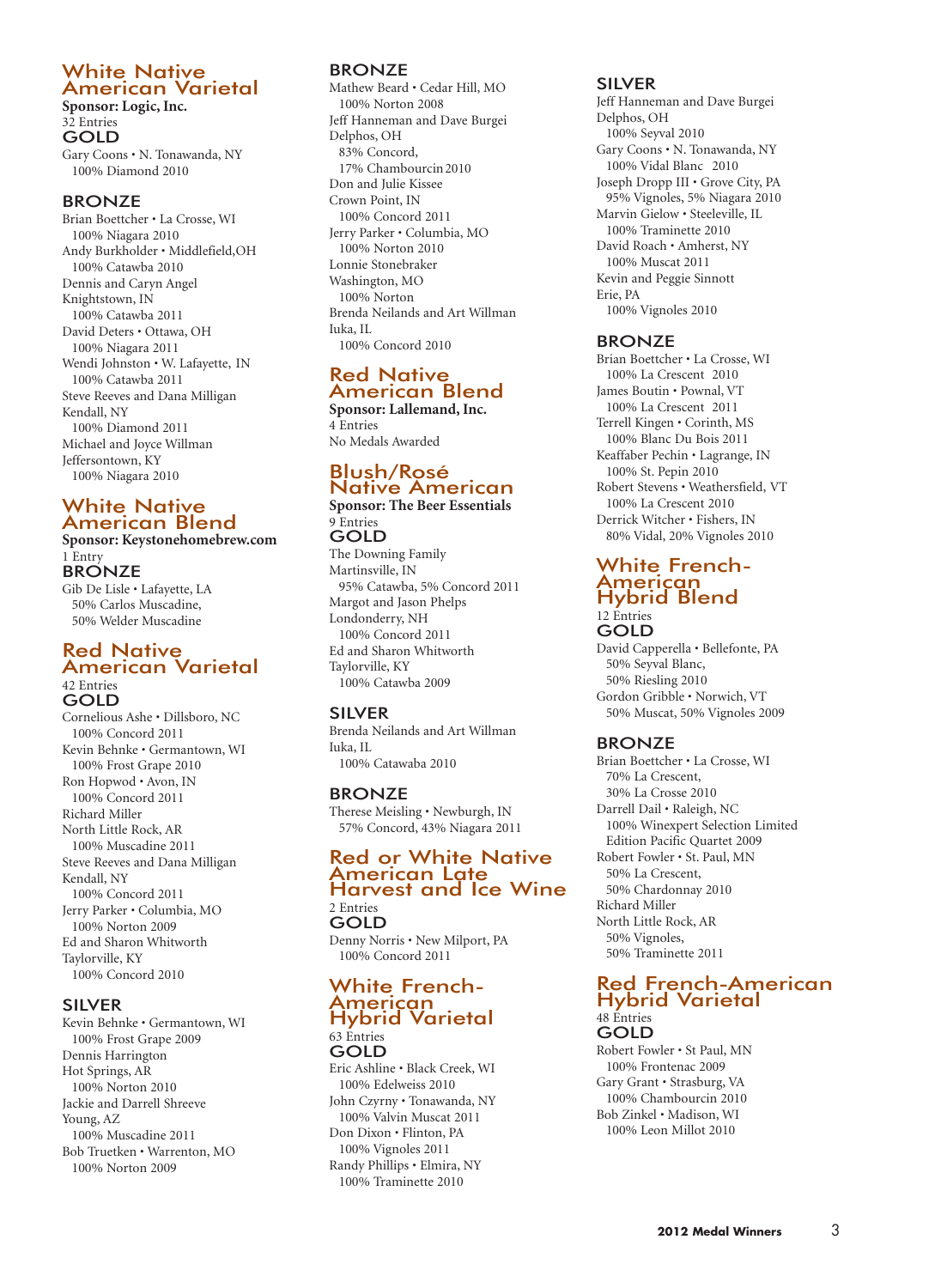

#### SILVER

Mark Middaugh • Sayre, PA 100% Chancellor 2011 Carl Veska • Chesterton, IN 100% Steuben 2010 Brenda Neilands and Art Willman Iuka, IL 100% Noiret 2010

#### BRONZE

Jeff Hanneman and Dave Burgei Delphos, OH 100% Foch 2010

#### Red French-American Hybrid Blend

**Sponsor: Midwest Homebrewing and Winemaking Supplies** 9 Entries BRONZE Gary Grant • Strasburg, VA 70% Chambourcin, 30% Cabernet Franc

## Blush/Rosé French-American Hybrid

7 Entries BRONZE Mark Middaugh • Sayre, PA 100% Chambourcin 2011

#### Red or White French-American Late Harvest and Ice Wine 9 Entries

GOLD Veronica Mok • Oakville, ON 100% RJ Spagnols Cru Select Vidal Ice Wine 2010 Stephen Stefanyk and Jane Petruniak Surrey, BC 100% RJ Spagnols En Primeur Vidal Ice Wine 2011

## SILVER

Thomas Banach • Rochester, NY 100% Vignoles

## Chardonnay

**Sponsor: Beer & Wine Makers Warehouse** 123 Entries

GOLD Stephen and Susan Abbanat Oakland, CA 100% Chardonnay 2010

Stephen and Susan Abbanat Oakland, CA 100% Chardonnay, Lot 50/50 2010 Kerry Clark • Castaic, CA 100% Chardonnay 2010 Joh Maxguis • Charlottesville, VA 100% Chardonnay 2011 Russel Ohm • Libby, MT 100% Winexpert Selection International Australian Chardonnay 2010 Jonathan Percival • Orleans, ON 100% RJ Spagnols En Primeur Australian Chardonnay 2012 David Roach • Amherst, NY 100% Chardonnay 2011 Paul Rupert • Adrian, MI 100% Winexpert Selection Estate Series Sonoma Valley Chardonnay Ed Szubielski • Laguna Niguel, CA 100% Monterey Chardonnay 2010 John Michael Tulloss • Stafford, VA 100% Paklab Vin Italian Chardonnay 2011

#### SILVER

James Cannon Colorado Springs, CO 50% Winexpert Australian Chardonnay, 50% RJ Spagnols Cru Select RQ Piazza Chardonnay Garganega 2011 David Capperella • Bellefonte, PA 100% Chardonnay 2010 Todd Cunningham North Vancouver, BC 100% RJ Spagnols En Primeur Australian Chardonnay 2010 Ken Donnelly • Pescadero, CA 100% Santa Cruz Chardonnay 2009 Katherine Heisler • Kelowna, BC 100% Winexpert Selection International Australian Chardonnay 2011 David Hobson • Bothell, WA 100% Dennis Carter Vineyard Prosser Washington Chardonnay 2010 Vincent Vitale and Tom Magnani Shirley, NY 100% Chardonnay 2010 Robert Porten • Utica, NY 100% Chardonnay 2011 Ed Saunders • Winnipeg, MB 100% Cellar Craft Showcase Collection Chardonnay 2011 David Sickels • Lake St. Louis, MO 100% Winexpert Selection International Australian Chardonnay 2009 Don Stewart • Ladner, BC 100% RJ Spagnols Hightail Okanagan Chardonnay 2010 Casey Vess • San Jose, CA 100% Chardonnay 2010 Marilyn Walters • Mississauga, ON 100% Winexpert Selection International Australian Chardonnay 2011

#### BRONZE

Dominick Calcagni • Bronx, NY 100% Chardonnay 2010 John Elmer and Sandra Curry Danville, CA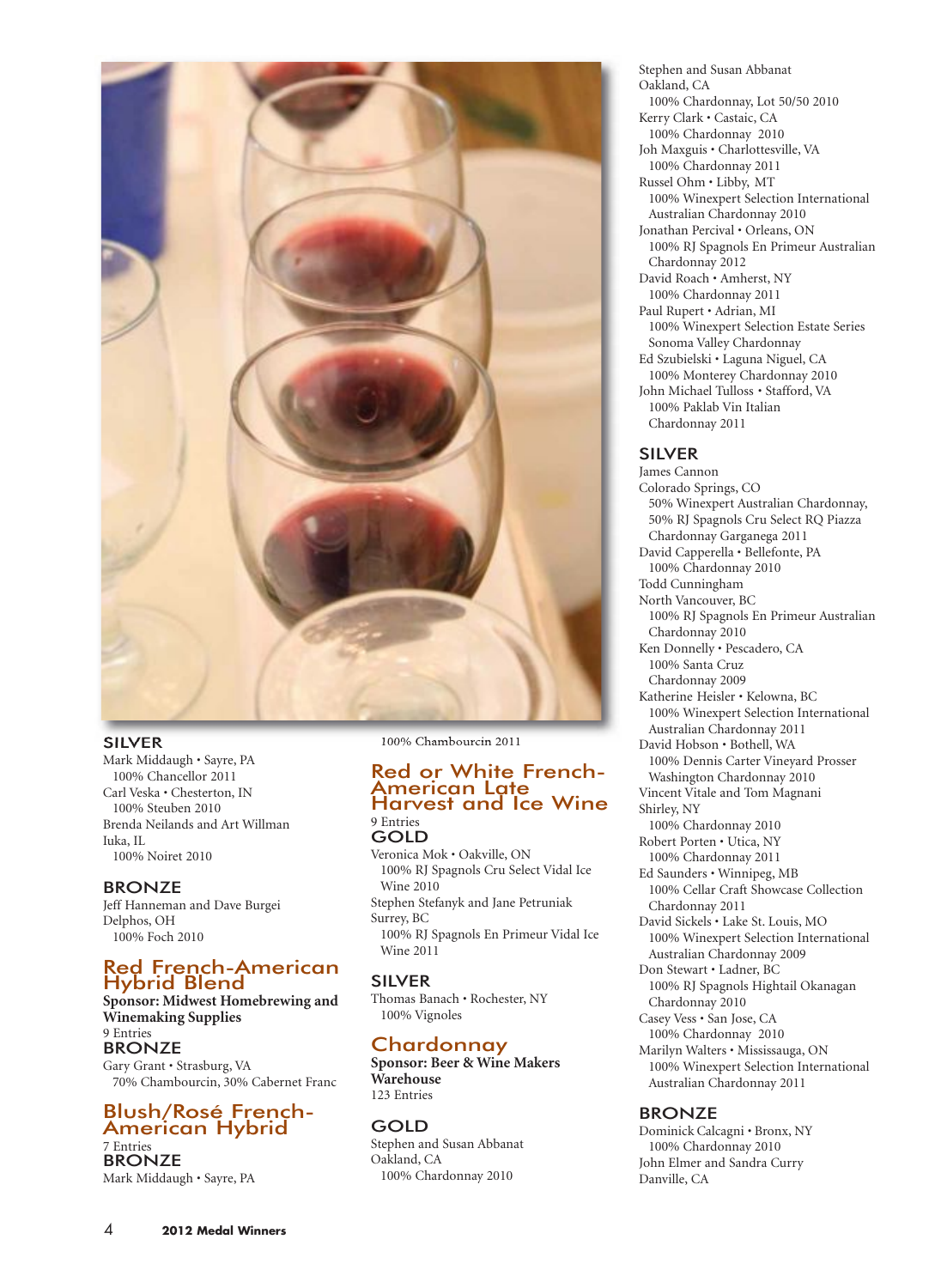100% Chardonnay 2009 Ken Donnelly • Pescadero, CA 100% Amador Country Chardonnay 2007 Tom Duket • Topanga, CA 100% Chardonnay 2010 Robert Fowler • St. Paul, MN 100% Chardonnay 2010 Joseph Hansen • Kenwood, CA 100% Chardonnay 2009 David Hobson • Bothell, WA 100% White Salmon Vineyard Chardonnay 2010 Ira Kreft • Naperville, IL 100% Chardonnay 2010 Andrew Littlejohn • Ballico, CA 100% Chardonnay 2010 Armstrong Mettle • Saskatoon, SK 100% Chardonnay 2009 Sandy Moscaritolo • River Edge, NJ 100% Chardonnay 2011 Aaron Etcheverry and Ann Rai Lodi, CA 100% Chardonnay 2010 Allison Roche • Guelph, ON 100% Chardonnay 2009 Eric Schuller • Manotick, ON 100% Vineco Kenridge Founders Series Okanagan Chardonnay 2011 Eric Schuller • Manotick, ON 100% Vineco Cheeky Monkey Australian Chardonnay 2011 Charlie Shaw • Castroville, CA 100% Chardonnay 2010 Rob Sulley • Kingston, ON 100% Winexpert Selection International Australian Chardonnay 2010 Lindsay Tate • Sudbury, ON 100% Vineco Cheeky Monkey Australian Chardonnay 2011 Robin Wilson • Clayton, NJ 100% Chardonnay 2010

#### Pinot Grigio/Pinot Gris 77 Entries GOLD

Sylvie Tanguay • Vancouver, BC 100% Cellar Craft Showcase Collection Yakima Valley Pinot Gris 2011

#### SILVER

- Roger Doull Surrey, BC 100% Winexpert Selection Estate Selection Washington Yakima Valley Pinot Gris 2010
- Bernie Ducat II Broad Brook, CT 100% Pinot Grigio 2011
- Cindy Holmes Gravenhurst, ON 100% RJ Spagnols Glad Hatter Pinot Grigio 2011
- Sarah Lingo La Fountain, IN 100% Winexpert Selection Estate Series Washington Yakima Valley Pinot Gris Veronica Mok • Oakville, ON
- 100% Cellar Craft Sterling Collection Pinot Grigio 2011
- Stephen Tankersley Auburn, CA 100% Cellar Craft Showcase Collection Pinot Gris 2011

#### **BRONZE**

Rob Dean • Franklin, TN 100% Winexpert Selection International Italian Pinot Grigio 2011 John DiMeo • Forest Hill, MD 100% Pinot Grigio 2010 Tony Gabrielli • Woodstock, ON 100% Vineco Kenridge Showcase Collection Italian Pinto Grigio Tim Hainsworth • South River, ON 100% Vineco Kenridge Classic Pinot Grigio Richard Kirk Jr. • Havertown, PA 100% Winexpert Selection International Pinot Grigio 2009 Ben Kleinsasser • Brantford, ON 100% RJ Spagnols En Primeur Italian Pinot Grigio 2011 Karen Mandrayk and Philip Locilento Weston, ON 100% Italian Pinot Grigio Judy McFarlane • Etobicoke, ON 100% RJ Spagnols En Primeur Pinot Grigio 2011 Rod McLeod • Kelowna, BC 100% Winexpert Selection Estate Yakima Valley Pinot Gris 2011 Robert Miller • McMurray, PA 100% Pinot Grigio 2010 Gary and Patty Rowles • Clearfield, PA 100% Pinot Grigio 2010 James Ryan • Windsor, ON 100% RJ Spagnols En Primeur Italian Pinot Grigio 2011 GerriLee Schafer • Vernon, BC 100% RJ Spagnols En Primeur Italian Pinot Grigio 2010 Wayne Thomsen • Calgary, AB 100% Winexpert Selection Estate Series Washington Yakima Valley Pinot Gris 2010

#### Gewürztraminer

**Sponsor: High Gravity** 59 Entries GOLD Allison Roche • Guelph, ON 100% Gewürztraminer 2010

#### SILVER

Jeff Hanneman and Dave Burgei Delphos, OH 100% Gewürztraminer 2010 Merilyn Guiney • Winnipeg, MB 100% RJ Spagnols Hightail Gewürztraminer 2010

#### BRONZE

Ron Keast • Lively, ON 100% Vineco Legacy Gewürztraminer 2010 Karen Lau • South Milwaukee, WI 100% Winexpert Selection Limited Edition Gewürztraminer 2008 William Martin • Buffalo, NY 100% Gewürztraminer 2009 Patrick McMullon Richmond Hill, ON 100% RJ Spagnols Cru Select Gewürztraminer 2010

Margot and Jason Phelps Londonderry, NH 100% Mosti Mondiale Fresco Gewürztraminer 2011 Glenn Sweatt • Jeffersonville, IN 100% Winexpert Selection Limited Edition Gewürztraminer 2006 Riesling 83 Entries GOLD Kelly Bronn • Ridgeville, ON 100% Winexpert Selection Estate Columbia Valley Riesling 2010 John Doerksen • Regina, SK 100% Winexpert Selection Original Piesporter 2011 Brooks Hipgrave • Guelph, ON 100% Vineco Kenridge Founders Series German Riesling 2010 Gregg Keeton • Spring Lake, MI 100% Riesling Kevin Macfarlane and Brian Keyse Northville, MI 100% Riesling 2010 Mike Rogowsky • Victoria, BC 100% RJ Spagnols Hightail Okanagan Riesling 2010 Brian Ross • Campbell River, BC 100% Cellar Craft Limited Release Two

#### SILVER

Hemisphere Riesling 2010

Bob Anderson • Delta, BC 100% Cellar Craft Showcase Washington Riesling 2010 Stephanie Beck • Kansas City, MO 100% Riesling 2010 Todd Cunningham North Vancouver, BC 100% RJ Spagnols Cellar Classic Johannisberg Riesling 2011 Dave Gibson • London, ON 100% Cellar Craft Showcase Collection Riesling 2010 Ron Murray • Strathroy, ON 100% Cellar Craft Two Hemispheres Riesling Australian Washington State 2010 Patti Polfuss • Waterloo, ON 100% RJ Spagnols Grand Cru Johannisberg Riesling 2011 Natalie Sanscartie • Carp, ON 100% Winexpert Selection Estate Washington Riesling 2009 Scott Sluder • Knoxville, TN 100% Riesling 2010 Marilyn Stewart • Ladner, BC 100% Cellar Craft Two Hemispheres Riesling Australian Washington State 2010

#### BRONZE

Belanina Brant • Surrey, BC 100% RJ Spagnols Hightail Riesling 2011 David Capperella • Bellefonte, PA 100% Riesling 2010 George Chaber • Brookfield, CT 100% Riesling 2010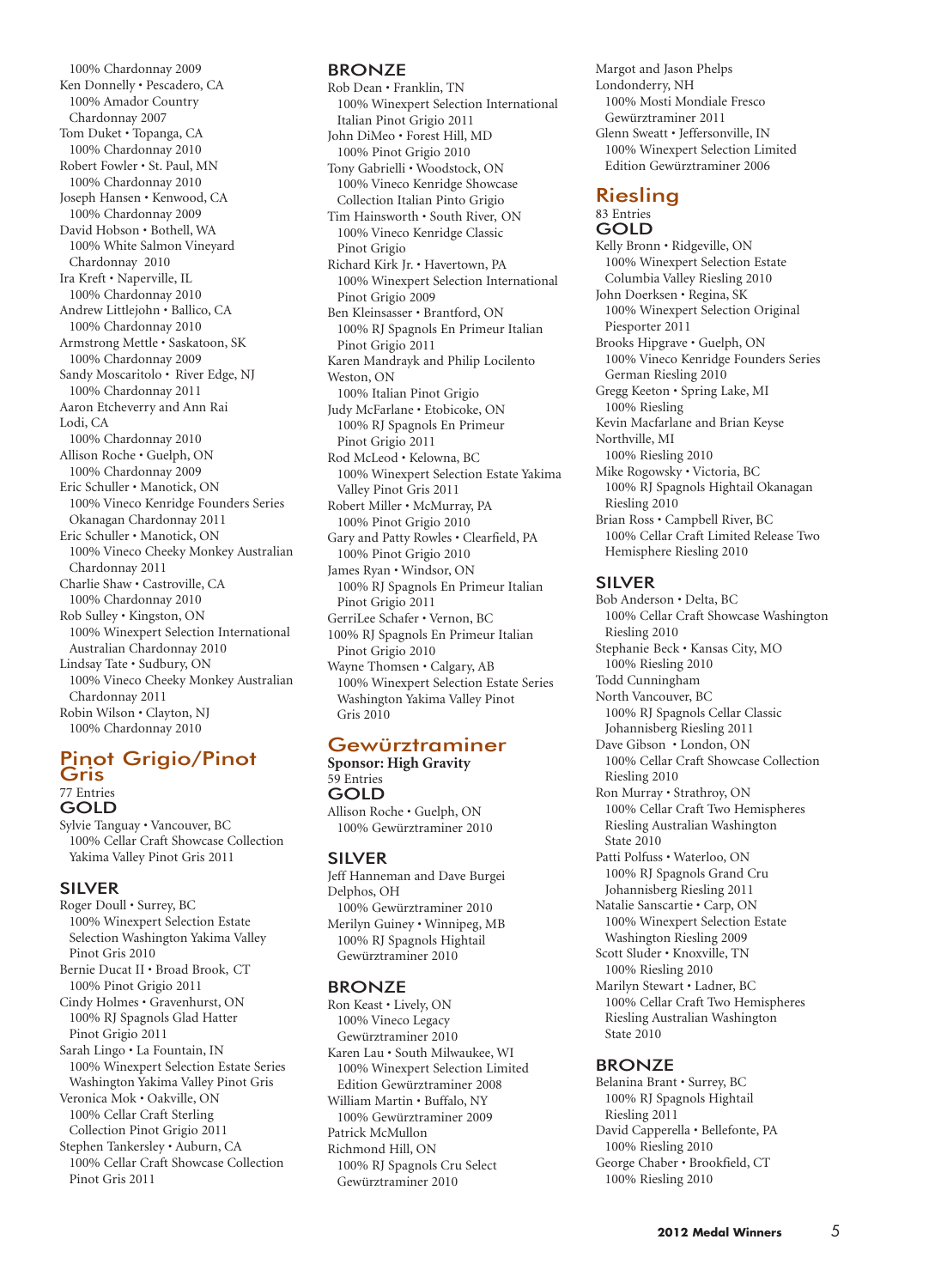- Murray Croft Williams Lake, BC 100% Piesporter 2011 Dale Frederick • Abbotsford, BC 100% Riesling 2009
- Tim Gregory Walworth, NY 100% Riesling 2010
- Richard Kirk Jr. Havertown, PA 100% Winexpert Selection Original Riesling 2009
- Linda and Kevin Mathias Cabot, PA 100% Riesling 2010
- Katherine McLean Mississauga, ON 100% Winexpert Selection Limited Edition Alsatian Riesling 2008
- Rod McLeod Kelowna, BC 100% Winexpert World Vineyard Collection Washington Riesling 2011 Randy Partridge • St. Marys, ON 100% RJ Spagnols Hightail Okanagan Riesling 2010 Randy Phillips • Elmira, NY 100% Riesling 2010 Paul Rowe • London, ON
- 100% RJ Spagnols Hightail Riesling 2011 Lincoln Vlasblom • Toronto, ON 100% RJ Spagnols Vino del Vida Riesling

## Sauvignon Blanc

**Sponsor: Fine Vine Wines – The Winemaker's Toy Store** 74 Entries GOLD Stephen and Susan Abbanat

Oakland, CA 99% Sauvignon Blanc, 1% White Muscat 2009 Stephen and Susan Abbanat • Oakland, CA 99% Sauvignon Blanc, 1% Golden Muscat 2010 Nicholas Dionne • Orleans, ON 100% RJ Spagnols En Primeur Australian Sauvignon Blanc 2011 Larry Gray • Hamilton, OH 100% Sauvignon Blanc 2010 Ben Kleinsasser • Brantford, ON 100% RJ Spagnols En Primeur New Zealand Sauvignon Blanc 2011

#### SILVER

Nicholas Dionne • Orleans, ON 100% RJ Spagnols En Primeur Australian Sauvignon Blanc 2011 Claude Phillippe • Campbellton, NB 100% Cellar Craft Sterling California Sauvignon Blanc 2011 James Ryan • Windsor, ON 100% RJ Spagnols En Primeur New Zealand Sauvignon Blanc 2011

#### BRONZE

Pascal Drapeau • Point-Claire, QC 100% Vineco Kenridge Founders Series New Zealand Sauvignon Blanc 2011 Rich and Gretel Firt • Red Deer, AB 100% RJ Spagnols Glad Hatter Chilean Sauvignon Blanc 2011 Merilyn Guiney • Winnipeg, MB

100% Cellar Craft Premium Sauvignon Blanc California 2010 Brooks Hipgrave • Guelph, ON 100% Vineco Kenridge Founders Series New Zealand Sauvignon Blanc 2011 Bryan Lucay • Brentwood, CA 100% Sauvignon Blanc Sarah-Beth McDonald • Courtice, ON 100% Winexpert Selection International Chilean Sauvignon Blanc 2011 Charlie and Lucy Pert • London, ON 100% Cellar Craft Classique Sauvignon Blanc 2010 Anik Vigneault • Baie-Durfe, QC 100% Winexpert Selection Estate New

Zealand Sauvignon Blanc 2011 Robert and Debbie Waddell Ada, OK

100% Sauvignon Blanc 2010

#### Other White Vinifera Varietals 155 Entries GOLD

Gisela Classen • San Diego, CA 100% Cellar Craft Showcase Collection Grüner Veltliner 2011 Gary Diraffaele • Yonkers, NY 100% Black Muscat 2011 Bill Gardner • Cranbrook, BC 100% RJ Spagnols Cru Select RQ Torrontes 2011 Kathy Hicks • Langley, BC 100% Vineco Kenridge Founders Series German Müller-Thurgau 2011 Kathy Hicks • Langley, BC 100% Vineco Cheeky Monkey German Grüner Veltliner 2011 Cindy Holmes • Gravenhurst, ON 100% RJ Spagnols Cru Select RQ Hang Ten Muscat 2011 Joe Laws • Wright City, MO 100% Winexpert Selection Limited Edition Austrian Grüner Veltliner 2010 Alan Main • Far Hills, NJ 100% Viognier 2010 Michael and Wendy Tafreshi Syosset, NY 100% Albariño 2011 Michael and Joyce Willman Jeffersontown, KY 100% Cellar Craft Showcase Collection Grüner Veltliner 2011

## SILVER

Greg Van Schooneld and Ruth Bowmam Eden, MN 100% Winexpert Selection Original Viognier 2011 Chris Brant • Surrey, BC 100% RJ Spagnols Grand Cru International Müller-Thurgau 2011 Lorna Brinton • Surrey, BC 100% Cellar Craft Showcase Collection Yakima Valley Viognier 2011 Kelly Bronn • Ridgeville, ON 100% Winexpert Selection International Müller-Thurgau 2010

Tim Calder • Abbotsford, BC 100% Vineco Kenridge Showcase Collection German Müller-Thurgau 2011 Richard Deuster • Hubertus, WI 100% Winexpert Selection Original Viognier 2010 Mark Diehl • Kennesaw, GA 100% Viognier 2010 Nicholas Dionne • Orleans, ON 100% RJ Spagnols Grand Cru International South African Chenin Blanc 2011 William Dale Fillippo • Chicago, IL 100% Muscato 2010 Dan J Gareri • Fairfax Station, VA 100% RJ Spagnols Cru Select RQ German Müller-Thurgau 2008 Wally Hemming • Headingley, MB 100% RJ Spagnols Cru Select RQ German Ehrenfelser 2009 Jennifer Keast • Lively, ON 100% Vineco Cheeky Monkey German Grüner Veltliner Gregg Keeton • Spring Lake, MI 100% Muscat Ottonel Nancy Kielburger • Kars, ON 100% Winexpert Selection Original Series Symphony 2012 Dana MacFarlane • Hamilton, ON 100% Cellar Craft Showcase Collection Washington Viognier 2010 Hunter Nolen • New Braunfels, TX 100% Viognier 2011 Stephen Tankersley • Auburn, CA 100% Cellar Craft Showcase Collection Grüner Veltliner 2011

#### **BRONZE**

Tim Calder • Abbotsford, BC 100% Vineco Kenridge Showcase Collection South African Chenin Blanc 2011 Josh Collins • Riverside, MO 100% Winexpert Selection Limited Edition Austrian Grüner Veltliner 2011 Cheryl Eedens • Vernon, BC 100% Cellar Craft Showcase Collection Yakima Valley Viognier 2011 Cheryl Eedens • Vernon, BC 100% Cellar Craft Showcase Collection Austrian Grüner Veltliner 2011 Richard Hawtin • Florham Park, NJ 100% Muscat 2010 Katherine Heisler • Kelowna, BC 100% Winexpert Selection Limited Edition Austrian Grüner Veltliner 2010 Bobby Hyman • Edgewood, WA 100% Winexpert Selection Original Symphony 2010 Joshua Johnson • Liberty, MO 100% Winexpert Selection Estate Okanagan Pinot Blanc 2009 Marjorie and Earl Keast • Sherwood, AB 100% RJ Spagnols Cru Select RQ Torrontes 2010 Laura Lukacs • Ladner, BC 100% Cellar Craft Showcase Collection Austrian Grüner Veltliner 2011 Lowell T. Lumley • Indianapolis, IN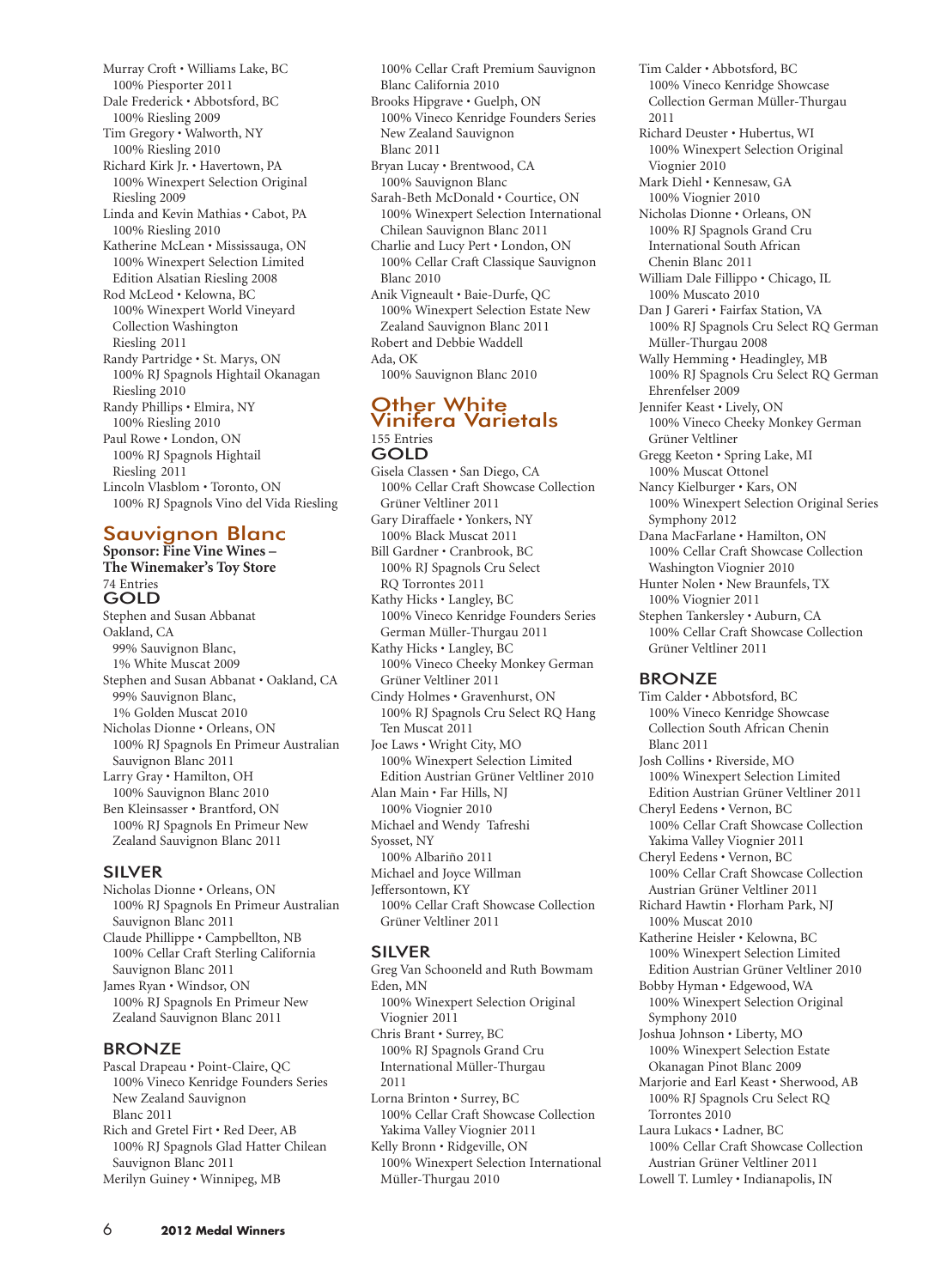100% Winexpert Selection Limited Edition Austrian Grüner Veltliner 2009 Veronica Mok • Oakville, ON 100% Cellar Craft Showcase Collection Grüner Veltliner 2011 Sean Ogan • Wabash, IN 100% Winexpert Selection International Müller-Thurgau 2010 Dan Rich • North Bay, BC 100% Winexpert Selection Limited Edition Austrian Grüner Veltliner Dwight Scudder • London, ON 100% Cellar Craft Showcase Collection Grüner Veltliner 2011 Brian Staron • Burbank, IL 100% Muscat 2010 Dave Taylor • Peachland, BC 100% Cellar Craft Showcase Collection Yakima Valley Viognier 2011 Rose Anne and Dave Yunker • Kelowna, BC 100% Cellar Craft Showcase Collection Austrian Grüner Veltliner 2010

#### White Vinifera Bordeaux Style Blends 11 Entries **BRONZE**

Kelly Bronn • Ridgeville, ON 100% Winexpert Selection Small Lots 3 Continents Meritage 2010

## **Other White** Vinifera Blends

**Sponsor: Grape Expectations – Bridgewater, NJ** 185 Entries

GOLD Wade Borden • Waterloo, ON 100% Winexpert Selection Limited Edition Pacifica White 2010 Heather Hvasti • Bracebridge, ON 100% Vineco Kenridge Showcase Collection Australian Chardonnay Riesling Gewürztraminer 2011 Melody Monro • Ladner, BC

50% Cellar Craft Showcase Collection Yakima Valley Pinot Gris, 50% Cellar Craft Showcase Collection Yakima Valley Gewürztraminer 2011

Peter Polfuss • Waterloo, ON 50% Gewürztraminer, 50% Cellar Craft Showcase Collection Yakima Valley Riesling 2010

Dan Rich • North Bay, BC 100% Winexpert Selection Limited Edition Pacifica White

Don Stewart • Ladner, BC 100% Winexpert Selection Limited Edition Pacifica White 2011

Rob Sulley • Kingston, ON 100% Winexpert Selection Limited Edition Pacifica White 2011

Erin Traquair • Exeter, ON 100% Winexpert Selection Limited Edition Pacifica White 2010

Sam White • Mercer, PA 100% Winexpert Selection Limited Edition Pacifica White 2011



## SILVER

Jacynth Boucher • Repentigny, QC 100% Vineco Legacy Primo Bianco Dave Bracey • Calgary, AB 100% Winexpert Selection Limited Edition Pacifica White 2010 Kelly Bronn • Ridgeville, ON 100% Winexpert Selection International Australian Traminer Riesling 2010 Marilyn Chiasson • Calgary, AB 100% Winexpert Selection Limited Edition Pacific Quartet 2011 Jim Cogelow • Golden Valley, MN 100% Winexpert Selection Limited Edition Pacifica White 2010 Valerie Crichton • Ladner, BC 100% RJ Spagnols Cru Select RQ Argentinian Tango 2011 Rob Dean • Franklin, TN 100% Winexpert Selection Limited Edition Pacifica White 2010 Dave Fellowes • Richmond, BC 100% Cellar Craft Showcase Collection Limited Release Marsanne Viognier Roussanne 2011 Carl Flis • Regina, SK 100% Vineco Kenridge Showcase Collection Australian Chardonnay Riesling Gewürztraminer 2011 Andy and Barb Glass • Delta, BC 100% RJ Spagnols Cru Select RQ Hang Ten 2012 Ed Hepting • Burnaby, BC 100% RJ Spagnols RQ Chardonnay Pinot

Grigio Torrontes 2011 Paulette Kates • Akron, IN 100% Winexpert Selection Original Luna Bianca 2010 Frank Kirton • Red Deer, AB 100% RJ Spagnols Cru Select RQ Italian Piazza Chardonnay Garganega 2011 Walter Kokidko • Valparaiso, IN 100% Winexpert Selection Limited Edition Pacific Quartet 2009 Gary Duesterberg and Adora Ku Roswell, GA 100% Winexpert Selection Limited Edition Pacific Quartet 2009 Sloan McDaniel • Indianapolis, IN 100% Winexpert Selection Limited Edition Pacifica White Sloan McDaniel • Indianapolis, IN 100% Winexpert Selection Original Liebfraumilch Sarah-Beth McDonald • Courtice, ON 100% Winexpert Selection International Australian Traminer Riesling 2009 Dan Morgan • Indianapolis, IN 100% Winexpert Selection Limited Edition Pacifica White 2010 Michael Neves • Mississauga, ON 100% Winexpert Selection Limited Edition Pacific Quartet 2010 Richard Perley • Mitchell, ON 100% Vineco Kenridge Showcase Collection Australian Chardonnay Riesling Gewürztraminer 2011 Stephen and Lorraine Polakowski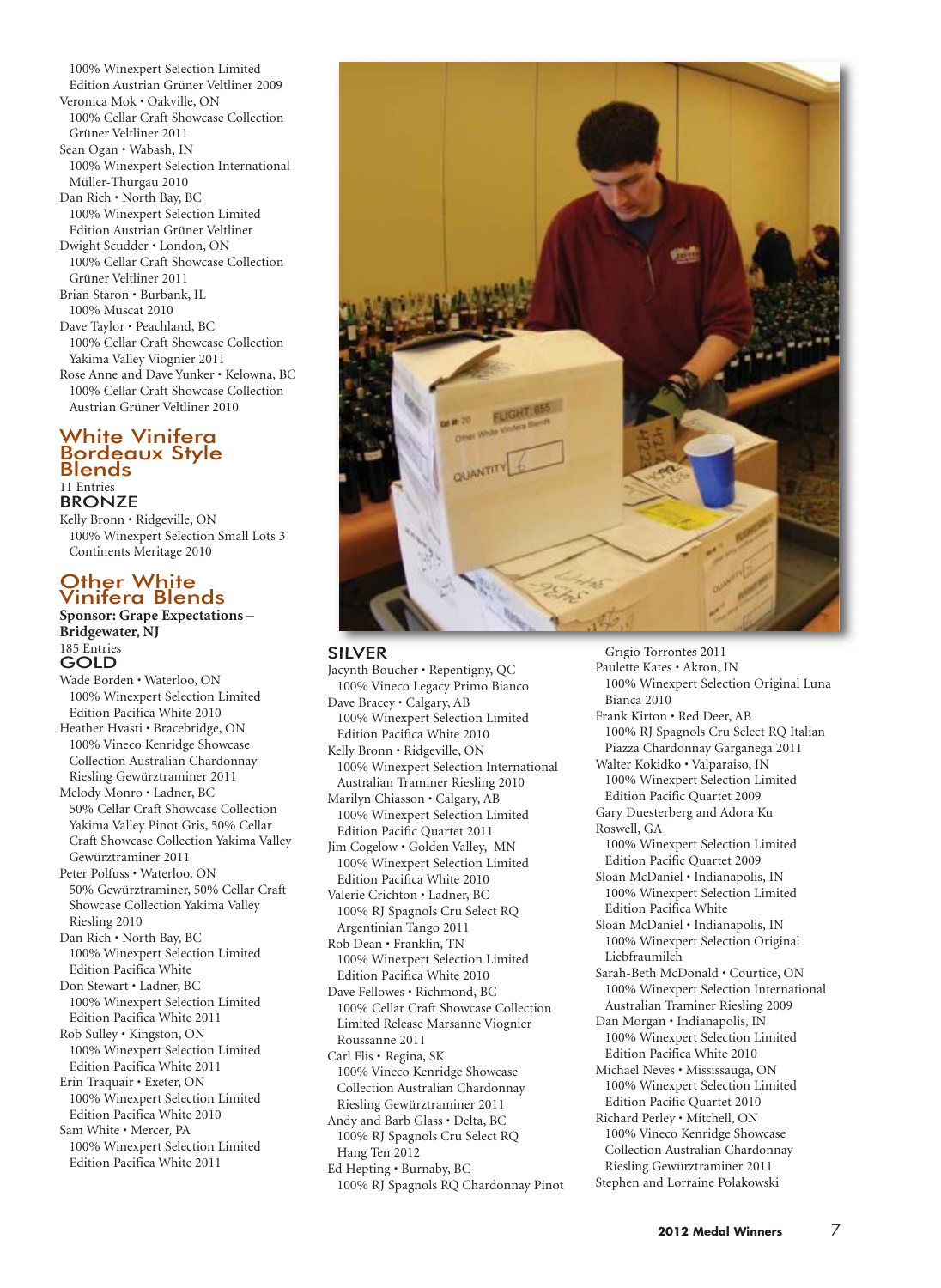Hackettstown, NJ 100% Winexpert Selection Limited Edition Pacifica White Peter Polfuss • Waterloo, ON 85% Cellar Craft Showcase Collection Gewürztraminer, 15% Cellar Craft Showcase Collection Riesling 2011 Paula Porritt • Langley, BC 100% Cellar Craft Showcase Collection Roussanne Marsanne Viognier 2011 Randy Sorensen • Sechelt, BC 100% RJ Spagnols Cru Select RQ Tango Chardonnay Pinot Grigio Torrontes 2010 Wayne Thomsen • Calgary, AB 100% Winexpert Selection Limited Edition Pacifica White 2011 Marilyn Walters • Mississauga, ON 100% Winexpert Selection Limited Edition Pacifica White 2011 Brian Weisgerber • Surrey, BC 100% RJ Spagnols Cru Select RQ Tango Chardonnay Pinot Grigio Torrontes 2010 BRONZE

Callie McHarg and Sharon Brooks 100 Mile House, BC 100% RJ Spagnols Cru Select RQ Piazza Chardonnay Garganega Diane Caley • Winnipeg, MB 100% Winexpert Selection Limited Edition Pacific Quartet 2010 Marie Graham and Pat Dwyer Kitchener, ON 100% Cellar Craft Limited Release Marsanne Viognier Roussanne 2011 William Fassett • Regina, SK 100% RJ Spagnols Cru Select RQ Argentinean Trio 2011 William Fassett • Regina, SK 100% RJ Spagnols Grand Cru International German Piesporter 2011 Bill Gardner • Cranbrook, BC 100% RJ Spagnols Cru Select RQ Tango Chardonnay Pinot Grigio Torrontes 2011 Grace Gregg • Mineral, VA 100% RJ Spagnols En Primeur Riesling Gewürztraminer 2010 Lisa Haaf • Surrey, BC 100% Cellar Craft Showcase Collection Marsanne Viognier Roussanne 2011 Wendi Johnston • W. Lafayette, IN 100% Winexpert Selection Original Piesporter 2011 Scott Kirk • London, ON 100% Cellar Craft Showcase Collection Marsanne Viognier Roussanne 2011 Michael Lese • Elkhart, IN 100% Winexpert Selection Limited Edition Trio Blanca 2011 Michael Lese • Elkhart, IN 100% Winexpert World Vineyard Collection German Traminer Riesling 2011 Bonnie Long • Newhamberge, ON 100% Vineco Legacy Primo Bianco 2011 Al Lund • Ladner, BC 100% RJ Spagnols Cru Select Argentinian Trio 2011

```
Sloan McDaniel • Indianapolis, IN
```
100% Winexpert Selection Limited Edition Pacific Quartet Rod McLeod • Kelowna, BC 100% Winexpert Selection Limited Edition Pacifica White 2010 Tim Nolan • Sudbury, BC 100% Winexpert Selection Limited Edition Pacifica White 2010 Brad Owen • Bridgman, MI 100% Winexpert Selection Limited Edition Pacifica White 2010 Peter Polfuss • Waterloo, ON 100% Vineco Kenridge Founders Series Australian Riesling Chardonnay Gewürztraminer 2010

Peter Polfuss • Waterloo, ON 85% Cellar Craft Showcase Collection Gewürztraminer, 15% Cellar Craft Showcase Collection Riesling 2011

John Scheren-Edey • Collingwood, ON 100% RJ Spagnols En Primeur German Riesling Gewürztraminer 2011 Marsha Hogan and Jack Scoular

- Ladner, BC
- 100% Winexpert Selection Limited Edition Pacific Quartet 2011

Colin Swanston • Winnipeg, ON 100% Winexpert Selection International Chenin Colombard 2011

Debra Swayze • Winnipeg, MB 100% RJ Spagnols En Primeur Riesling Gewürztraminer 2010 Lincoln Vlasblom • Toronto, ON

100% RJ Spagnols Cru Select Riesling Traminer

#### Cabernet Franc 38 Entries GOLD

Steve Barrett • Roseville, CA 100% Cabernet Franc 2008 Kenneth Stinger • Portland, OR 100% Cabernet Franc 2010

## SILVER

Steve Barrett • Roseville, CA 100% Cabernet Franc 2007 Dan McCarthy • Santa Clara, CA 79% Cabernet Franc, 15% Cabernet Sauvignon, 6% Merlot 2010 Larry Dahiell and Nick Goldman Oakhurst, CA 100% Cabernet Franc 2008

## **BRONZE**

John Archer • Dublin, CA 100% Cabernet Franc 2010 Michael Koslosky • Sinking Spring, PA 100% Cabernet Franc 2010 Phil Pinckney • Stephens City, VA 100% Cabernet Franc 2008 Otto Zizak • Staten Island, NY 80% Cabernet Franc, 10% Merlot, 10% Petite Sirah 2008

## Cabernet Sauvignon

**Sponsor: Fine Vine Wines – The Winemaker's Toy Store** 261 Entries **GOLD** 

Charlie Adonizio • Wilkes-Barre, PA 80% Cabernet Sauvignon, 20% Old Vine Zinfandel 2011 Mike Barnell • St. Louis, MO 92% Cabernet Sauvignon, 8% Ruby Cabernet 2009 D. Betteridge • Lake Country, BC 100% RJ Spagnols Cellar Classic Winery Series Cabernet Sauvignon 2010 Dominick Calcagni • Bronx, NY 100% Cabernet Sauvignon 2010 Kerry Clark • Castaic, CA 100% Cabernet Sauvignon 2008 Michael Crews • Orinda, CA 75% Cabernet Sauvignon, 15% Merlot, 5% Cabernet Franc, 5% Malbec Murray Croft • Williams Lake, BC 100% Cabernet Sauvignon 2011 Mark Diehl • Kennesaw, GA 100% Cabernet Sauvignon 2007 Steve Ercole, Stephen Arresto, John Lorenzo Hagaman, NY 90% Cabernet Sauvignon, 10% Merlot 2010 Carmine and Joe Fardella, Cliff Mack and Mario Gabrielli • Brewster, NY 75% Once Oaked Cabernet Sauvignon, 15% Petit Verdot, 10% Merlot 2010 Michael Gower • San Jose, CA 100% Cabernet Sauvignon 2008 Michael Gower • San Jose, CA 100% Suison Cabernet Sauvignon 2008 Darren Jasieniecki • Schererville, IN 100% Cabernet Sauvignon 2010 John Jett • Davidsonville, MD 79% Cabernet, 14% Merlot, 7% Cabernet Franc 2009 Erika and Matt Palmer • Menlo, CA 100% Cabernet Sauvignon 2008 Michael Riddle • Napa, CA 90% Cabernet Sauvignon, 4% Merlot, 4% Cabernet Franc, 1% Petit Verdot, 1% Malbec 2010 Warren Tankersley • Valley Center, CA 100% Cabernet Sauvignon 2009 Roy Taramasco Jr. • San Diego, CA 95% Cabernet Sauvignon, 5% Aglianier 2009

## SILVER

Iris Baarda • Langley, BC 100% Cellar Craft Showcase Collection Red Mountain Cabernet Sauvignon 2011 Neal Barnett • Los Gatos, CA 100% Cellar Craft Red Mountain Cabernet Sauvignon 2011 Steve Barrett • Roseville, CA 100% Cabernet Sauvignon 2010 Sam Benrubi • Franklin Lakes, NJ 95% Cabernet Sauvignon, 5% Merlot Callie McHarg and Sharon Brooks 100 Mile House, BC 100% RJ Spagnols En Primeur Cabernet Sauvignon 2011 Dennis Caviglia • Reno, NV 100% Cabernet Sauvignon 2010 George Chaber • Brookfield, CT 80% Cabernet Sauvignon, 20% Petit Verdot 2009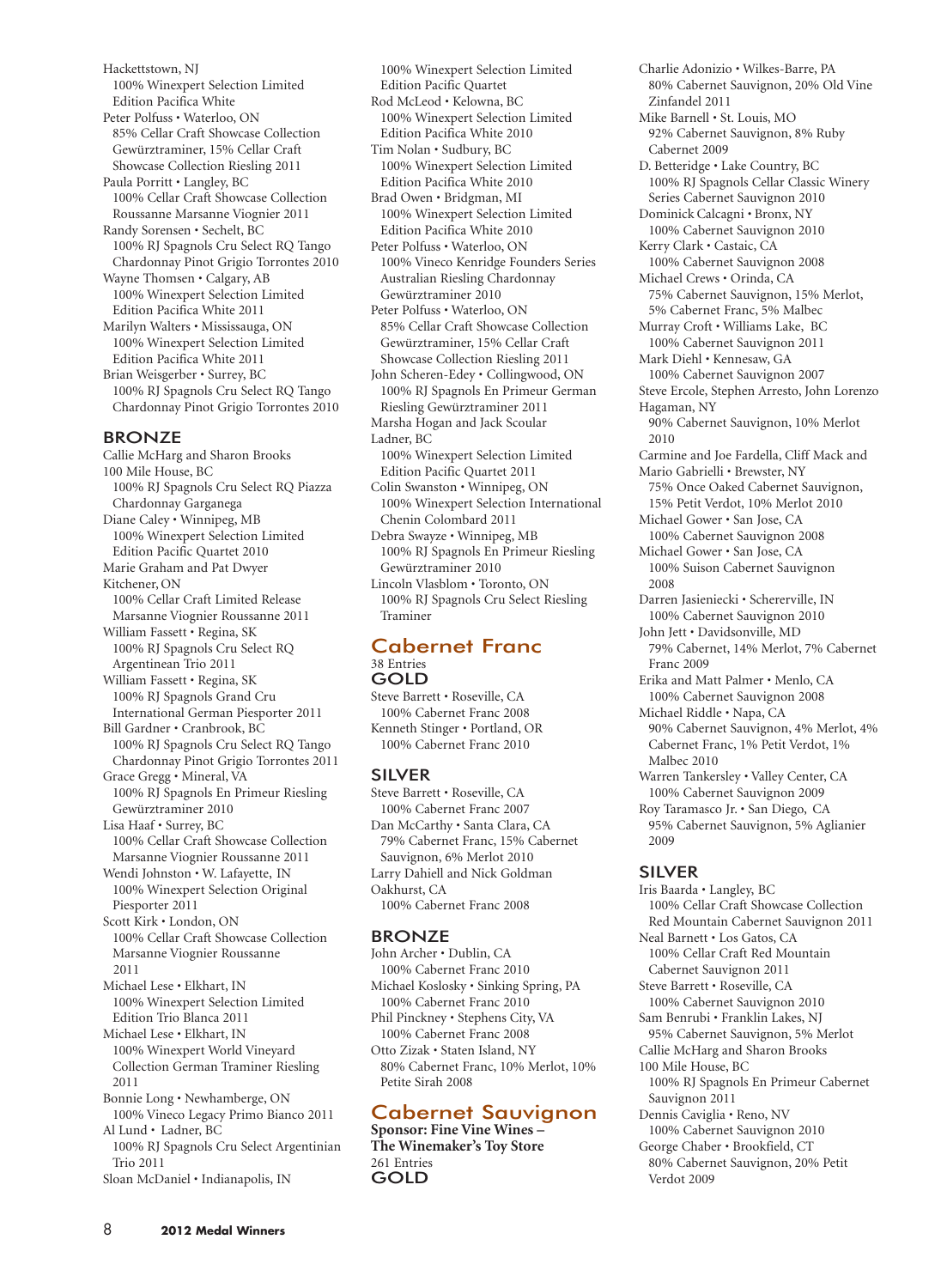Rob Comeault • Winnipeg, MB 100% RJ Spagnols Hightail Cabernet Sauvignon 2009 Gary Diraffaele • Yonkers, NY 100% Cabernet Sauvignon 2010 Ken Donnelly • Pescadero, CA 100% Napa Valley Cabernet Sauvignon 2007 Donna Guedon • Pleasant Hill, CA 100% Cabernet Sauvignon Scott Haldi • Erie, PA 100% Cabernet Sauvignon 2007 Brema Highton • Seaside Park, NJ 100% Cabernet Sauvignon 2010 David Ives • Vancouver, BC 100% Cellar Craft Showcase Collection Red Mountain Cabernet Sauvignon 2011 Joe Laws • Wright City, MO 100% Winexpert Selection Estate Series Sonoma Valley Cabernet 2010 James Lee • New Fairfield, CT 100% Cabernet Sauvignon 2010 Eric Madore • Amnesty, MA 90% Cabernet Sauvignon, 10% Merlot 2009 Dan McCarthy • Santa Clara, CA 83% Cabernet Sauvignon, 17% Merlot 2010 MaryAnn McKinnon • Vancouver, BC 100% Cellar Craft Showcase Collection Red Mountain Cabernet Sauvignon 2010 Stephano James Milito • Plano, TX 97% Cabernet Sauvignon, 3% Merlot 2008 Anthony Palmitto • Wall, NJ 75% Cabernet Sauvignon, 25% Syrah 2010 Alan Percival • Orleans, ON 100% Cellar Craft Showcase Collection Red Mountain Cabernet Sauvignon 2011 Richard Perley • Mitchell, ON 100% Cellar Craft Showcase Collection Red Mountain Cabernet Sauvignon 2010 Peter Pesonen • Angels Camp, CA 100% Cabernet Sauvignon 2009 James Picano • Fairfield, CA 100% Cabernet Sauvignon 2010 James Picano • Fairfield, CA 85% Cabernet Sauvignon, 15% Merlot 2008 Robert Porten • Utica, NY 100% Cabernet Sauvignon 2008 Herb Seidell • Sonoma, CA 100% Cabernet Sauvignon 2010 Tom Shula • Santa Rosa, CA 100% Cabernet Sauvignon 2009 Ray Terlaga • Litchfield, CT 80% Cabernet Sauvignon, 12% Merlot, 8% Petit Verdot 2009 Carmine Toto III • Madison, NJ 100% Cabernet Sauvignon 2009 Phillip Tridico • Midland, PA 100% Cabernet Sauvignon 2007

#### BRONZE

Stephen and Susan Abbanat Oakland, CA 75% Cabernet Sauvignon, 25% Merlot 2006 Gordon Andrews • Surrey, BC

100% Cellar Craft Showcase Collection Red Mountain Cabernet Sauvignon 2011 Douglas Balser • Mandeville, LA 100% Cellar Craft Showcase Collection Red Mountain Cabernet Sauvignon 2010 Mike Barnell • St. Louis, MO 83% Cabernet Sauvignon, 17% Merlot 2008 Steve Barrett • Roseville, CA 100% Cabernet Sauvignon 2008 Charles Bauenschmidt • Bratenahl, OH 100% Cabernet Sauvignon 2011 Earl J. Ziemann and Paul Bernadoll Huntington Beach, CA 100% Cabernet Sauvignon 2010 Ed Bitz • Enderby, BC 100% Cellar Craft Showcase Collection Red Mountain Cabernet Sauvignon Brian Boettcher • La Crosse, WI 100% Cabernet Sauvignon 2009 Latchezar Boyadjiev • Novato, CA 100% Cabernet Sauvignon 2010 Belanina Brant • Surrey, BC 100% RJ Spagnols En Primeur Cabernet Sauvignon 2010 Chris Brant • Surrey, BC 100% California Cabernet Sauvignon 2011 Lorna Brinton • Surrey, BC 100% Cellar Craft Showcase Collection South African Cabernet Sauvignon 2011 Robert Cavazzini • Kennett Square, PA 100% Chile Cabernet Sauvignon 2009 Robert Cavazzini • Kennett Square, PA 100% Cabernet Sauvignon 2009 Robert Cavazzini • Kennett Square, PA 100% Cabernet Sauvignon 2006 David Cui • Vancouver, BC 100% Cellar Craft Showcase Collection Red Mountain Cabernet Sauvignon 2011 Mark Diehl • Kennesaw, GA 100% Cabernet Sauvignon 2008 John DiMeo • Forest Hill, MD 100% Cabernet Sauvignon 2010 John DiMeo • Forest Hill, MD 100% Cabernet Sauvignon 2009 Gary Diraffaele • Yonkers, NY 100% Cabernet Sauvignon 2009 Ken Donnelly • Pescadero, CA 80% Cabernet Sauvignon, 10% Merlot, 10% Cabernet Franc Ovidiu Dumitrescu • San Francisco, CA 95% Cabernet Sauvignon, 5% Merlot 2008 Michael Eccles • Woodbridge, ON 100% Vintner's Cellar Supreme Sterile Must Cabernet Sauvignon 2011 Cheryl Eedens • Vernon, BC 100% Cellar Craft Showcase Collection Red Mountain Cabernet Sauvignon 2011 Dave Fellowes • Richmond, BC 100% Cellar Craft Showcase Collection Red Mountain Cabernet Sauvignon 2010 Carmine and Joe Fardella, Cliff Mack and Mario Gabrielli • Brewster, NY 75% Twice Oaked Cabernet Sauvignon, 15% Petit Verdot, 10% Merlot 2010 Mark Hvasti • Bracebridge, ON

100% RJ Spagnols En Primeur Delu Ranch Woodbridge Cabernet Sauvignon 2010 Kevin Kelly • Seattle, WA 100% Cabernet Sauvignon 2008 Ron Kozub • Fonthill, ON 100% Winexpert Selection International Series Australian Cabernet Sauvignon 2010 James Laier III • Santa Rosa, CA 95% Cabernet Sauvignon, 5% Merlot 2007 Linda Legroulx • Nepean, ON 100% Wine Kitz Sommelier Reserve Napa Cabernet Sauvignon Karen Mandrayk and Philip Locilento Weston, ON 100% Cabernet Sauvignon Juice Concentrate James and Mary Ann Lowney Waretown, NJ 100% Cabernet Sauvignon 2010 Roger Macwilliamson • Hollister, CA 80% Cabernet Sauvignon, 15% Merlot, 5% Petit Verdot 2009 Dan McCarthy • Santa Clara, CA 100% Cabernet Sauvignon 2008 Dan McCarthy • Santa Clara, CA 76% Cabernet Sauvignon, 15% Merlot, 5% Cabernet Franc, 4% Petit Verdot 2010 Mary Ann McKinnon • Vancouver, BC 100% Winexpert Selection Estate Crushendo Cabernet Sauvignon 2010 Joseph Mercaldi • Heath, MA 100% Cabernet Sauvignon 2010 Randy Martinsen • Napa, CA 78% Cabernet Sauvignon, 13% Merlot, 8% Cabernet Franc, 1% Petite Sirah 2008 Duncan Overall • Chase, BC 100% Cellar Craft Showcase Collection Red Mountain Cabernet Sauvignon 2011 Alan Percival • Orleans, ON 100% Cellar Craft Showcase Collection Red Mountain Cabernet Sauvignon 2008 Annita Pidcock • Agassiz, BC 100% Cellar Craft Showcase Collection Red Mountain Cabernet Sauvignon 2011 Bill Pokluda • Southport, CT 100% Cabernet Sauvignon 2010 Mike Richards • Modesto, CA 75% Cabernet Sauvignon, 25% Sangiovese 2008 Amir Saad • Dover, DE 100% RJ Spagnols Grand Cru International Australian Cabernet Sauvignon 2011 Justin Schwager • Kingston, ON 100% Wine Kitz Ultimate Estate Reserve Cabernet Sauvignon 2011 Herb Seidell • Sonoma, CA 100% Cabernet Sauvignon 2009 Jane Petruniak and Stephen Stefanyk Surrey, BC 100% Cellar Craft Showcase Collection Red Mountain Cabernet Sauvignon 2010 Pat Strome • Windsor, ON 100% Cellar Craft Red Mountain Cabernet Sauvignon 2010 George Twaddle • Reno, NV 100% Cabernet Sauvignon 2009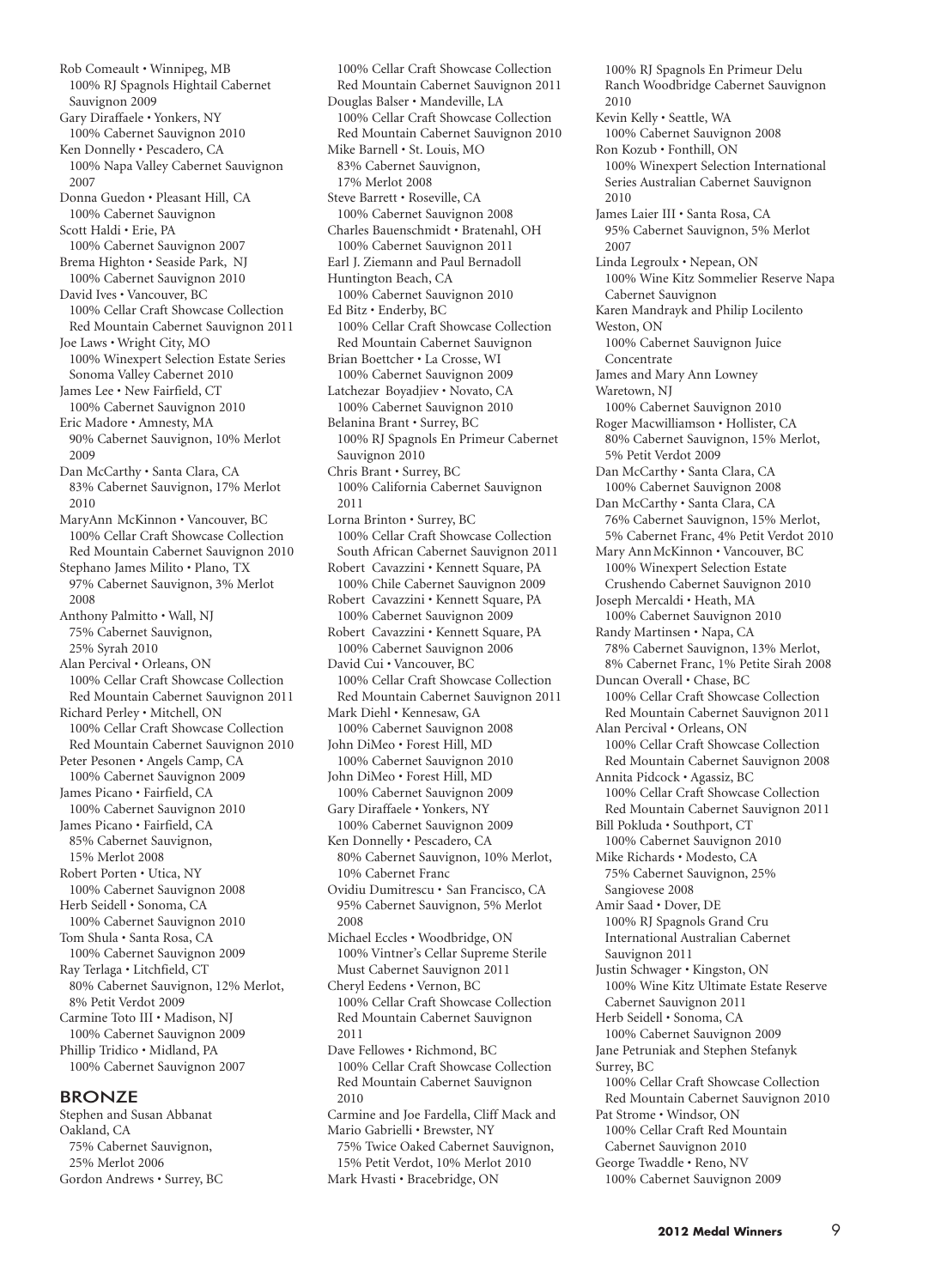Douglas VanTornhout • Fairfield, CT 100% Cabernet Sauvignon 2009 Neil Vaseleniuk • Tecumseh, ON 100% Vineco Cheeky Monkey South African Cabernet Sauvignon 2010 Bob Vogt • Loveland,OH 100% Cabernet Sauvignon 2009

## Merlot

#### **Sponsor: Grape and Granary** 147 Entries GOLD

Chris Brant • Surrey, BC California Merlot 2011 Ron Dickens • Phoenix, AZ 100% Merlot 2010 Dan Shane and Lance Kittleson Shickshinny, PA 100% Merlot 2009 Dane Nielsen • Kimberley, ON 100% Winexpert Selection Estate Stags Leap Merlot 2010 Gary Turk • Sechelt, BC 100% RJ Spagnols En Primeur Talagante Chilean Merlot 2008 Lisa Whitmore • Comox, BC 100% Winexpert Selection Estate Series Napa Valley Stag's Leap Merlot 2010

#### SILVER

Patricia Beaton • Victoria, BC 100% Cellar Craft Showcase Yakima Valley Merlot 2011 Belanina Brant • Surrey, BC 100% RJ Spagnols Hightail Merlot 2009 Joanne Crawford • Georgetown, MA 100% Merlot 2009 Clayton Donohue • N. Vancouver, BC 100% RJ Spagnols Cellar Classic Winery Series Merlot 2010 Dale Frederick • Abbotsford, BC 100% Merlot 2008 Heather Hvasti • Bracebridge, ON 100% Vineco Cheeky Monkey Chilean Merlot 2011 Jennifer Keast • Lively, ON 100% Vineco Kenridge Founders Series Merlot 2010 Walter Kokidko • Valparaiso, IN 100% Winexpert Selection International New Zealand Merlot 2009 Joe Laws • Wright City, MO 100% Winexpert Selection Estate Napa Valley Stag's Leap 2010 Art Lindala • Ladysmith, BC 100% RJ Spagnols Cellar Classic Winery Series Washington Merlot 2010 Sarah-Beth McDonald • Courtice, ON 100% Winexpert Selection International Chilean Merlot 2011 Jonathan Percival • Orleans, ON 100% RJ Spagnols En Primeur Chilean Merlot 2011 Mike Rogowsky • Victoria, BC 100% RJ Spagnols Hightail California Merlot 2011 Justin Schwager • Kingston, ON 100% Wine Kitz Ultimate Estate Reserve Merlot 2010

Joseph S. Stanjones Jr. • Northport, NY

100% Winexpert Selection Original Series Merlot 2010 Shirley Voldeng • Saskatoon, SK 100% RJ Spagnols En Primeur Chilean

Merlot 2010

#### **BRONZE**

Milt Becker • Ridgewood, NJ 100% Merlot 2010 Jacynth Boucher • Repentigny, QC 100% Vineco Cheeky Monkey Merlot 2011 Kim Burkes • Tacoma, WA 100% Merlot 2008 William Fillippo • Chicago, IL 100% Merlot 2010 Dale Hofer • Vernon, BC 100% Winexpert Selection Estate Napa Valley Stag's Leap Merlot 2010 Bobby Hyman • Edgewood, WA 100% Cellar Craft White Sands Vineyard Yakima Valley Washington Merlot 2010 Curtis Jensen • Draper, UT 100% Winexpert Selection International New Zealand Merlot 2008 Werner Keuhnis • Traverse City, MI 100% Merlot 2007 Michael Krisuk • New Castle, PA 80% Merlot, 20% Zinfandel Bonnie Long • Newhamberge, ON 100% Vineco Cheeky Monkey Merlot 2011 Rino Miglioretti • Monroeville, PA 82% Merlot, 18% Cabernet Sauvignon 2010 Diane Nelk • Bayville, NJ 100% Merlot 2010 Paul Olsen • Wheat Ridge, CO 100% Winexpert Selection International Chilean Merlot 2009 Annita Pidcock • Agassiz, BC 100% Cellar Craft Showcase Collection Yakima Valley Merlot 2011 Robert Porten • Utica, NY 100% Merlot 2010 Michael Riddle • Napa, CA 80% Merlot, 9% Cabernet Sauvignon, 5% Cabernet Franc, 3% Malbec, 3% Petit Verdot 2010 Jerome Robbins • Tacoma, WA 100% Merlot 2010 Randy Sorensen • Sechelt, BC 100% RJ Spagnols En Primeur Talagante Chilean Merlot 2010 Sylvie Tanguay • Vancouver, BC 100% Cellar Craft Yakima Valley Merlot 2008 Ray Vezeau • Brooklin, ON 100% RJ Spagnols En Primeur Talagante Merlot 2009

## Shiraz/Syrah

**Sponsor: Bader Beer & Wine Supply** 161 Entries GOLD Michael Greer • Burbank, CA 80% Syrah, 20% Mourvedre 2010 Allan Hondorson • Santa Rosa, CA 100% Syrah 2009

Don Marske • Irving, CA

100% Syrah 2010

MaryAnn McKinnon • Vancouver, BC 100% Cellar Craft Showcase Collection Western Australian Syrah 2010 William Regan • Pasadena, CA 100% Syrah 2010 Ed Szubielski • Laguna Niguel, CA 100% Syrah 2010 Bob Vogt • Loveland,OH 100% Syrah 2010

#### SILVER

Nigel Buller • Regina, SK 100% Wine Kitz Sommelier Reserve Shiraz 2010 Vasile Dumitru • Victoria, BC 100% Wine Kitz Ultimate Estate Shiraz 2010 Joanne Duray • Los Angeles, CA 100% Syrah 2010 Thomas Foster • Thompson, PA 100% Winexpert Selection Limited Edition Australian Shiraz 2011 Dale Frederick • Abbotsford, BC 100% Shiraz 2008 Greg Accetturo and Paul Gregory Monroe, WA 100% Syrah 2009 Jeff Lippencott • Santa Clarita, CA 100% Syrah 2010 Padraigh and Barb O'Cleirigh Guelph, ON 100% Winexpert Selection Limited Edition South African Shiraz 2009 Stephen Stefanyk and Jane Petruniak Surrey, BC 100% RJ Spagnols En Primeur Glad Hatter Shiraz 2011 Jack Ruscilli • Columbus, OH 85% Syrah, 10% Merlot, 5% Cabernet Sauvignon 2009 Jack Ruscilli • Columbus, OH 90% Syrah, 10% Cabernet Sauvignon 2010 Tony Saraceno • Concord, CA 80% Syrah, 10% Viognier, 10% Mourvedre 2010 Doug Wilson • Rochester, MN 100% Winexpert Selection Shiraz 2010 Lee Wines • Benicia, CA 95% Solano County Syrah, 5% Viognier 2009 Lee Wines • Benicia, CA 95% Groveland Syrah, 5% Viognier 2009 Harm Woldring • New Westminster, BC 100% RJ Spagnols En Primeur Australian Shiraz 2010

#### BRONZE

Gordon Andrews • Surrey, BC 100% Cellar Craft Showcase Collection Yakima Valley Syrah 2011 James Bean • Morristown, IN 100% RJ Spagnols En Primeur Australian Shiraz 2011 Callie McHarg and Sharon Brooks 100 Mile House, BC 100% RJ Spagnols Cru Select Shiraz 2011 Brant Burgiss • Jamestown, NC

100% Cellar Craft Limited Release Syrah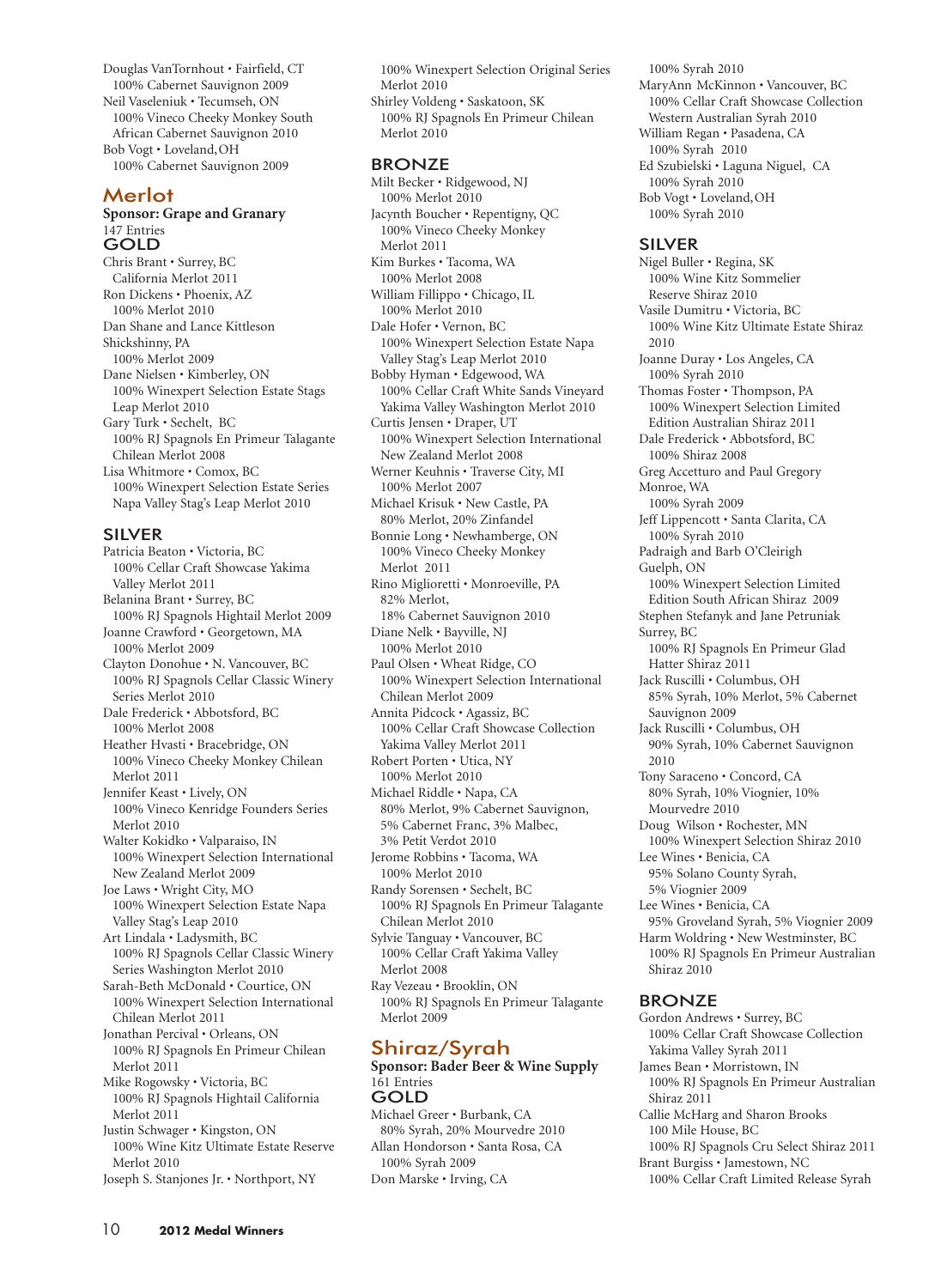Quartet 2009 Kim Burkes • Tacoma, WA 100% Shiraz 2010 Rick Bush • Manhattan Beach, CA 100% Syrah 2009 Diane Caley • Winnipeg, MB 100% Vineco Cheeky Monkey Australian Shiraz 2011 J.A. Cavallero • San Francisco, CA 90% Syrah, 10% Cabernet 2009 Rhonda Christian • Langley, BC 100% RJ Spagnols Cru Select Australian Shiraz 2010 Kerry Clark • Castaic, CA 100% Syrah 2008 Doug Cover • Petaluma, CA 100% Syrah 2009 Michael Crews • Orinda, CA 100% Syrah Ken D'Andrea • Trenton, NJ 100% Syrah 2010 Pascal Drapeau • Point-Claire, QC 100% Vineco Kenridge Showcase Collection Australian Shiraz Larry Dahiell and Nick Goldman Oakhurst, CA 80% Syrah, 20% Viognier 2009 Bob Haynes • Winnipeg, MB 100% Winexpert Selection Limited Edition South African Shiraz Dale Hofer • Vernon, BC 100% Winexpert Selection Limited Edition Australian Shiraz Viognier 2010 Cindy Holmes • Gravenhurst, ON 100% RJ Spagnols En Primeur Shiraz 2011 Joshua Johnson • Liberty, MO 100% RJ Spagnols Cellar Classic Winery Series Syrah 2008 Joseph Lobosco • Red Bank, NJ 100% Syrah 2010 Dan McCarthy • Santa Clara, CA 100% Syrah 2009 J. Alfredo de la Pena • North Wales, PA 100% Shiraz 2007 J. Alfredo de la Pena • North Wales, PA 100% Shiraz 2008 Patti Polfuss • Waterloo, ON 100% RJ Spagnols En Primeur Australian Shiraz 2009 David Robinson • Duncan, BC 100% RJ Spagnols En Primeur Australian Shiraz 2011 Josheph Schuitema • Lewisville,TX 100% Cellar Craft Limited Release Syrah Quartet 2010 Tom Shula • Santa Rosa, CA 100% Syrah 2008 David Sickels • Lake St. Louis, MO 100% Mosti Mondiale Outback Shiraz 2010 Jane Petruniak and Stephen Stefanyk Surrey, BC 100% Cellar Craft Showcase Collection Rattlesnake Valley Syrah 2010 Marilyn Stewart • Ladner, BC 100% Cellar Craft Showcase Collection Limited Release Syrah Quartet 2009 Dave Taylor • Peachland, BC 100% Cellar Craft Showcase Collection

Yakima Valley Syrah 2011 Mike Workman • Saratoga, CA 100% Syrah 2009

## Pinot Noir

**Sponsor: High Gravity** 109 Entries GOLD Gary Duesterberg and Adora Ku Roswell, GA 100% RJ Spagnols En Primeur Dashwood New Zealand Pinot Noir 2009 Matt Ruggiero and Lisa Powalski Cortland, NY 100% Winexpert Vintners Reserve Pinot Noir 2011

#### SILVER

Lorna Brinton • Surrey, BC 100% Vineco Kenridge Showcase Collection New Zealand Pinot Noir 2011 Guy Chiasson • Quebec City, QC 100% Cellar Craft Sterling Collection California Pinot Noir 2011 Darren Delmore • Boonville, CA 100% Pinot Noir 2010 John Doerksen • Regina, SK 100% Winexpert Selection Estate Sonoma Valley Pinot Noir 2011 Derek Hammond • Thornbury, ON 100% RJ Spagnols En Primeur New Zealand Dashwood Vineyards Pinot Noir 2011 Warren Kane • San Juan Capistrano, CA 100% Pinot Noir 2010 Rob Kelly • Nepean, ON 100% Wine Kitz Sommelier Oregon Pinot Noir 2011 Richard Kirk Jr. • Havertown, PA 100% Winexpert Selection Estate Sonoma Pinot Noir 2008 Steve Margetts • San Ramon, CA 100% Pinot Noir 2008 Matt McTash • Haliburton, ON 100% Vineco Kenridge Founders Series Pinot Noir 2011 Michael Riddle • Napa, CA 100% Pinot Noir 2010 James Ryan • Windsor, ON 100% RJ Spagnols En Primeur New Zealand Pinot Noit2011 Stephen Shannon • Charlotte, NC 100% Artful Winemaker Pinot Noir 2011 Ed Szubielski • Laguna Niguel, CA 85% Pinot Noir, 10% Syrah, 5% Petit Verdot 2010 Neil Vaseleniuk • Tecumseh, ON 100% Vineco Kenridge Showcase Collection Pinot Noir 2011 Mark Weiner • Los Gatos, CA 100% Pinot Noir 2008

#### BRONZE

Jacynth Boucher • Repentigny, QC 100% Vineco Cheeky Monkey Chilean Pinot Noir 2011 Jim Bowden • Victoria, BC 100% Vineco Kenridge Showcase Collection RQ Oregon Pinot Noir 2011 Belanina Brant • Surrey, BC 100% RJ Spagnols En Primeur Pinot Noir 2011 Deb Craig • West Kelowna, BC 100% Winexpert Selection International Chilean Pinot Noir 2011 Joanne Crawford • Georgetown, MA 100% Winexpert Selection International Pinot Noir 2010 Michael Crews • Orinda, CA 100% Pinot Noir Steve Fylypchuk • Calgary, AB 100% Wine Kitz Ultimate Estate Reserve New Zealand Pinot Noir 2010 Lisa Haaf • Surrey, BC 100% Vineco Kenridge Showcase Collection Oregon Pinot Noir 2011 Eric Haila • Longmont, CO 100% Carneros Pinot Noir 2008 James Laier III • Santa Rosa, CA 100% Pinot Noir 2008 James Laier III • Santa Rosa, CA 100% Pinot Noir 2009 Bonnie Long • Newhamberge, ON 100% Vineco Cheeky Monkey Pinot Noir 2011 Dan McCarthy • Santa Clara, CA 100% Petulant Gap Pinot Noir 2010 Suzette Monk • Ladner, BC 100% RJ Spagnols Cru Select California Pinot Noir 2011 Paul Pare • St. Jean-sur-Richelieu, QC 100% Vineco Kenridge Showcase Collection New Zealand Pinot Noir 2010 Richard Perley • Mitchell, ON 100% Vineco Cheeky Monkey Pinot Noir 2011 Charlie Shaw • Castroville, CA 100% Pinot Noir 2009 Charlie Shaw • Castroville, CA 100% Pinot Noir 2010 Sue Shay • Monroe, OR 100% Pinot Noir 2010 Terry Smith • Kimberley, BC 100% Winexpert Selection Pinot Noir 2011 Randy Sorensen • Sechelt, BC 100% RJ Spagnols En Primeur Dashwood New Zealand Pinot Noir 2010 Ed Szubielski • Laguna Niguel, CA 100% Santa Maria Pinot Noir 2010

#### Sangiovese 82 Entries **GOLD**

Tim Hainsworth • South River, ON 100% Vineco Kenridge Founders Series Brunello

#### SILVER

Dominick Calcagni • Bronx, NY 100% Sangiovese 2009 Robert Caprara • Latham, NY 100% Sangiovese 2009 Robert Carbone • Summit, NJ 90% Sangiovese, 5% Cabernet Franc, 5% Cabernet Sauvignon 2010 Dawna Darjean Jones • Magnolia, TX 100% RJ Spagnols Cru Select Italian Brunello 2010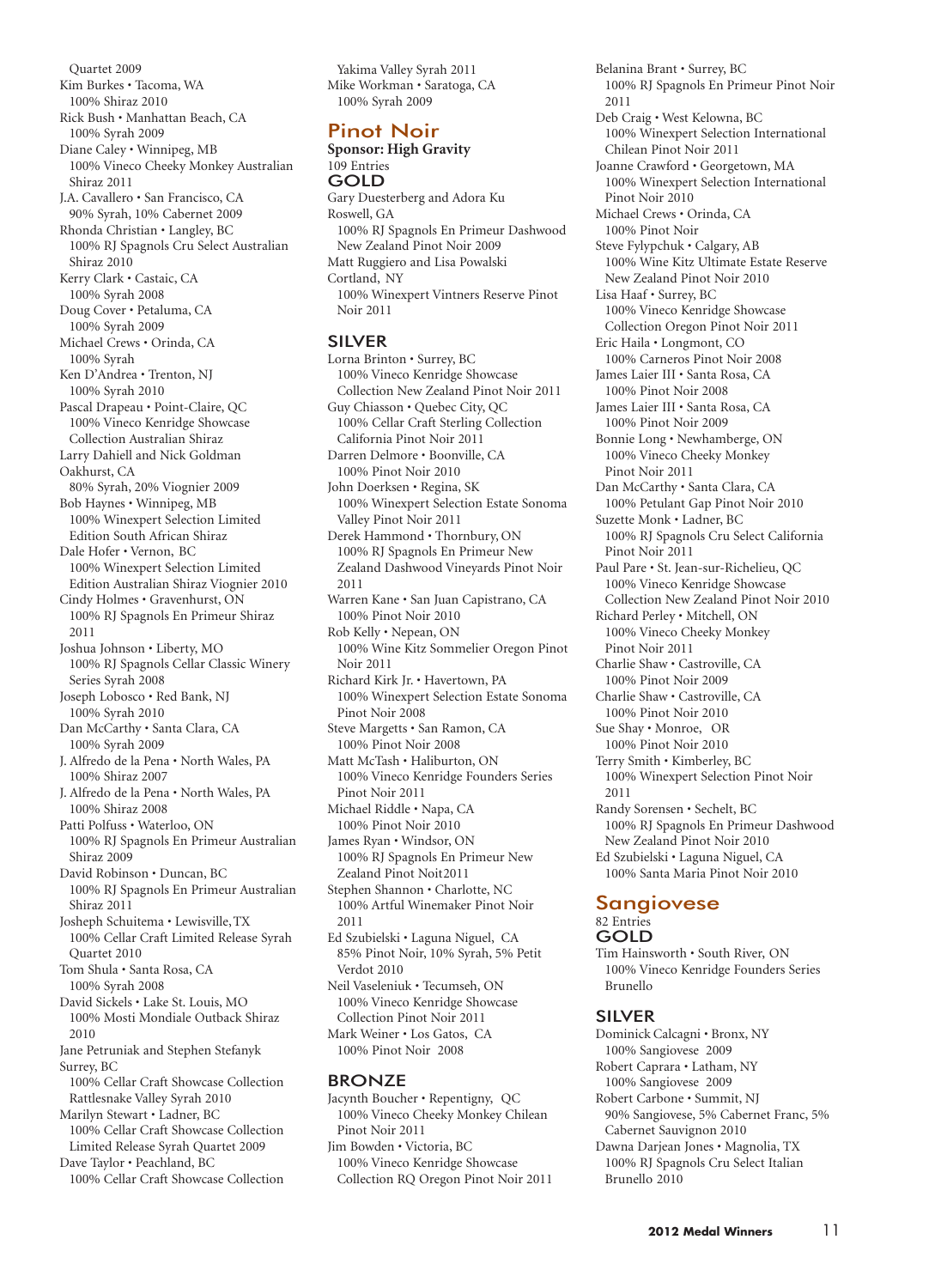Earle and Dianne Fablow • Kelowna, BC 100% Winexpert Selection Limited Edition Italian Brunello 2010 Bob Haynes • Winnipeg, MB 100% Winexpert Limited Edition Brunello 2010 Katherine Heisler • Kelowna, BC 100% Winexpert Crushendo Castellina Super Tuscan Di Siena 2010 Anthony Iozzi Jr. • No. Providence, RI 100% Sangiovese 2011 Don Monteleone • Fullerton, CA 85% Sangiovese, 5% Cabernet Sauvignon, 5% Barbera, 5% Merlot 2009 John Slana • Mississauga, ON 100% Winexpert Selection Limited Edition Italian Brunello 2007 Jane Petruniak and Stephen Stefanyk Surrey, BC 100% Cellar Craft Premium Sangiovese 2010

#### BRONZE

Mike Barnell • St. Louis, MO 75% Sangiovese, 18% Cabernet Sauvignon, 7% Merlot 2008 Kerry Clark • Castaic, CA 100% Sangiovese 2010 Kerry Clark • Castaic, CA 100% Sangiovese 2009 Mark Diehl • Kennesaw, GA 100% Sangiovese 2010 John DiMeo • Forest Hill, MD 75% Sangiovese, 25% Cabernet Sauvignon 2010 Chuck Gower and Cheryl Dipanfilo Boulder, CO 100% Sangiovese 2011 Gary Diraffaele • Yonkers, NY 100% Sangiovese 2009 Cheryl Eedens • Vernon, BC 100% Vineco Kenridge Founders Series Italian Brunello 2011 Kathy Inglis • Ladner, BC 100% Cellar Craft Showcase Collection Sangiovese 2011 John Jett • Davidsonville, MD 90% Sangiovese, 10% Merlot 2009 Art Lindala • Ladysmith, BC 100% Cellar Craft Premium Sangiovese 2009 John Lude • Indianapolis, IN 100% Winexpert Selection Limited Edition Italian Brunello 2009 Joy Lynch • Martinsville, IN 100% Winexpert Selection Limited Edition Brunello 2008 Alan Main • Far Hills, NJ 100% Sangiovese 2010 William Regan • Pasadena, CA 100% Sangiovese 2010 Sal and Augie Runfola Farmingdale, NJ 100% RJ Spagnols Cru Select Italian Chianti Reserve 2010 Tom Shula • Santa Rosa, CA 100% Winexpert Selection Limited Edition Italian Brunello 2008 Robert Stock • Blairstown, NJ 100% Winexpert Selection Limited

Edition Italian Brunello 2009

## Zinfandel

**Sponsor: Purple Toes, Inc.** 148 Entries GOLD

Brian T. Bonjack • Burton, OH 100% Zinfandel 2010 George Chaber • Brookfield, CT 100% Zinfandel 2008 William Fillippo • Chicago, IL 100% Zinfandel 2010 Maurice Fraunfelder • Alexandria, VA 100% Zinfandel 2008 Dale Frederick • Abbotsford, BC 100% Zinfandel 2008 Merilyn Guiney • Winnipeg, MB 100% Cellar Craft Showcase Collection Old Vines Zinfandel 2010 Christopher Hay • Regina, SK 100% RJ Spagnols Glad Hatter California Zinfandel 2011 Allan Hondorson • Santa Rosa, CA 100% Alexander Valley Zinfandel 2009 David Ives • Vancouver, BC 100% Cellar Craft Showcase Collection Lodi Old Vine Zinfandel 2011 William Johanson • Gilroy, CA 100% Zinfandel 2008 James Laier III • Santa Rosa, CA 100% Zinfandel 2009 Kimberly Lanza • Bernardsville, NJ 100% Zinfandel 2009 Stephen Stefanyk and Jane Petruniak Surrey, BC 100% RJ Spagnols Cru Select Hightail Okanagan Zinfandel 2010 Bob Vogt • Loveland,OH 100% Zinfandel 2009

#### SILVER

Gordon Andrews • Surrey, BC 100% Cellar Craft Showcase Collection Old Vines Zinfandel 2011 Terry Miller, Jamie Garaen and Rick Armstrong • Waxhaw NC 86% Zinfandel, 14% Petite Sirah 2010 Earl J. Ziemann and Paul Bernadoll Huntington Beach, CA 100% Zinfandel 2010 Aimi Burchell-Davies New Westminster, BC 100% Cellar Craft Showcase Collection Lodi Old Vine Zinfandel 2011 Sandra Croney • Port Moody, BC 100% Winexpert Selection Estate Series Lodi Old Vine Zinfandel David Cui • Vancouver, BC 100% Cellar Craft Showcase Collection Lodi Old Vine Zinfandel 2011 Stephanie Devison • Guelph, ON 100% RJ Spagnols Cellar Classic Winery Series Old Vine Zinfandel 2011 John DiMeo • Forest Hill, MD 100% Zinfandel 2010 John Blichmann and Doug Granlund Lafayette, IN 100% Zinfandel 2010 James Laier III • Santa Rosa, CA 100% Zinfandel 2008

James Laier III • Santa Rosa, CA 100% Zinfandel, Second Crop 2008 Terry McCann • Loreville, IL 100% Winexpert Selection Estate Series Lodi Old Vine Zinfandel 2010 Nicola Mogavero • Saugus, MA 100% Zinfandel 2009 Peter Pesonen • Angels Camp, CA 100% Zinfandel 2009 Jack Ruscilli • Columbus, OH 85% Zinfandel, 10% Merlot, 5% Cabernet Sauvignon 2009 Justin Schwager • Kingston, ON 100% Wine Kitz Sommelier Reserve Old Vines Zinfandel 2011 Charlie Shaw • Castroville, CA 100% Zinfandel 2008 Heather Skeet • Sicamous, BC 100% Cellar Craft Showcase Collection Zinfandel 2009 Alviene Wilkins • Ladner, BC 100% Cellar Craft Showcase Collection Old Vine Zinfandel Otto Zizak • Staten Island, NY 80% Zinfandel, 10% Cabernet Franc, 10% Petite Sirah 2009 BRONZE Mike Barnell • St. Louis, MO 75% Zinfandel, 25% Cabernet

Sauvignon 2008 Robert Bogardus • Pleasant Hill, CA 96% Zinfandel, 4% Cabernet Sauvignon 2010

James Bonifitto • Reading, PA 100% Zinfandel 2009 Belanina Brant • Surrey, BC 100% RJ Spagnols Hightail Zinfandel 2010 Todd Cunningham • North Vancouver, BC 100% RJ Spagnols Cellar Classic Winery Series Old Vine Zinfandel 2010 Mark Diehl • Kennesaw, GA 100% Zinfandel 2009 Ken Donnelly • Pescadero, CA 100% Russian River Zinfandel 2009 Vasile Dumitru • Victoria, BC 100% Zinfandel 2011 Laura Elder • Saanichton, BC 100% RJ Spagnols Hightail California Zinfandel 2010 Dave Fellowes • Richmond, BC 100% Cellar Craft Showcase Collection Zinfandel 2010 Steve Fylypchuk • Calgary, AB 100% Wine Kitz Sommelier Reserve Old Vines Zinfandel 2010 Lee Goodman • Baltimore, MD 90% Zinfandel, 10% Petite Sirah 2008 Michael Gower • San Jose, CA 100% Zinfandel 2009 Stanley Hall • Fairport, NY 100% Winexpert Selection Limited Edition Primitivo 2011 Zachary Hritz • Canonsburg, PA 100% Zinfandel 2010 Heather Hvasti • Bracebridge, ON 100% Cellar Craft Showcase Collection

Lodi Old Vine Zinfandel 2011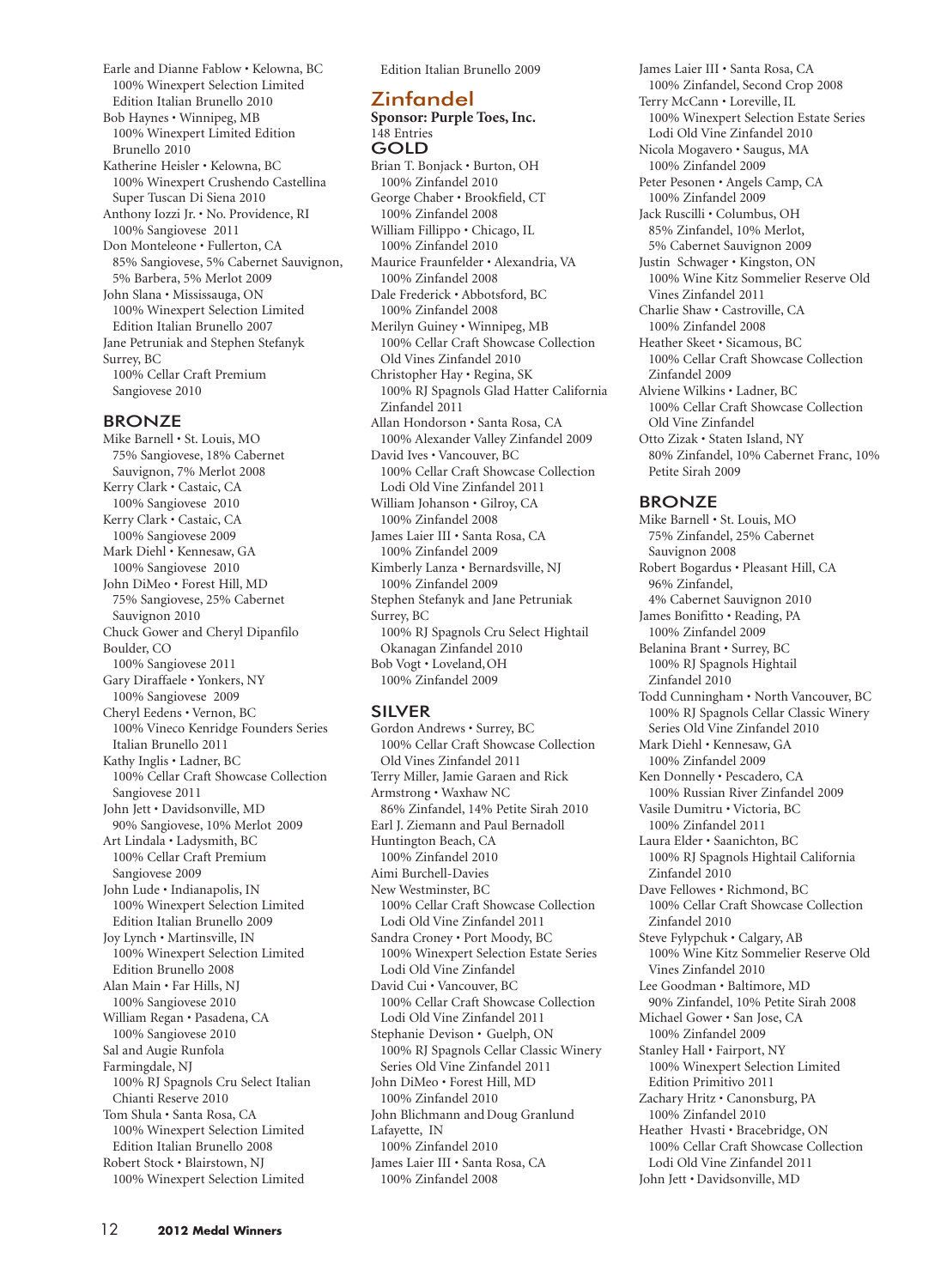83% Zinfandel, 17% Merlot 2008 John Jett • Davidsonville, MD 100% Zinfandel 2010 Robert Trump and Jim Leh Quakertown, PA 100% Zinfandel 2010 Sarah Lingo • La Fountain, IN 100% Winexpert Selection Limited Edition Primitivo James and Mary Ann Lowney Waretown, NJ 100% Zinfandel 2010 Adam Middleton • Langford, BC 100% RJ Spagnols Hightail California Zinfandel 2010 David Mobley • Cardiff, CA 100% Zinfandel 2010 Jim Ruggerio • Warren, NY 80% Zinfandel, 20% Petite Sirah 2008 Paul Rupert • Adrian, MI 100% Winexpert Selection Estate Series Old Vines Zinfandel Tom Shula • Santa Rosa, CA 100% Zinfandel 2009 Brenda Neilands and Art Willman • Iuka, IL 100% Zinfandel 2011

#### Other Red Vinifera Varietals **Sponsor: The Beverage People**

502 Entries GOLD Mike Barnell • St. Louis, MO 92% Petite Sirah, 8% Ruby Cabernet 2009 Steve Barrett • Roseville, CA 100% Petite Sirah 2011 Jacynth Boucher • Repentigny, QC 100% Vineco Legacy Montepulciano 2011 Lyle Brodie • Comox, BC 100% Winexpert Spanish Tempranillo 2011 Dominick Calcagni • Bronx, NY 100% Carmenere 2009 Dominick Calcagni • Bronx, NY 100% Petite Sirah 2010 Robert Carbone • Summit, NJ 100% Carmenere 2011 Don Corrick • Orillia, ON 100% Winexpert Selection Limited Edition Australian Petit Verdot 2010 Michael Covino • Bloomsbury, NJ 80% Primitivo, 20% French Columbard 2010 Marie Graham and Pat Dwyer Kitchener, ON 100% Cellar Craft Limited Release Grenache Quartet 2011 Paul Gerardi • New Rochelle, NY 80% Petite Sirah, 20% Zinfandel 2010 Jennifer Keast • Lively, ON 100% Vineco Kenridge Showcase Collection Argentine Malbec 2010 John Lude • Indianapolis, IN 100% Winexpert Selection Limited Edition Australian Petit Verdot 2009 Sarah-Beth McDonald • Courtice, ON 100% Winexpert Selection Limited Edition Australian Petit Verdot 2009 Judy McFarlane • Etobicoke, ON 100% RJ Spagnols Cellar Classic Winery

Series Carmenere 2011 Richard McNamara • Riverview, NB 100% RJ Spagnols Cellar Classic Winery Series Malbec 2010 Richard McNamara • Riverview, NB 100% RJ Spagnols Cru Select RQ Barbaresco 2009 David Mobley • Cardiff, CA 100% Petite Sirah 2011 Justin Schwager • Kingston, ON 100% Wine Kitz Ultimate Estate Reserve Malbec 2011 Tom Shula • Santa Rosa, CA 100% Tempranillo 2008 Ed Szubielski • Laguna Niguel, CA 100% Petite Sirah 2008 Carmine Toto III • Madison, NJ 100% Montepulciano 2009 Rose Anne and Dave Yunker • Kelowna, BC 100% Cellar Craft Showcase Collection Italian Barbera 2011

#### SILVER

Dan and Juli Adams • Mesa, CO 100% Petit Verdot 2010 Gordon Andrews • Surrey, BC 100% Vineco Kenridge Founders Series Chilean Carmenere 2011 Judy Baker • Edmonton, AB 100% RJ Spagnols Cru Select Bush Vine Grenache 2010 Donald Bennett • Rochester, NY 100% Winexpert Selection Limited Edition Barolo 2009 Chris Brant • Surrey, BC 100% RJ Spagnols Cellar Classic Winery Series Caremenere 2011 Lorna Brinton • Surrey, BC 100% Vineco Kenridge Showcase Collection Argentine Malbec 2011 David Brockmann • Victoria, BC 100% Cellar Craft Showcase Collection South African Pinotage 2010 Aimi Burchell-Davies New Westminster, BC 100% Cellar Craft Showcase Collection Italian Barbera 2011 Marilyn Chiasson • Calgary, AB 100% Winexpert Selection Limited Edition Petit Verdot 2010 Sandra Croney • Port Moody, BC 100% Winexpert Selection International Australian Petit Verdot Mark Diehl • Kennesaw, GA 100% Petite Sirah 2010 Heike Doerksen • Regina, SK 100% Vineco Kenridge Showcase Collection Spanish Grenache 2011 Roger Doull • Surrey, BC 100% Winexpert Selection International Chilean Carmenere 2011 Pascal Drapeau • Point-Claire, QC 100% Vineco Kenridge Showcase Collection Spanish Tempranillo 2011 Kyle Edens • Hattiesburg, MS 100% Winexpert World Vineyard Collection Tempranillo 2010 Carl Flis • Regina, SK 100% Vineco Legacy Montepulciano 2011 John Glasl • Reynoldsville, PA

100% Malbec Pat Dwyer and Marie Graham Kitchener, ON 100% RJ Spagnols En Primeur Chilean Malbec 2011 Carl Chastains and Gary Graves Charlestown, IN 100% Winexpert Selection Limited Edition Australian Petit Verdot 2009 Lisa Haaf • Surrey, BC 100% Vineco Kenridge Founders Series Chilean Carmenere 2011 Lisa Haaf • Surrey, BC 100% Cellar Craft Showcase Collection Old Vines Mencia 2010 Lisa Haaf • Surrey, BC 100% Vineco Kenridge Showcase Collection Spanish Garnacha 2011 Drew Hodgdon • Kansas City, MO 100% Winexpert Premium Selection International Petit Verdot 2010 Dennis Hoff • Newton, NJ 100% Winexpert Selection International Argentinian Malbec 2010 Allan Hondorson • Santa Rosa, CA 100% Petite Sirah 2009 Heather Hvasti • Bracebridge, ON 100% Vineco Kenridge Showcase Collection Mourvedre 2011 Lana Keating • Ft. Worth, TX 100% RJ Spagnols Cellar Classic Winery Series Malbec Paul Kirton • Red Deer, AB 100% RJ Spagnols Cellar Classic Winery Series Carmenere 2009 Ron Kozub • Fonthill, ON 100% Winexpert Selection International Sicilian Nero D'Avola James Laier III • Santa Rosa, CA 100% Petite Sirah 2010 Sal Lipari • Thornton, ON 100% Vineco Kenridge Showcase Collection Garnacha 2011 James Montalto • Northport, NY 100% RJ Spagnols Cru Select Malbec Don Monteleone • Fullerton, CA 100% Barbera 2009 Michael Neves • Mississauga, ON 100% Cellar Craft Showcase Collection Italian Barbera 2011 Dane Nielsen • Kimberley, ON 100% Cellar Craft Showcase Collection Tempranillo 2011 Marion Olsen • Surrey, BC 100% Vineco Kenridge Showcase Collection Spanish Garnacha 2011 Terry Overholser • Goshen, IN 100% Winexpert Selection Limited Edition Petit Verdot 2009 Jonathan Percival • Orleans, ON 100% Cellar Craft Showcase Collection South African Pinotage 2010 Claude Phillippe • Campbellton, NB 100% Cellar Craft Sterling Barbera 2011 Peter Polfuss • Waterloo, ON 100% Heron Bay French Mourvedre 2010 Barb Pozdnikoff • Vernon, BC 100% Vineco Kenridge Founders Series Chilean Carmenere 2011 Joe Richie • Tucson, AZ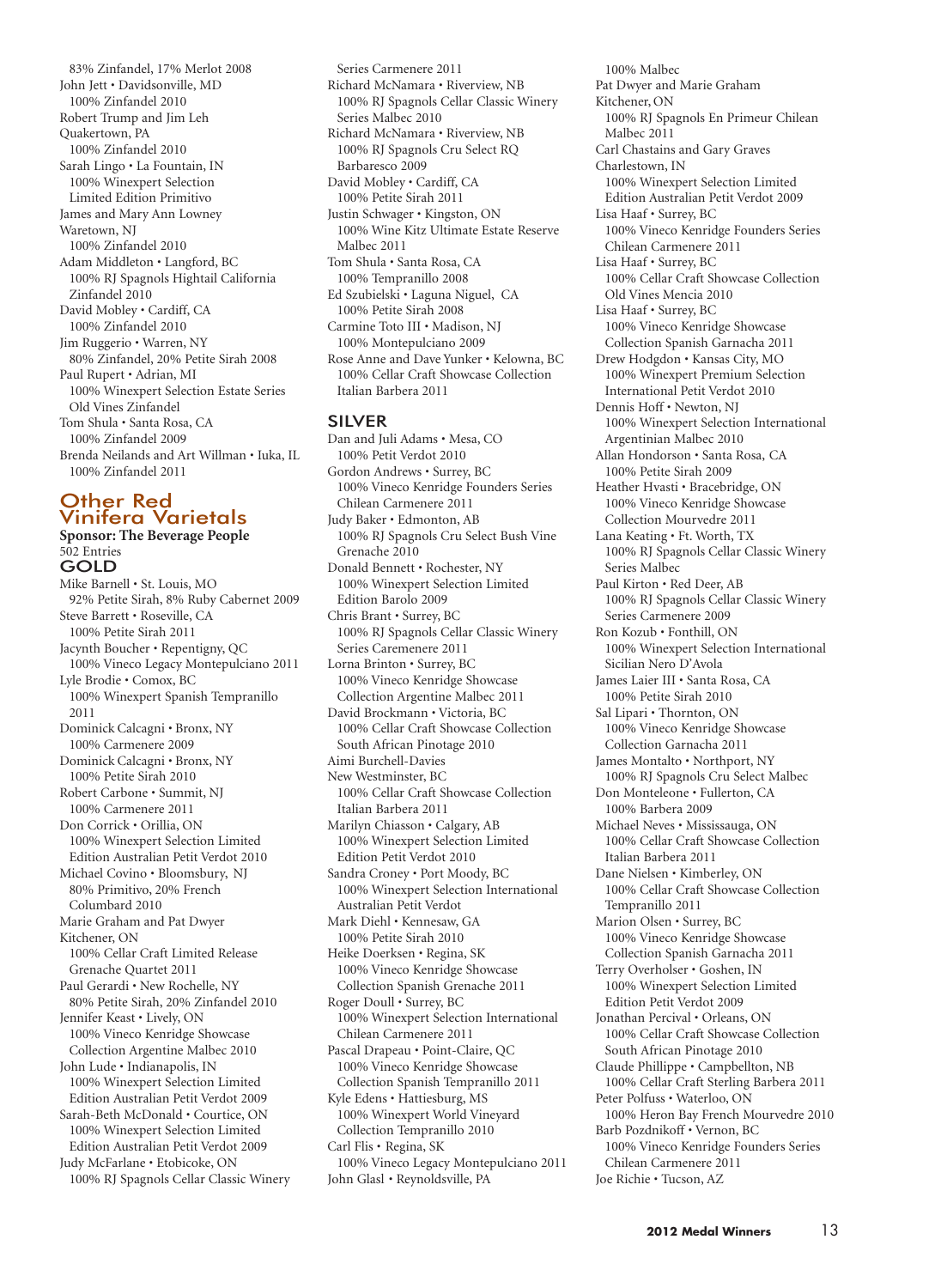100% Malbec 2007 Michael Riddle • Napa, CA 82% Petit Verdot, 18% Cabernet Sauvignon 2010 Dave Rolczynski • Enumclaw, WA 100% Lemberger 2010 Rose Schwager • Kingston, ON 100% Wine Kitz Sommelier Reserve Pinotage 2009 Rose Schwager • Kingston, ON 100% Wine Kitz Ultimate Estate Reserve Malbec 2011 Tim Shepherd • Greensburg, PA 100% Malbec 2010 Jeff Smith • Tillsonburg, ON 100% Winexpert Selection International Australian Petit Verdot 2011 Don Stewart • Ladner, BC 100% Cellar Craft Showcase Collection Old Vine Mencia 2011 Pat Strome • Windsor, ON 100% Cellar Craft Grenache Quartet 2011 Stephen Tankersley • Auburn, CA 100% Cellar Craft Showcase Collection Barbera 2010 Tony Tortorice • Beaumont, TX 100% Winexpert Selection International Montepulciano 2009 Cynthia Trykall • Munster, IN 100% Petit Verdot 2009 Neil Vaseleniuk • Tecumseh, ON 100% Vineco Legacy Montepulciano 2010 Marilyn Walters • Missisagua, ON 100% Cellar Craft Showcase Collection Mencia 2009 Coreen Wells • Whitehorse, YT 100% RJ Spagnols Grand Cru International South African Pinotage 2011 Doug Wilson • Rochester, MN 100% Winexpert Selection Limited Edition Australian Petit Verdot 2010 Derrick Witcher • Fishers, IN 100% Winexpert Selection Limited Edition Australian Petit Verdot 2011 Kira Woldring • New Westminster, BC 100% Vineco Kenridge Showcase Collection Argentinia Malbec 2010 Rose Anne and Dave Yunker • Kelowna, BC 100% Cellar Craft Showcase Collection Mencia 2009 BRONZE Charlie Adonizio • Wilkes-Barre, PA 100% Barbera 2011 Wendell Barner • Maumelle, AR 100% Malbec 2009 Dave Becker • Dover, NJ 100% RJ Spagnols Cru Select Australian

Bush Vine Grenache 2010 D. Betteridge • Lake Country, BC 100% RJ Spagnols Cellar Classic Winery Series Malbec 2010 Stan Roberts and Maureen Biffards Sidney, BC

100% Winexpert Selection Limited Edition Australian Petit Verdot 2010 Ed Bitz • Enderby, BC

100% Cellar Craft Sterling Barbera Robert Bogardus • Pleasant Hill, CA

100% Barbera 2008 Thomsic Gilchrist Boisrame • Winters, CA 100% Rominger Vineyard Malbec 2010 James Booth • Gardnerville, NV 100% Petite Sirah 2009 Wade Borden • Waterloo, ON 100% Winexpert Selection International Sicilian Nero D'Avola 2011 Wade Borden • Waterloo, ON 100% Winexpert Selection Limited Edition Dolcetto 2009 Dan Boykin • Concord, CA 96% Petite Sirah, 4% Syrah 2009 Gerard Brill • Johnstown, PA 100% Malbec 2009 Brant Burgiss • Jamestown, NC 100% Vineco Kenridge Showcase Collection Limited Release Australian Mourvedre 2011 Tony Mastres, Keven Kelly and Dan Burke Goleta, CA 100% Malbec 2010 Dominick Calcagni • Bronx, NY 100% Barbera 2010 David Carvell • Regina, SK 100% Wine Kitz Sommelier Reserve Argentinian Malbec 2010 Craig Cats • Pickering, ON 100% Winexpert Selection International Petit Verdot 2011 Darrell Dail • Raleigh, NC 100% Winexpert Selection International Italian Montepulciano 2009 Kathy Elliot • Sarnia, ON 100% Winexpert Selection International Gamay Nouveau 2011 Steve Fylypchuk • Calgary, AB 100% Wine Kitz Sommelier Reserve Primitivo 2010 David Garcia-Yoldi • Sarriguren, SPAIN 100% Petite Sirah 2011 John Ghent • Trumbull, CT 80% Malbec, 15% Carmenere, 5% Cabernet Sauvignon 2011 Dave Gibson • London, ON 100% Vineco Kenridge Showcase Collection Argentine Malbec 2010 Dave Gibson • London, ON 100% Cellar Craft Showcase Collection Mencia 2009 John Blichmann and Doug Granlund Lafayette, IN 100% Malbec 2009 John Blichmann and Doug Granlund Lafayette, IN 100% Malbec 2008 Lisa Haaf • Surrey, BC 100% Vineco Kenridge Showcase Collection Australian Mourvedre 2011 Lisa Haaf • Surrey, BC 100% Vineco Kenridge Showcase Collection Tannat 2011 Derek Hammond • Thornbury, ON 100% RJ Spagnols Cru Select Platinum Barolo 2010 Thomas Hatch • Williamson, NY 100% Petite Sirah 2008 Les Hayden • Yorba Linda, CA 100% Petit Verdot 2009

Bob Haynes • Winnipeg, MB

100% Winexpert Selection Limited Edition Petit Verdot Mark Haynes • Dartmouth, NS 100% Winexpert Selection International Spanish Tempranillo 2011 Katherine Heisler • Kelowna, BC 100% Winexpert Selection International Australian Petit Verdot 2011 Kathy Hicks • Langley, BC 100% Cellar Craft Showcase Collection South African Pinotage 2010 Kathy Hicks • Langley, BC 100% Cellar Craft Showcase Collection Italian Barbera 2010 Jeff Huizenga • Grant Park, IL 100% Winexpert Selection Estate Italian Barolo 2010 Kathy Inglis • Ladner, BC 100% Cellar Craft Showcase Collection Old Vine Mencia 2011 David Ives • Vancouver, BC 100% Cellar Craft Showcase Collection Spanish Old Vine Mencia 2011 William Johanson • Gilroy, CA 93% Barbera, 7% Merlot 2010 Joshua Johnson • Liberty, MO 100% Mosti Mondiale Meglioli Barolo 2009 Wendi Johnston • W. Lafayette, IN 100% Winexpert Selection International Malbec 2011 Ron Keast • Lively, ON 100% Vineco Kenridge Showcase Collection South African Pinotage 2010 Ron Keast • Lively, ON 100% Vineco Kenridge Showcase Collection Garnacha 2011 Ron Kozub • Fonthill, ON 100% Winexpert Selection International Australian Petit Verdot 2010 Laura Kramer • Massapequa, NY 100% Winexpert Selection Limited Edition Australian Petit Verdot 2009 Elke Kloster and Jim Lanzo • Burnaby, BC 100% Cellar Craft Showcase Collection Austrian Zweigelt 2011 Karen Lau • South Milwaukee, WI 100% Winexpert Selection Limited Edition Australian Petit Verdot 2009 Michael Lese • Elkhart, IN 100% Winexpert Selection Limited Edition Australian Petit Verdot 2009 Carole Malecot-Quaite • Chilliwack, BC 100% RJ Spagnols Cru Select Italian Barbaresco 2009 Sarah-Beth McDonald • Courtice, ON 100% Winexpert Selection Estate Italtian Piedmont Barolo 2010 John S. McLeod • Winnipeg, MB 100% Winexpert Selection Limited Edition Petit Verdot 2009 Rino Miglioretti • Monroeville, PA 100% Petite Sirah 2009 Veronica Mok • Oakville, ON 100% RJ Spagnols Grand Cru International Malbec 2011 Tony J. Muffoletto Sr. • Merrillville, IN 100% Barbera 2010 Mike Myers • Belle River, ON 100% Vineco Kenridge Showcase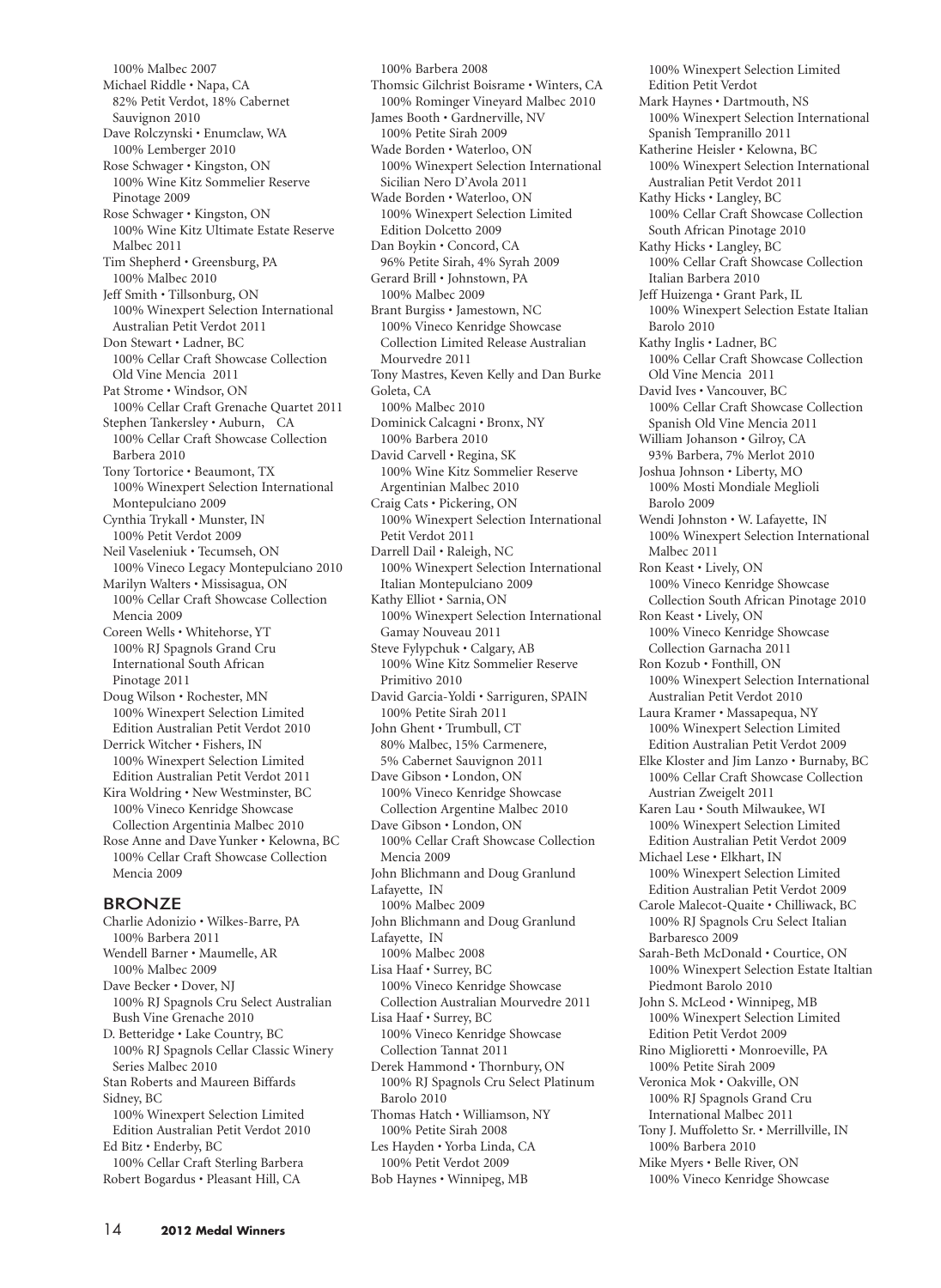

Collection Spanish Grenache 2011 Michael Neves • Mississauga, ON 100% Winexpert Selection Estate Barolo 2011 Michael Neves • Mississauga, ON 100% Winexpert Selection International Skins Sicilian Nero D'Avola 2011 Michael Neves • Mississauga, ON 100% Winexpert Selection International Australian Petit Verdot 2011 Dane Nielsen • Kimberley, ON 100% Winexpert Selection Limited Edition Petit Verdot 2010 Richard Perley • Mitchell, ON 100% Vineco Kenridge Showcase Collection Spanish Garnacha 2011 Frank Polidoro • Hawthorne, NJ 100% Petite Sirah 2009 Robert Porten • Utica, NY 100% Malbec 2011 Noel Powell • Westford, MA 100% Petite Sirah 2010 Jeff Rex • Kamloops, BC 100% Winexpert Selection Limited Edition Australian Petit Verdot 2009 David Robinson • Duncan, BC 100% RJ Spagnols Cellar Classic Winery Series Chilean Malbec 2011 Mike Rogowsky • Victoria, BC 100% Cellar Craft Showcase Collection Barbera 2011 Mike Rogowsky • Victoria, BC 100% Cellar Craft Limited Release Old Vines Mencia 2010 Mike Rozmarin • Redwood City, CA 85% Dolcetto, 15% Zinfandel 2009 James Ryan • Windsor, ON 100% RJ Spagnols En Primeur Chilean Carmenere 2011

100% Vineco Kenridge Showcase Collection South African Pinotage 2011 Tom Shula • Santa Rosa, CA 100% RJ Spagnols Cru Select RQ Alpine Hills Barbaresco 2009 R. Simpson • Kelowna, BC 100% RJ Spagnols Cru Select Barbaresco 2011 Terry Smith • Kimberley, BC 100% Winexpert Selection Limited Edition Dolcetto 2009 Terry Smith • Kimberley, BC 100% Winexpert Selection International Montepulciano 2010 Jane Petruniak and Stephen Stefanyk Surrey, BC 100% Cellar Craft Showcase Collection Carmenere 2010 Kenneth Stinger • Portland, OR 100% Tempranillo 2010 Sylvie Tanguay • Vancouver, BC 100% Cellar Craft Showcase Collection South African Pinotage 2011 Sylvie Tanguay • Vancouver, BC 100% Cellar Craft Showcase Collection Spain Old Vine Mencia 2010 Wayne Thomsen • Calgary, AB 100% Winexpert Selection Speciale Italian Montepulciano 2010 Darick Tobin • Kingston, ON 100% Winexpert Selection International Australian Petit Verdot 2011 Neil Vaseleniuk • Tecumseh, ON 100% Vineco Kenridge Showcase Collection Garnacha 2011 Rick and Barb Wark • Virden, MB 100% Winexpert Selection International Chilean Carmenere 2011

Kira Woldring • New Westminster, BC 100% Cellar Craft Showcase Collection South African Pinotage 2010 Mike Workman • Saratoga, CA 100% Petite Sirah 2009

#### Red Vinifera Bordeaux Style Blends 158 Entries

GOLD Steve Barrett • Roseville, CA 40% Merlot, 30% Cabernet Sauvignon, 30% Cabernet Franc 2009 Mark Breecher • Walnut Creek, CA 70% Merlot, 20% Cabernet Franc, 10% Cabernet Sauvignon 2007 Dan J. Gareri • Fairfax Station, VA 100% RJ Spagnols Cru Select RQ Trio Do Vinho Tinto 2009 James Girvan • Branchburg, NJ 33% Merlot, 33% Cabernet Sauvignon, 33% Cabernet France 2010 Anthony Inzerillo • Moraga, CA 75% Cabernet Sauvignon, 15% Merlot, 10% Petite Sirah 2010 Ralph Obenauf • Basking Ridge, NJ 70% Cabernet Sauvignon, 30% Cabernet Franc 2010 Fred Romonowski • Egg Harbor Twp., NJ 60% Cabernet, 40% Merlot 2009 Leo Sperrazza • Pittston, PA 50% Cabernet Sauvignon, 25% Cabernet Franc, 25% Merlot 2011 Doug Symyrozum • Calgary, AB 100% Winexpert Selection Limited Edition 3 Continents Meritage 2011 Bob Vogt • Loveland,OH 70% Cabernet Sauvignon,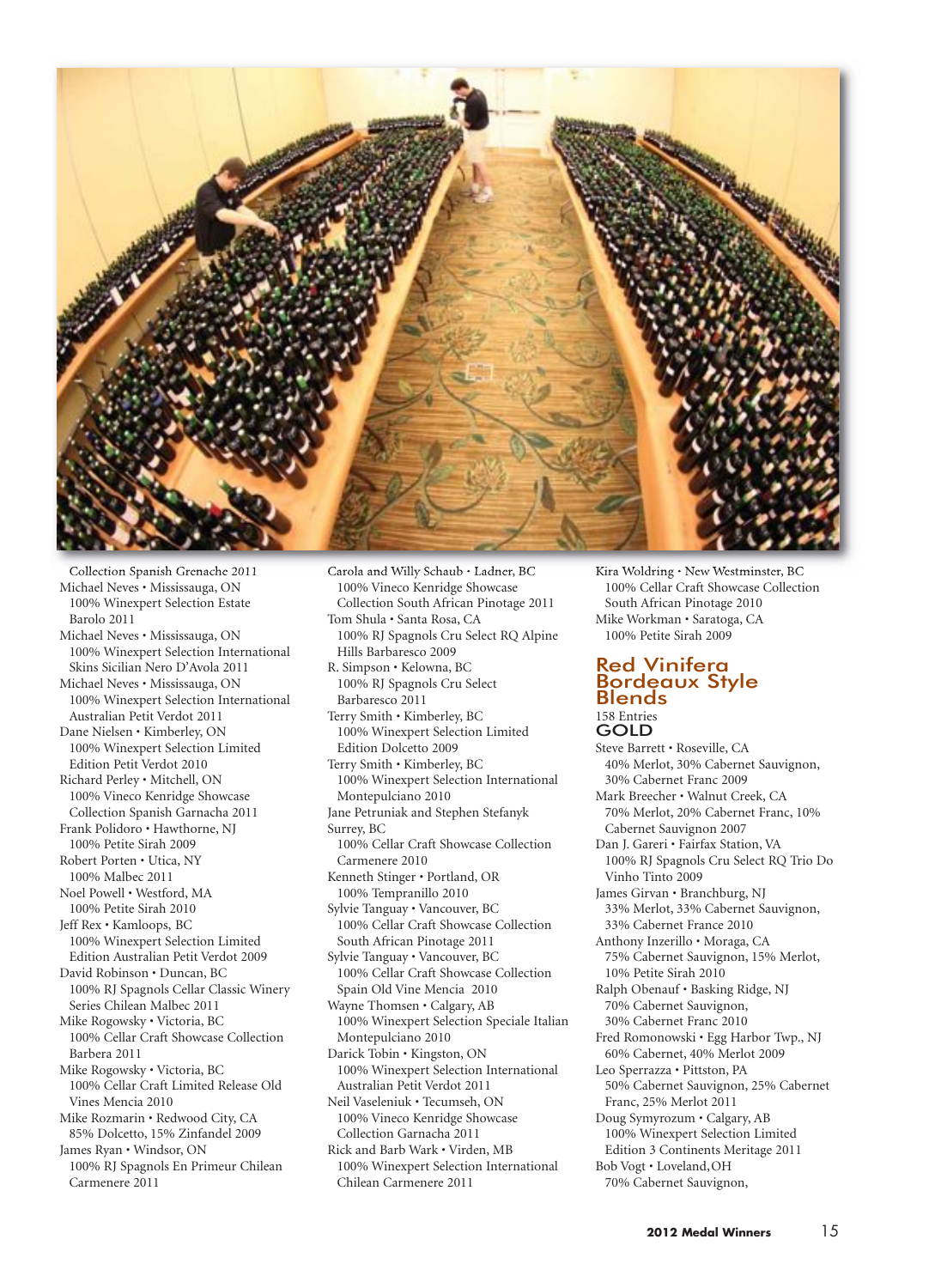25% Merlot, 5% Cabernet Franc 2009 Kira Woldring • New Westminster, BC 100% Vineco Kenridge Founders Series Grenache Syrah Mourvedre 2011

#### SILVER

Donald Bennett • Rochester, NY 100% Winexpert Selection Estate Series 3 Continent Meritage 2010 Callie McHarg and Sharon Brooks 100 Mile House, BC 100% RJ Spagnols Cellar Classic Winery Series Meritage 2011 Dominick Calcagni • Bronx, NY 50% Cabernet Sauvignon, 30% Cabernet Franc, 20% Petit Verdot 2010 Mark Diehl • Kennesaw, GA 50% Cabernet Sauvignon, 50% Merlot 2009 Vasile Dumitru • Victoria, BC 33% Merlot, 33% Cabernet Sauvignon, 33% Cabernet Franc 2011 David Foley • Etobicoke, ON 100% Cellar Craft Limited Release Chateau du Pays 2011 Tony Gabrielli • Woodstock, ON 100% Vineco Kenridge Classic Cabernet Merlot 2011 Dave Gibson • London, ON 100% Vineco Kenridge Showcase Collection Petit Verdot Cabernet Sauvignon 2010 Ben Kleinsasser • Brantford, ON 100% Cellar Craft Showcase Collection Grenache Quartet 2011 Ron Kozub • Fonthill, ON 100% Winexpert Selection International Chilean Malbec Shiraz Linda Legroulx • Nepean, ON 100% Wine Kitz Sommelier Reserve Meritage 2011 Erika and Matt Palmer • Menlo, CA 40% Cabernet Sauvignon, 40% Merlot, 20% Cabernet Franc 2007 Robert Porten • Utica, NY 60% Merlot, 20% Malbec, 15% Cabernet Sauvignon, 5% Cabernet Franc 2010 Calvin Quaite • Chilliwack, BC 100% RJ Spagnols Cellar Classic Winery Series French Grenache Syrah 2010 Rose Schwager • Kingston, ON 100% Wine Kitz Ultimate Estate Reserve Vieux Chateau du Roi 2011 Scott Simkover • Kelseyville, CA 50% Cabernet Sauvignon, 35% Merlot, 15% Cabernet Franc 2010 John Slana • Mississauga, ON 100% Winexpert Selection Estate Series 3 Continent Meritage 2011 Wayne Thomsen • Calgary, AB 100% Winexpert Selection Estate Series 3 Continent Meritage 2010 Sherri Vollick • Plant City, FL 100% Winexpert Selection Estate Series 3 Continents Meritage 2010

#### BRONZE

Chris Brant • Surrey, BC 100% RJ Spagnols Cellar Classic Winery

Series Meritage 2011 Guy Chiasson • Quebec City, QC 100% Vineco Kenridge Founders Series California North Coast Cabernet Merlot 2011 Ken D'Andrea • Trenton, NJ 70% Cabernet Sauvignon, 20% Cabernet Franc, 10% Merlot 2009 Shaun Hatton and Walter Diaz Toms River, NJ 75% Cabernet Sauvignon, 15% Merlot, 10% Cabernet Franc 2010 John DiMeo • Forest Hill, MD 70% Cabernet Sauvignon, 30% Merlot 2010 Linda Hall and Eric Greenwood Vancouver, BC 100% RJ Spagnols Cru Select Okanaga Valley Red Meritage 2011 Greg Accetturo and Paul Gregory Monroe, WA 65% Cabernet Sauvignon, 32% Syrah, 3% Cabernet Franc Donna Guedon • Pleasant Hill, CA 50% Cabernet Sauvignon, 50% Cabernet Franc Derek Hammond • Thornbury, ON 100% RJ Cru Select RQ South African Cabernet Franc Merlot 2011 Sandy Hennin • Paris, ON 100% Vineco Kenridge Showcase Collection Petit Verdot Cabernet Sauvignon 2010 Chris Legge • Airdrie, AB 100% RJ Spagnols Cellar Classic Winery Series Rosso Bravissimo 2010 James and Mary Ann Lowney Waretown, NJ 60% Cabernet Sauvignon, 30% Merlot, 10% Cabernet Franc 2010 Maggie Malick • Purcellville, VA 55% Petit Verdot, 15% Merlot 15% Cabernet Sauvignon, 15% Cabernet Franc Dave McChesney • Newmarket, ON 100% Winexpert Selection Small Lots Meritage 2010 Stephano James Milito • Plano, TX 60% Merlot, 20% Cabernet Franc, 20% Petit Verdot 2008 Sandy Moscaritolo • River Edge, NJ 70% Cabernet Sauvignon, 10% Merlot, 10% Cabernet Franc, 10% Malbec 2010 Nancy and John Pritchard • Chilliwack, BC 100% RJ Spagnols Cellar Classic Winery Series Australian Meritage 2011 Calvin Quaite • Chilliwack, BC 100% RJ Spagnols Cellar Classic Winery Series Australian Meritage 2009 William Sisler • Paso Robles, CA 44% Merlot, 25% Cabernet Sauvignon, 22% Petit Verdot, 9% Cabernet Franc 2009 Kira Woldring • New Westminster, BC 60% Cellar Craft Showcase Collection Argentinian Malbec, 20% Cellar Craft Sterling California Cabernet Sauvignon, 20% Cellar Craft Sterling California Merlot 2009

Kira Woldring • New Westminster, BC

100% Vineco Kenridge Founders Series Grenache Syrah Mourvedre 2010

## Other Red Vinifera Blends

**Sponsor: St. Louis Wine & Beermaking** 663 Entries GOLD Gordon Andrews • Surrey, BC 100% Cellar Craft Limited Release Grenache Quartet Gordon Andrews • Surrey, BC 100% Cellar Craft Showcase Collection Amarone 2011 Eric Beere • Smiths Falls, ON 100% Vineco Kenridge Founders Series Italian Vento Amarone 2010 Earl J. Ziemann and Paul Bernadoll Huntington Beach, CA 60% Cabernet Sauvignon, 20% Merlot, 20% Tannat D. Betteridge • Lake Country, BC 100% RJ Spagnols Cru Select Valpolicella 2011 Ed Bitz • Enderby, BC 100% Cellar Craft Sterling California Malbec Shiraz Belanina Brant • Surrey, BC 100% RJ Spagnols Cellar Classic Winery Series Amarone 2011 Sid Breckenridge • Williams Lake, BC 100% RJ Spagnols Cellar Classic Winery Series Rosso Bravissimo 2010 Aimi Burchell-Davies New Westminster, BC 100% Cellar Craft Showcase Collection Chateau du Pays 2011 Aimi Burchell-Davies New Westminster, BC 100% Cellar Craft Showcase Collection Chateau du Pays 2010 Tim Calder • Abbotsford, BC 100% Cellar Craft Showcase Collection Amarone 2011 Guilherme Costa • Pittsburgh, PA 100% Cellar Craft Amarone 2008 Francis Côte • Victoriaville, QC 100% Winexpert Vintners Reserve Mezza Luna Red 2011 Deb Craig • West Kelowna, BC 100% Winexpert Selection Limited Edition Australian Shiraz Viognier 2011 Murray Croft • Williams Lake, BC 100% Amarone 2011 Murray Croft • Williams Lake, BC Tempranillo, Cabernet Sauvignon 2011 Todd Cunningham • North Vancouver, BC 100% RJ Spagnols En Primeur Amarone 2011 Melanie Bataille and Clayton Donohue North Vancouver, BC 100% Cellar Craft Trio Tinto 2010 Ovidiu Dumitrescu • San Francisco, CA 70% Cabernet Sauvignon, 30% Zinfandel 2010 Dave Fellowes • Richmond, BC 100% Cellar Craft Showcase Collection Limited Release Grenache Quartet 2010 Jackie Foxall • Newcastle, ON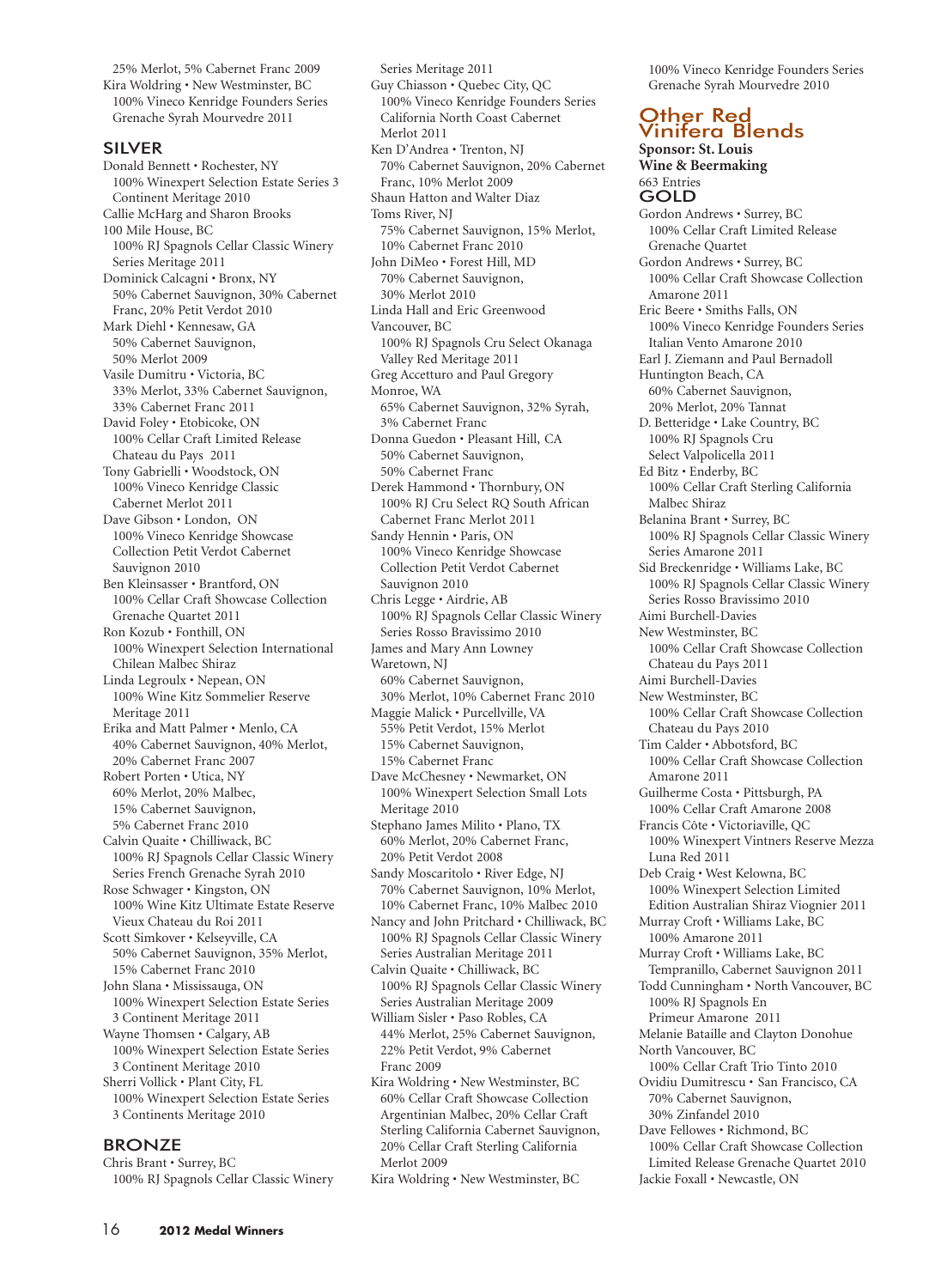100% RJ Spagnols Cru Select RQ Trio do Vinho Tinto Tempranillo Cabernet Sauvignon Trincadeira 2010 Grace Gregg • Mineral, VA 100% RJ Spagnols Cru Select Cabernet Malbec Carmenere 2009 Anita Hepting • Burnaby, BC 100% Cellar Craft Limited Release Grenache Quartet 2011 Ed Hepting • Burnaby, BC 100% RJ Spagnols Cru Select RQ Syrah Zinfandel Barbera 2011 Bobby Hyman • Edgewood, WA 100% Cellar Craft Tannat Merlot 2010 Nancy Kielburger • Kars, ON 100% Vineco Cheeky Monkey Valpolicella 2011 Frank Kirton • Red Deer, AB 100% RJ Spagnols Cru Select RQ Spanish Toro Tempranillo Grenache 2011 Gary Duesterberg and Adora Ku Roswell, GA 100% Cellar Craft Showcase Collection Amarone 2010 Elke Kloster and Jim Lanzo • Burnaby, BC 50% Cellar Craft Rosso Fortissimo, 50% Cellar Craft Malbec 2010 Brad Lashmar • Red Deer, AB 100% RJ Spagnols Cellar Classic Winery Series Italian Valpolicella 2010 Michael Lautner • West Chester, OH 68% Cabernet Sauvignon, 28% Syrah, 2% Muscat, 2% Petite Sirah 2009 Sal Lipari • Thornton, ON 100% Cellar Craft Limited Release Grenache Quartet 2011 Peter Lukashal • Kitchener, ON 100% Cellar Craft Showcase Collection Amarone 2010 Carole Malecot-Quaite • Chilliwack, BC 100% RJ Spagnols Cru Select RQ Hang Ten California Syrah Zinfandel Barbera 2010 Dan McCarthy • Santa Clara, CA 45% Grenache, 20% Mourvedre, 20% Carignane, 15% Syrah 2010 Kevin McDaniel • Martinsville, IN 100% Winexpert Selection International Grenache Shiraz Mourvedre Judy McFarlane • Etobicoke, ON 100% RJ Spagnols Cellar Classic Winery Series Amarone 2011 MaryAnn McKinnon • Vancouver, BC 100% Cellar Craft Limited Release Grenache Quartet 2010 Jennifer McMillan • Langley, BC 100% RJ Spagnols Cru Select RQ Trio do Vinho Tinto 2010 Patrick McMullon • Richmond Hill, ON 100% RJ Spagnols Cru Select RQ California Hang Ten Syrah Zinfandel Barbera 2010 Patrick McMullon • Richmond Hill, ON 100% RJ Spagnols Cru Select RQ Spanish Toro Tempranillo Grenache 2010 Adam Middleton • Langford, BC 100% RJ Spagnols En Primeur Amarone 2010 Dan Morgan • Indianapolis, IN

100% Winexpert Selection Shiraz

Viognier 2010 Michael Neves • Mississauga, ON 100% Winexpert Selection Limited Edition Portuguese Douro Tinto 2011 Randy Partridge • St. Marys, ON 100% RJ Spagnols Cellar Classic Winery Series Spanish Tempranillo Cabernet Sauvignon 2011 Stephen Stefanyk and Jane Petruniak Surrey, BC 100% RJ Spagnols Cru Select RQ Hang Ten Syrah Zinfandel Barbera 2010 Mike Rogowsky • Victoria, BC 100% RJ Spagnols Cru Select RQ Hang Ten Syrah Zinfandel Barbera 2011 Joe Ruf • Hiawassee, GA 100% RJ Spagnols Cru Select RQ Trio do Vinho Tinto 2010 John Scheren-Edey • Collingwood, ON 100% RJ Spagnols Cru Select Valpolicella Ripassa 2010 Pat Strome • Windsor, ON 100% RJ Spagnols Cru Select Malbec Syrah 2011 Sandy Summer • Victoria, BC 100% Cellar Craft Showcase Collection Amarone 2010 Doug Symyrozum • Calgary, AB 100% RJ Spagnols Cru Select RQ Trio do Vinho Tinto 2011 Sylvie Tanguay • Vancouver, BC 100% Cellar Craft Showcase Collection Super Tuscan Rosso Fortissimo 2010 Sylvie Tanguay • Vancouver, BC 100% Cellar Craft Showcase Collection Tempranillo Carnarita Carinena 2010 Carmine Toto III • Madison, NJ 60% Cabernet Sauvignon, 20% Merlot, 20% Cabernet Franc 2009 Bob Vogt • Loveland,OH 50% Cabernet Sauvignon, 50% Merlot 2009

#### SILVER

Donna Alexander • Golden, BC 100% RJ Spagnols En Primeur Italian Amarone 2010 Tara Becker • Dover, NJ 100% RJ Spagnols Cru Select Okanagan Valley Red Meritage 2009 Jacynth Boucher • Repentigny, QC 100% Vineco Kenridge Founders Series Tuscany Supertuscan 2011 Belanina Brant • Surrey, BC 100% RJ Spagnols Cellar Classic Winery Series Rosso Bravissimo 2011 Chris Brant • Surrey, BC 100% RJ Spagnols Cru Select RQ Malbec Syrah Cabernet Sauvignon Merlot 2011 David Brockmann • Victoria, BC 100% Cellar Craft Showcase Collection Rosso Fortissimo 2010 Callie McHarg and Sharon Brooks 100 Mile House, BC 100% RJ Spagnols Cru Select Italian Chianti Riserva 2011 Dominick Calcagni • Bronx, NY 50% Syrah, 50% Zinfandel 2010 James Cannon • Colorado Springs, CO 100% Cellar Craft Grenache

Quartet 2010 Rhonda Christian • Langley, BC 100% RJ Spagnols Cru Select RQ Trek 2011 Jeff Cobb • Howel, NJ 85% Petite Sirah, 15% Petit Verdot 2009 Rob Comeault • Winnipeg, MB 100% RJ Spagnols En Primeur Italian Amarone 2009 Don Corrick • Orillia, ON 100% Winexpert World Vineyard California Trinity Red 2010 Franco Costa • Winnipeg, MB 100% RJ Spagnols En Primeur Italian Amarone 2010 Murray Croft • Williams Lake, BC Cabernet Sauvignon, Cabernet Franc, Merlot 2011 Melanie Bataille and Clayton Donohue North Vancouver, BC 100% Cellar Craft Showcase Collection Rosso Fortissimo 2010 Tom Down • Sarnia, ON 100% Cellar Craft Showcase Collection Pinot Nero Limited Release 2009 Marie Graham and Pat Dwyer Kitchener, ON 100% Cellar Craft Limited Release Chilean Carmenere Cabernet Sauvignon 2011 Willie Dye • Williams Lake, BC 100% RJ Spagnols Cru Select Tempranillo Cabernet Sauvignon Syrah 2011 Michael Eccles • Woodbridge, ON 100% Vintner's Cellar Vintner's Limited Reserve Amarone 2011 Kathy Elliot • Sarnia, ON 100% Winexpert Selection Estate 3 Continent Meritage 2011 Ross Faitweather • Baden, ON 100% Vineco Kenridge Founders Super Tuscan 2011 William Fassett • Regina, SK 100% RJ Spagnols Glad Hatter Italian Valpolicella Albert Fernandes • Ladner, BC 100% RJ Spagnols Cellar Classic Winery Series Super Tuscan Roger Fontaine • Coquitlam, BC 100% RJ Spagnols Cru Select RQ Hang Ten California Syrah Zinfandel Barbera 2011 Roger Fontaine • Coquitlam, BC 100% RJ Spagnols Cru Select Tempranillo Cabernet Sauvignon Syrah 2011 Jackie Foxall • Newcastle, ON 100% RJ Spagnols Cru Select RQ Toro Tempranillo Grenache 2009 Bill Gardner • Cranbrook, BC 100% RJ Spagnols Cru Select RQ Hang Ten Syrah Zinfandel Barbera 2011 Pat Dwyer and Marie Graham Kitchener, ON 100% RJ Spagnols Cellar Classic Winery Series Spanish Tempranillo Cabernet Sauvignon 2011 Carol Hamilton • Lake St. Louis, MO 100% Mosti Mondiale Meglioli Amarone 2009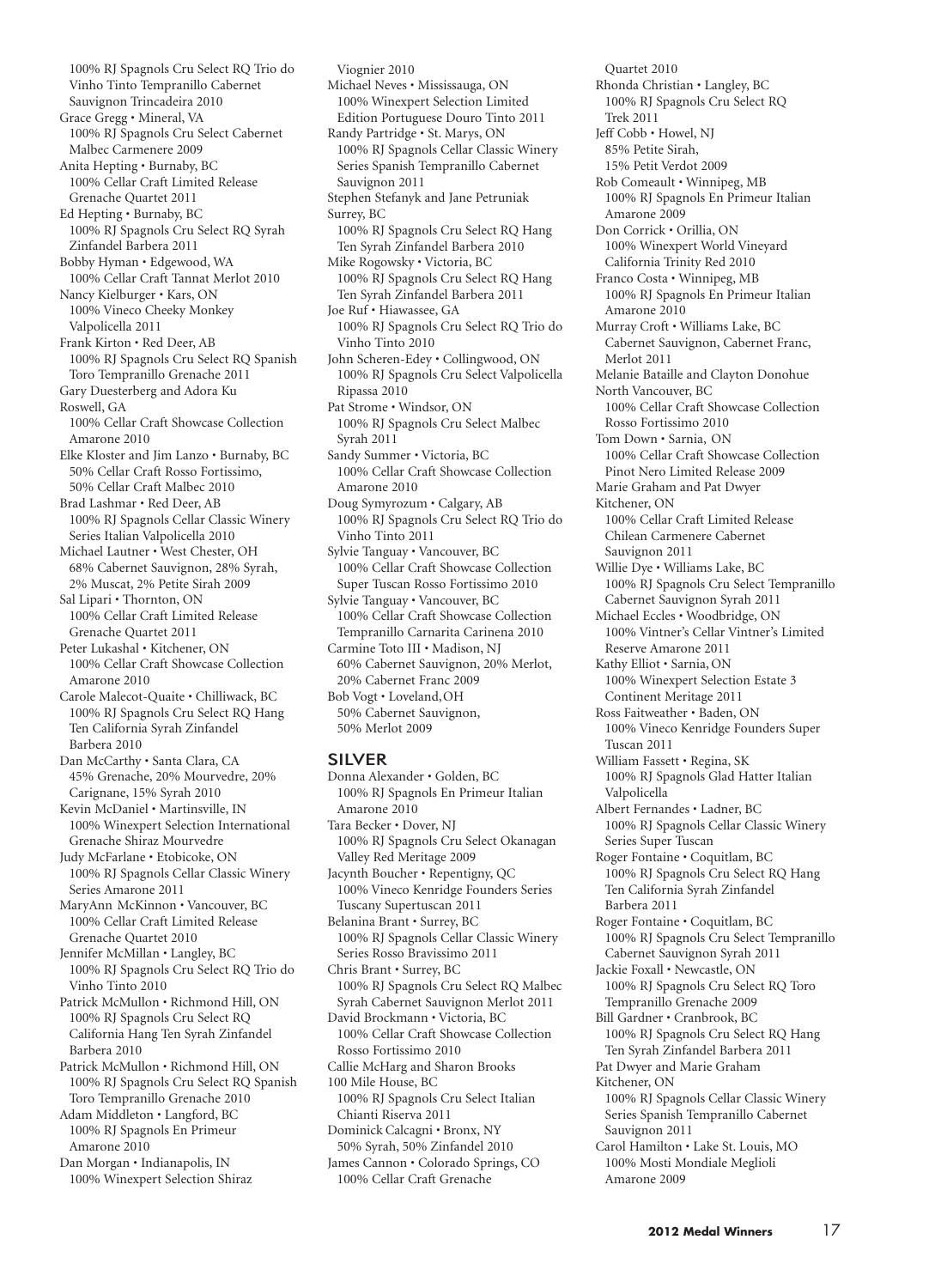Peter Harrison • Ladner, BC 100% Cellar Craft Showcase Collection Grenache Quartet 2011 Erik Hayes • Wabash, IN 100% Winexpert Selection Original Luna Rossa 2010 Anita Hepting • Burnaby, BC 100% Cellar Craft Limited Release Uruguay Tannat Merlot 2011 Ed Hepting • Burnaby, BC 100% Cellar Craft Limited Release South East Australia Down Under Trio 2009 Kathy Hicks • Langley, BC 100% Cellar Craft Showcase Collection Australian Cabernet Shiraz 2010 James Hollabaugh • Greenacres, FL 100% Cellar Craft Amarone 2010 Heather Hvasti • Bracebridge, ON 100% Vineco Kenridge Founders Series Grenache Syrah Mourvedre 2011 Kathy Inglis • Ladner, BC 100% RJ Spagnols Crand Cru International Collection Malbec Merlot 2011 David Ives • Vancouver, BC 100% RJ Spagnols Cru Select RQ Trio do Vinho Tinto 2011 David Ives • Vancouver, BC 100% Cellar Craft Showcase Collection Amarone 2010 David Ives • Vancouver, BC 100% Cellar Craft Showcase Collection Washington Cabernet Shiraz 2010 David Ives • Vancouver, BC 100% RJ Spagnols Cellar Classic Winery Series Tempranillo Cabernet Sauvignon 2011 Marjorie and Earl Keast • Sherwood, AB 100% RJ Spagnols En Primeur Negroamaro Primitivo 2008 Marjorie and Earl Keast • Sherwood, AB 100% RJ Spagnols Cru Select Le Collage 2007 Rob Kelly • Nepean, ON 100% Wine Kitz Sommelier Reserve Primitivo 2010 Kevin Kelly • Seattle, WA 60% Cabernet Sauvignon, 40% Tempranillo 2008 Nancy Kielburger • Kars, ON 100% Vineco Kenridge Showcase Collection Cabernet Malbec Carmenere 2011 Maria King • Kelowna, BC 100% Winexpert Crushendo Montagnac Syrah Mourvedre 2010 Gaylor Kozak • Kelowna, BC 100% RJ Spagnols Cellar Classic Winery Series Amarone 2011 Kimberly Lanza • Bernardsville, NJ 60% Barbera, 40% Cabernet Sauvignon 2010 Joe Laws • Wright City, MO 100% Cellar Craft Limited Release Trio Tinto 2010 Chris Legge • Airdrie, AB 100% RJ Spagnols Cru Select RQ Cabernet Franc Merlot 2011 Michael Lese • Elkhart, IN 100% Winexpert Selection Limited

Edition Douro Tinto 2010 Art Lindala • Ladysmith, BC 100% RJ Spagnols Cellar Classic Winery Series Super Tuscan 2010 Carole Malecot-Quaite • Chilliwack, BC 100% RJ Spagnols Cru Select RQ Toro Tempranillo Grenache 2010 Carole Malecot-Quaite • Chilliwack, BC 100% RJ Spagnols Cru Select Argentinian Malbec Syrah 2010 Carole Malecot-Quaite • Chilliwack, BC 100% RJ Spagnols Cru Select Spanish Tempranillo Cabernet Sauvignon 2009 Alan Turner and Dan Manoukyan San Ramon, CA 34% Cabernet Sauvignon, 33% Merlot, 33% Tempranillo Stephen Mantakounis • Springfield, PA 67% Petite Sirah, 33% Zinfandel 2010 Dan McCarthy • Santa Clara, CA 45% Syrah, 25% Carigname, 25% Mourvedre, 5% Grenache 2010 Ann McDonald • Manotick, ON 100% Vineco Cheeky Monkey Sangiovese Syrah 2009 Judy McFarlane • Etobicoke, ON 100% RJ Spagnols Cellar Classic Winery Series Rosso Bravissimo 2011 Veronica Mok • Oakville, ON 100% Cellar Craft Showcase Collection Cabernet Sauvignon Shiraz 2010 James Montalto • Northport, NY 100% RJ Spagnols Cellar Classic Valpolicella Classico Sandy Moscaritolo • River Edge, NJ 45% Grenache, 25% Syrah, 10% Carignan, 10% Mourvedre, 5% Black Balvasia, 5% Alicante 2010 Jim Mullen • Prince George, BC 100% RJ Spagnols Cru Select RQ Trek 2011 Gail Nelson • Creston, BC 100% RJ Spagnols En Primeur Italian Amarone 2011 Dane Nielsen • Kimberley, ON 50% Winexpert Selection International Australian Cabernet Sauvignon, 25% Winexpert Interntional Australian Shiraz, 25% Old Vine Zinfandel 2010 Tim Nolan • Sudbury, BC 100% Winexpert Selection International Italian Amarone 2011 Jonathan Nowkacki • Fishers, IN 100% Valpolicella 2009 Dawn Paul • Cranbrook, BC 100% Vineco Legacy Cabernet Shiraz 2011 Richard and MarilynPeabody • Darlinge Island, NB 100% Wine Kitz Sommelier Reserve Amarone 2008 Jonathan Percival • Orleans, ON 100% RJ Spagnols Cru Select Malbec Syrah 2011 Alan Percival • Orleans, ON 100% Cellar Craft Limited Release Rosso Fortissimo 2008 Stephen Stefanyk and Jane Petruniak Surrey, BC

100% RJ Spagnols Cellar Classic Winery

Series Grenache Syrah 2010 James Picano • Fairfield, CA 60% Merlot, 20% Cabernet Sauvignon, 5% Zinfandel, 10% Carignane, 5% Tempranillo 2008 James Picano • Fairfield, CA 50% Merlot, 30% Cabernet Sauvignon, 10% Zinfandel, 5% Carignane, 5% Tempranillo 2009 Donna and Jim Poirer • Ladner, BC 100% Cellar Craft Showcase Collection Trio Tinto 2010 Paula Porritt • Langley, BC 100% Cellar Craft Showcase Collection Grenache Quartet 2011 Nancy and John Pritchard • Chilliwack, BC 100% RJ Spagnols Cru Select Toro Tempranillo Grenache 2011 Jim Reed • Winnipeg, MB 100% RJ Spagnols Cellar Classic Winery Series Spanish Tempranillo Cabernet Sauvignon 2010 Ron Reinhart • Martinsville, IN 100% Winexpert Selection International Amarone 2008 Dan Rich • North Bay, BC 100% Winexpert Selection Limited Edition Australian Shiraz Viognier Dan Rich • North Bay, BC 100% Winexpert Selection Limited Edition Douro Tinto Terry Ritchie • Scarborough, ON 100% Wine Kitz Sommelier Reserve Migliore 2011 Terry Ritchie • Scarborough, ON 100% Wine Kitz Traditional Vintage Chianti 2011 Brian Ross • Campbell River, BC 100% Cellar Craft Limited Release Chateau du Pays 2011 Brian Ross • Campbell River, BC 100% Cellar Craft Limited Release Tannat 2010 Brian Ross • Campbell River, BC 100% Cellar Craft Limited Release Carmenere Cabernet Sauvignon 2011 Neil Runciman • Newcastle, ON 100% RJ Spagnols En Primeur Italian Negroamaro Primitivo Carson Shi • North Vancouver, BC 100% Cellar Craft Showcase Collection Cabernet Grenache Shiraz 2010 Carson Shi • North Vancouver, BC 100% RJ Spagnols Cellar Classic Winery Series Rosso Grande Eccellente 2010 Sandy Shivas • Ilion, NY 100% Winexpert Vintners Reserve World Vineyard Collection California Zinfandel Syrah 2011 David Sickels • Lake St. Louis, MO 100% Mosti Mondiale Castel del Papa 2011 Marie Slana • Mississauga, ON 100% Winexpert Selection International Luna Rossa 2011 Gregg Smith • Culver City, CA 50% Syrah, 50% Mourvedre 2010 Gregg Smith • Culver City, CA 80% Mourvedre, 10% Rose of Mourvedre, 10% Petit Verdot 2010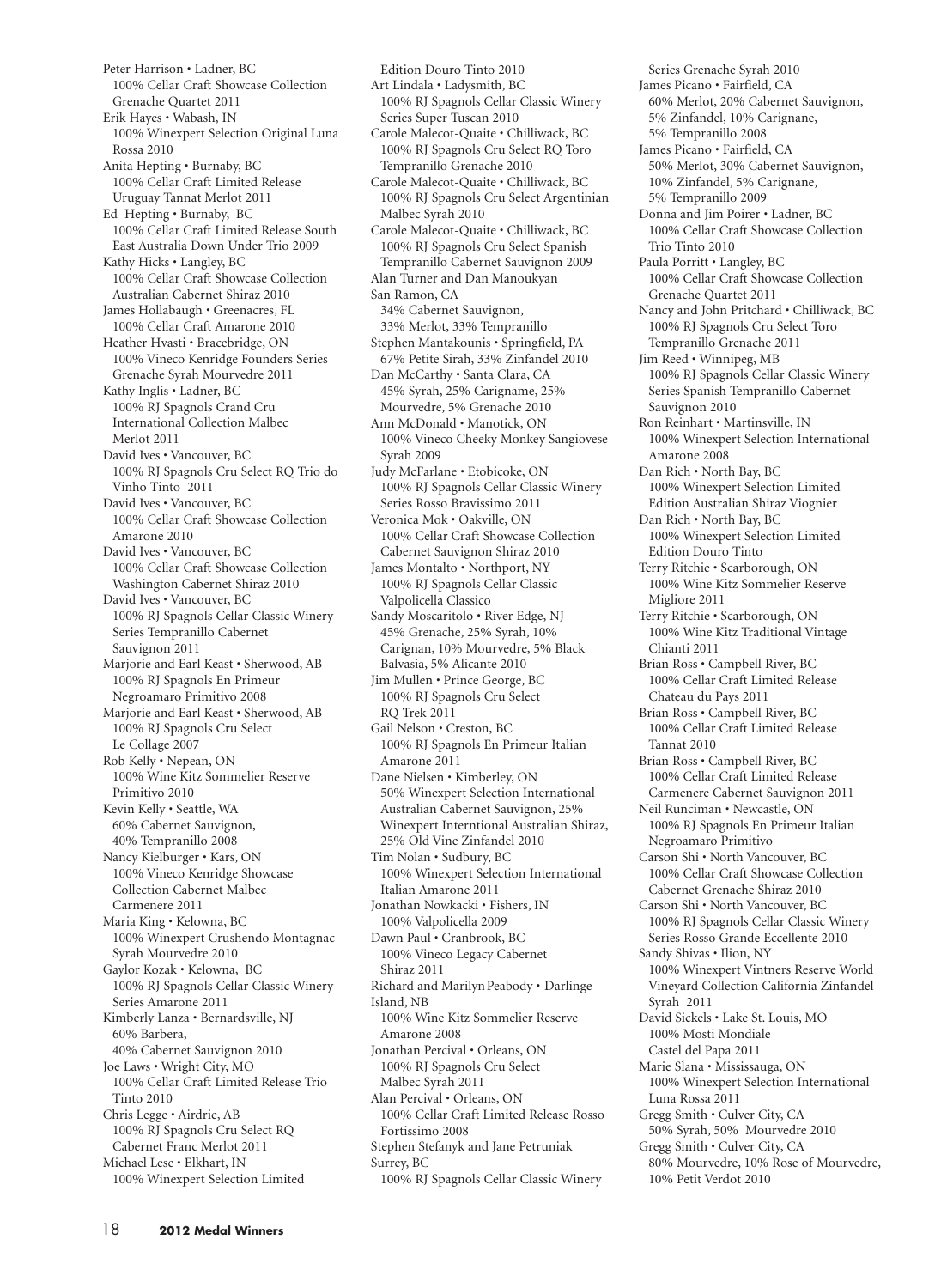H. Somogyi • Winfield, BC 100% Cellar Craft Showcase Collection Cabernet Shiraz 2011 Karl St. Pierre • St. Redempteur, QC 100% Vineco Cheeky Monkey Spanish Cabernet Merlot Grenache 2011 Don Stewart • Ladner, BC 100% RJ Spagnols Cru Select RQ Hang Ten California Syrah Zinfandel Barbera 2011 Don Stewart • Ladner, BC 100% RJ Spagnols Cru Select RQ Trek 2011 Don Stewart • Ladner, BC 100% RJ Spagnols Cru Select RQ Spanish Toro 2011 Pat Strome • Windsor, ON 100% RJ Spagnols Cru Select RQ Trek Malbec Syrah Cabernet Sauvignon Merlot 2011 Sandy Summer • Victoria, BC 100% Cellar Craft Showcase Collection Chateau du Pays 2010 Charles Symington • Ajax, ON 100% RJ Spagnols Cellar Classic Winery Series Valpolicella 2011 Gary Turk • Sechelt, BC 100% RJ Spagnols Cellar Classic Winery Rosso Bravissimo 2010 Henry Vanderheyden • Grimsby, ON 100% Vineco Cheeky Monkey 20 Ten Red 2010 Brian Weisgerber • Surrey, BC 100% RJ Spagnols Cru Select RQ Hang Ten California Syrah Zinfandel Barbera 2010 Coreen Wells • Whitehorse, YT 100% RJ Spagnols Cru Select RQ Trio do Vinho Tinto 2010 Harm Woldring • New Westminster, BC 100% RJ Spagnols Cru Select RQ Malbec Syrah 2011 BRONZE Charlie Adonizio • Wilkes-Barre, PA

- 45% Sangiovese, 45% Valpolicella, 10% Amarone 2011 Thomas Andrychowski • Rock Hill, SC 100% Winexpert Vintners Reserve Mezza Luna Red 2011 Iris Baarde • Langley, BC 100% RJ Spagnols Cru Select Valpolicella 2011 Patricia Beaton • Victoria, BC 100% Cellar Craft Showcase Collection Yakima Valley Cabernet Shiraz 2010 Patricia Beaton • Victoria, BC 100% Cellar Craft Limited Release Tannat Merlot 2011 Kelley Belfry • Huntsville, ON 100% RJ Spagnols Cru Select RQ Hang Ten California Syrah, Zinfandel, Barbera 2010 Brian Boettcher • La Crosse, WI 60% Cabernet Sauvignon, 40% Merlot 2009 Jacynth Boucher • Repentigny, QC 100% Vineco Legacy Primo Rosso 2011 Jim Bowden • Victoria, BC
	- 100% Cellar Craft Showcase Collection

Series Rosso Fortissimo 2011 Chris Brant • Surrey, BC 100% RJ Spagnols Cru Select RQ Hang Ten California Syrah Zinfandel Barbera 2011 Mark Breecher • Walnut Creek, CA 67% Zinfandel, 18% Merlot, 13% Syrah, 2% Toniga Mark Breecher • Walnut Creek, CA 40% Grenache, 40% Mourvedre, 17% Syrah, 3% Toniga 2008 David Brockmann • Victoria, BC 100% Cellar Craft Showcase Collection Walla Walla Cabernet Merlot 2010 Lyle Brodie • Comox, BC 100% Winexpert Selection International Luna Rossa 2011 Roland Brosseau • Sudbury, ON 100% RJ Spagnols Cru Select RQ Toro Tempranillo Grenache 2011 Barrie Browne • Guelph, ON 100% Cellar Craft Showcase Collection Amarone 2010 Aimi Burchell-Davies New Westminster, BC 100% Vineco Kenridge Founders Super Tuscan 2011 Dominick Calcagni • Bronx, NY 70% Zinfandel, 30% Cabernet Sauvignon 2010 Guy Chiasson • Quebec City, QC 100% Vineco Cheeky Monkey Zinfandel Shiraz 2011 Marilyn Chiasson • Calgary, AB 100% RJ Spagnols Cru Select RQ Trio do Vinho Tinto 2011 J.W. Cipolla • Boston, MA 66.6% Sangiovese, 33.3% Zinfandel 2008 George Cornelius • Carrollton, TX 100% Cellar Craft Limited Release Grenache Syrah Mourvedre 2008 Franco Costa • Winnipeg, MB 100% RJ Spagnols Cellar Classic Winery Series Super Tuscan Valerie Crichton • Ladner, BC 100% RJ Spagnols Cellar Classic Cabernet Syrah Zinfandel 2011 Murray Croft • Williams Lake, BC Tempranillo, Grenache 2011 Bonnie and Steve Dane • Delta, BC 100% RJ Spagnols Cru Select Chilean Cabernet Malbec Carmenere 2011 Mark Diehl • Kennesaw, GA 70% Zinfandel, 30% Petite Sirah 2010 Heike Doerksen • Regina, SK 100% Vineco Kenridge Founders Series French Grenache Syrah Mourvedre 2011 Marie Graham and Pat Dwyer Kitchener, ON 100% Cellar Craft Showcase Collection Chateau du Pays 2011 Cheryl Eedens • Vernon, BC 100% Vineco Kenridge Founders Series Grenache Syrah Mourvedre 2011 William Fassett • Regina, SK 100% RJ Spagnols Cru Select Valpolicella 2011 Maurice Fraunfelder • Alexandria, VA 70% Sangiovese, 25%, Cabernet Sauvignon, 5% Merlot 2009

James Girvan • Branchburg, NJ 33% Merlot, 33% Cabernet Sauvignon, 33% Cabernet Franc 2010 Linda Hall and Eric Greenwood Vancouver, BC 100% RJ Spagnols Cellar Classic Cabernet Syrah Zinfandel 2011 Donna Guedon • Pleasant Hill, CA 33.3% Cabernet Sauvignon, 33.3% Cabernet Franc, 33.3% Zinfandel Lisa Haaf • Surrey, BC 100% Cellar Craft Showcase Collection Chilean Carmenere Cabernet 2011 Sarah Haldare • Sidney, BC 100% RJ Spagnols Cru Select RQ Syrah Zinfandel Barbera 2010 Derek Hammond • Thornbury, ON 100% RJ Spagnols Cellar Classic California Cabernet Sauvignon, RJ Spagnols Cellar Classic Bergamais 2011 Peter Harrison • Ladner, BC 100% Cellar Craft Showcase Collection Chateau du Pays 2011 Wally Hemming • Headingley, MB 100% RJ Spagnols Cru Select RQ Toro 2011 Anita Hepting • Burnaby, BC 100% Cellar Craft Limited Release Chateau du Pays 2011 Anita Hepting • Burnaby, BC 100% Cellar Craft Limited Release Australian Cabernet Shiraz 2010 Brooks Hipgrave • Guelph, ON 100% Vineco Kenridge Showcase Collection Limited Edition Petit Verdot Cabernet Sauvignon 2010 Drew Hodgdon • Kansas City, MO 100% Winexpert Selection International Australian Shiraz 2010 Dale Hofer • Vernon, BC 100% Winexpert Selection Limited Edition Portugal Douro Tinto 2010 Cindy Holmes • Gravenhurst, ON 100% RJ Spagnols Cru Select Cabernet Franc Merlot 2010 Cindy Holmes • Gravenhurst, ON 100% RJ Spagnols Cru Select RQ Trio do Vinho Tinto Tempranillo Cabernet Trincadeira 2010 Heather Hvasti • Bracebridge, ON 100% Vineco Kenridge Showcase Collection Australian Cabernet Shiraz Merlot 2011 Heather Hvasti • Bracebridge, ON 100% Vineco Legacy Vieux Chateau du Roi Heather Hvasti • Bracebridge, ON 100% Vineco Cheeky Monkey Spanish Cabernet Merlot Grenache 2011 Kathy Inglis • Ladner, BC 100% RJ Spagnols En Primeur Negroamaro Primitivo 2010 Leigh AnnJackson • London, ON 100% Vineco Cheeky Monkey 20 Ten Red 2010 Earl Keast • Sherwood Park, AB 100% RJ Spagnols Cru Select Cabernet Franc Merlot 2009 Marjorie and Earl Keast

Sherwood Park, AB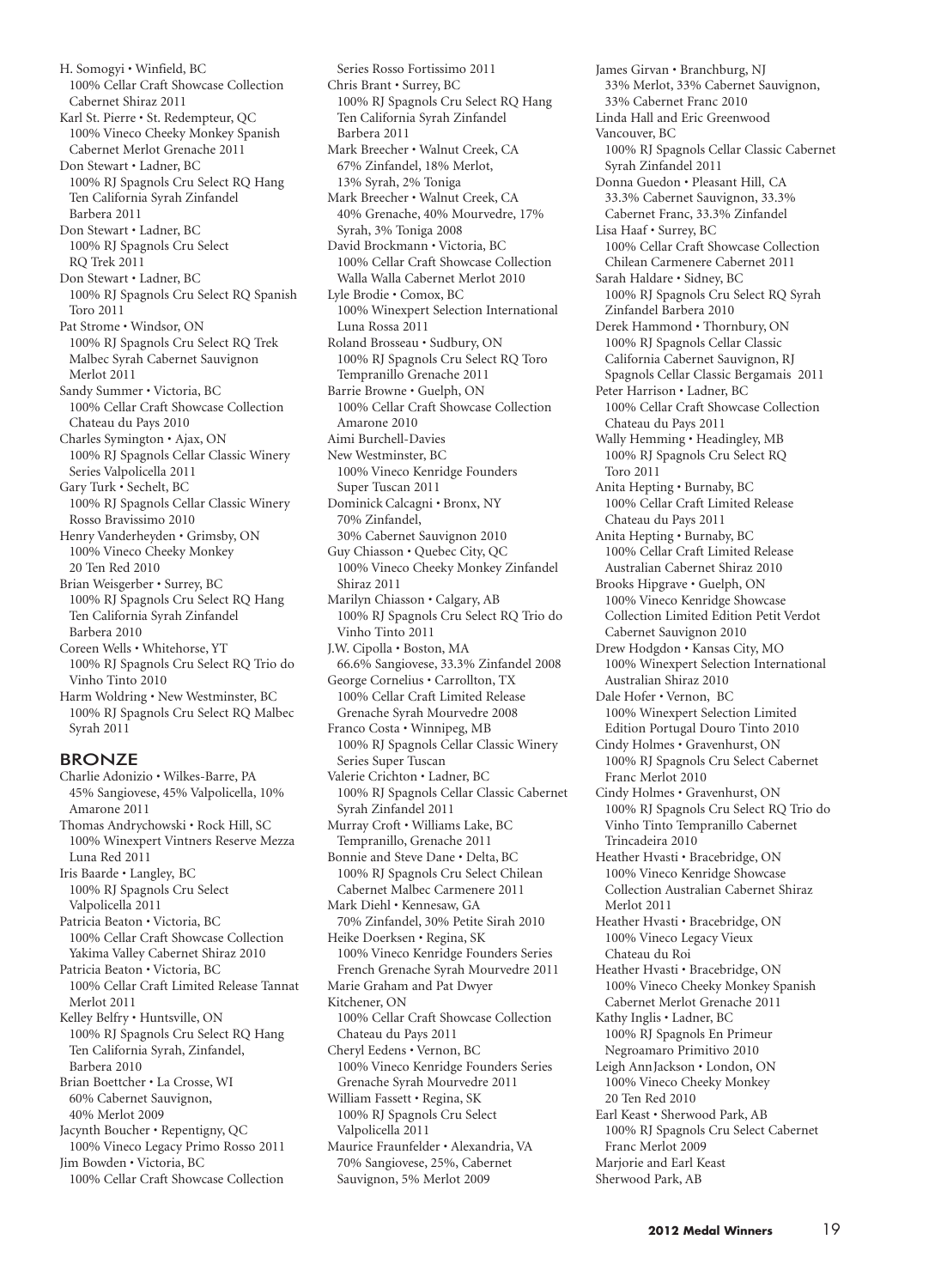

100% RJ Spagnols Cru Select RQ Trio do Vinho Tinto 2010

- Betty Kelley Auburn, IN 100% Winexpert Selection Estate Series Woods Vineyards Zinfandel Shiraz 2011
- Maria King Kelowna, BC 100% Winexpert Selection Original Zinfandel Shiraz 2010
- Mavis Kirton Red Deer, AB 100% RJ Spagnols Cru Select RQ Trek Malbec Syrah Cabernet Sauvignon Merlot 2010
- Ben Kleinsasser Brantford, ON 100% Cellar Craft Showcase Collection Rosso Fortissimo 2011
- Joe Krutulis Martinsville, IN 100% Winexpert Selection Limited Edition Shiraz Viognier 2010
- Doug Lemon Easton, PA 100% Valpolicella 2010
- Bonnie Long New Hamburg, ON 100% Vineco Legacy Valpolicella 2010
- Bonnie Long New Hamburg, ON 100% Vineco Legacy Primo Rosso 2011
- James and Mary Ann Lowney Waretown, NJ 50% Sangiovese, 25% Cabernet Franc, 25% Merlot 2010 James and Mary Ann Lowney
- Waretown, NJ 33% Cabernet Sauvignon, 33% Merlot,
- 33% Sangiovese 2010 Brenda Loxton • Sarnia, ON
- 100% Cellar Craft Showcase Collection Amarone 2010

Al Lund • Ladner, BC 100% RJ Spagnols Cru Select Chilean Cabernet Malbec Carmenere 2011

- Dan McCarthy Santa Clara, CA 40% Petite Sirah, 25% Grenache, 25% Mourvedre, 10% Syrah 2009
- Jim McDaniel Martinsville, IN 100% Winexpert Selection Limited Edition Australian Shiraz Viognier

MaryAnn McKinnon • Vancouver, BC 100% Cellar Craft Showcase Collection Cabernet Merlot 2011

- Mary Ann McKinnon Vancouver, BC 100% Winexpert Selection International Chianti 2010
- Katherine McLean Mississauga, ON 100% Cellar Craft Showcase Collection Cabernet Merlot 2010
- Matt McTash Haliburton, ON 100% Cellar Craft Showcase Collection Chateau du Pays
- Wayne Meyers Jr. Hubbard, OH 50% Merlot, 50% Zinfandel 2010
- Veronica Mok Oakville, ON 100% Cellar Craft Sterling Grenache Syrah Mourvedre 2010
- Veronica Mok Oakville, ON 100% RJ Spagnols 2010 Cru Select RQ Malbec Syrah 2010
- Veronica Mok Oakville, ON 100% Cellar Craft Sterling Collection Amarone 2011
- Frank and Jinx Monetti Manchester, NJ 60% Sangiovese, 20% Cabernet Sauvignon, 20% Petite Sirah 2009

Mike Myers • Belle River, ON 100% Cellar Craft Sterling Grenache Syrah Mourvedre 2011

- Gail Nelson Creston, BC 100% RJ Spagnols Cellar Classic Winery Series Australian Meritage 2011
- Michael Neves Mississauga, ON 100% Cellar Craft Limited Release Rosso Fortissimo 2010
- Dane Nielsen Kimberley, ON 100% Winexpert Selection Limited Edition Douro Tinto 2011
- Dane Nielsen Kimberley, ON 100% Cellar Craft Showcase Collection Amarone 2011
- Tim Nolan Sudbury, BC 100% Winexpert Selection Limited Edition Douro Tinto 2010

Duncan Overall • Chase, BC 100% Cellar Craft Showcase Collection Grenache Quartet 2011

Brad Owen • Bridgman, MI 100% Winexpert Selection Limited Edition Italian Primitivo 2010

100% Vineco Legacy Primo Rosso 2010 Doug Pemberton • Richmond, BC 100% Cellar Craft Limited Release Vieux Chateau du Roi 2011 Jonathan Percival • Orleans, ON 100% RJ Spagnols Cru Select Argentina Malbec Syrah 2010 Richard Perley • Mitchell, ON 100% Vineco Cheeky Monkey Cabernet Merlot Garnacha 2011 Charlie and Lucy Pert • London, ON 100% Cellar Craft Classique Valpolicella 2010 Stephen Stefanyk and Jane Petruniak Surrey, BC 100% RJ Spagnols Cellar Classic Winery Series Rosso Grande Eccellente 2010 Claude Phillippe • Campbellton, NB 100% Cellar Craft Showcase Collection Amarone 2010 Paula Porritt • Langley, BC 100% Cellar Craft Showcase Collection Trio Tinto 2010 Paula Porritt • Langley, BC 100% Cellar Craft Showcase Collection Rosso Fortissimo 2011 Mike Rogowsky • Victoria, BC 100% Cellar Craft Limited Release Down Under Trio Cabernet Sauvignon Grenache Shiraz 2009 Brian Ross • Campbell River, BC 100% Cellar Craft Limited Release Cabernet Shiraz 2010 Sal & Augie Runfola • Farmingdale, NJ 33.3% Cabernet Sauvignon, 33.3% Alicante, 33.3% Grenache 2010 Ed Saunders • Winnipeg, MB 100% Cellar Craft Showcase Collection Rosso Fortissimo GerriLee Schafer • Vernon, BC 100% RJ Spagnols Cru Select Italian Valpolicella Ripassa 2011 GerriLee Schafer • Vernon, BC 100% RJ Spagnols Cellar Classic Winery Series Rosso Grande Eccellente 2011 GerriLee Schafer • Vernon, BC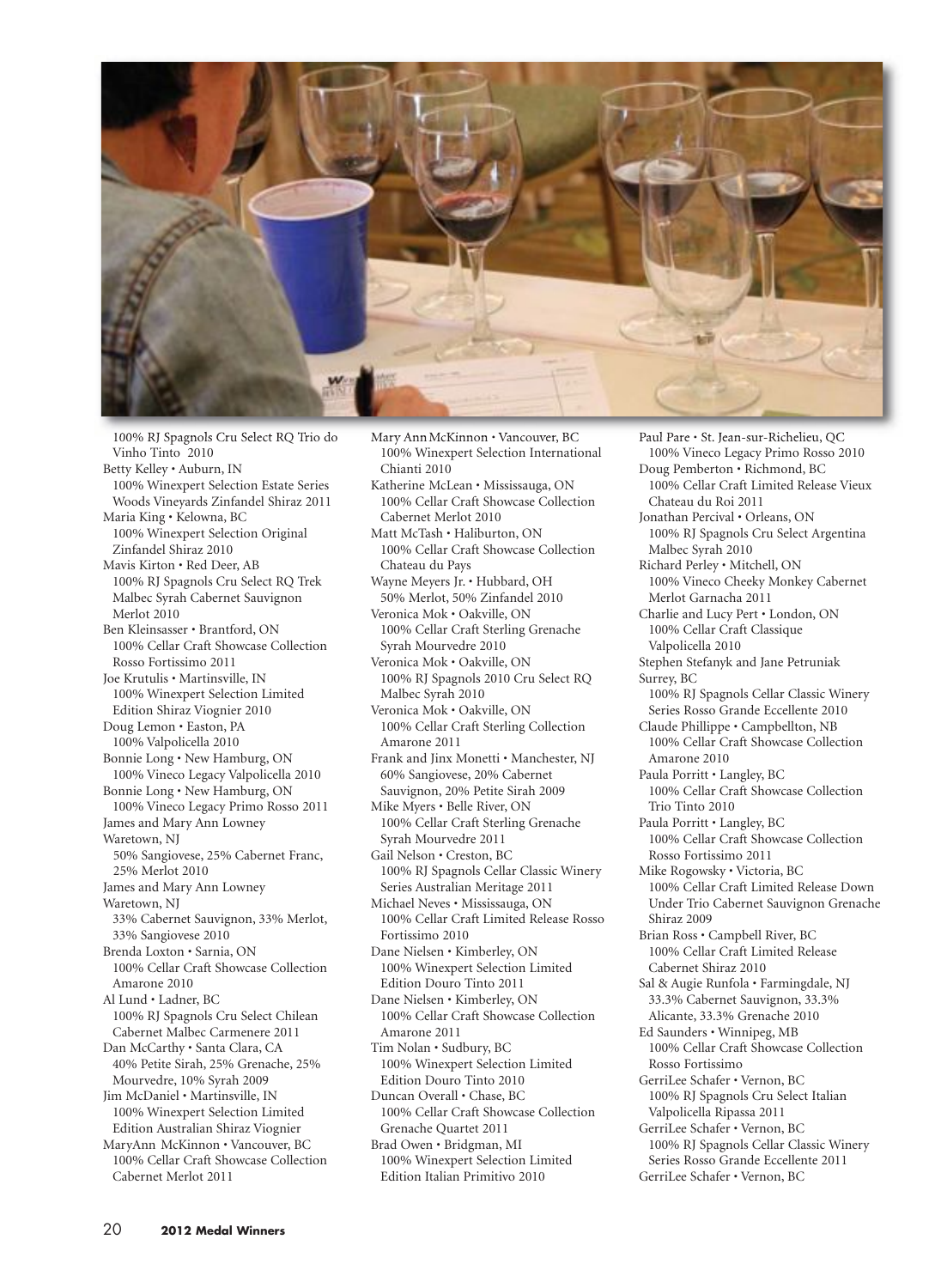100% RJ Spagnols Cru Select RQ Trek Malbec Syrah Cabernet Sauvignon Merlot 2011

Joseph Schuitema • Lewisville, TX 100% Mosti Mondiale Renaissance Valpolicella 2009

Dwight Scudder • London, ON 100% Cellar Craft Showcase Collection Rosso Fortissimo 2010

Carson Shi • North Vancouver, BC 100% RJ Spagnols Cellar Classic Winery Series Rosso Grande Eccellente 2010

Carson Shi • North Vancouver, BC 100% Cellar Craft Showcase Collection Rosso Fortissimo 2011

Joe Slana • Mississauga, ON 100% Cellar Craft Showcase Collection Cabernet Merlot 2011

Terry Smith • Kimberley, BC 100% Cellar Craft Showcase Collection Amarone 2011

Randy Sorensen • Sechelt, BC 100% RJ Spagnols Cru Select RQ Hang Ten California Syrah Zinfandel Barbera 2010

Brian Staple • Winnipeg, MB 100% Winexpert Selection Limited Edition Portuguese Douro Tinto 2010

Richard Statom • Broomall, PA 100% RJ Spagnols Cellar Classic Winery Series Amarone 2011

Jane Petruniak and Stephen Stefanyk Surrey, BC

100% Cellar Craft Showcase Collection Rosso Fortissimo 2011

Ann and Bob Stewart • Ladner, BC 100% Cellar Craft Showcase Collection Amarone 2010

Don Stewart • Ladner, BC 100% RJ Spagnols Cellar Classic Winery Series Super Tuscan 2011

Don Stewart • Ladner, BC 100% Cellar Craft Showcase Collection Limited Release Grenache Quartet 2011 Pat Strome • Windsor, ON

100% Cellar Craft Showcase Collection Rosso Fortissimo 2010

Sandy Summer • Victoria, BC 100% Cellar Craft Showcase Collection Rosso Fortissimo 2010

Barry Tanyn • Kelowna, BC 100% Cellar Craft Showcase Collection

Chilean Carmenere Cabernet 2011 Margaret Taylor • Oliver, BC 100% RJ Spagnols Cru Select RQ Hang Ten California Syrah Zinfandel Barbera 2010

Neil Vaseleniuk • Tecumseh, ON 100% Vineco Kenridge Cabernet Malbec Carmenere 2011

Neil Vaseleniuk • Tecumseh, ON 100% Vineco Legacy Primo Rosso 2010 Neil Vaseleniuk • Tecumseh, ON

100% Vineco Legacy Valpolicella 2010 Lincoln Vlasblom • Toronto, ON

100% RJ Spagnols Cellar Classic Winery Series Rosso Fortissimo

Sam White • Mercer, PA

100% Winexpert Selection Limited Edition Italian Primitivo 2011

Lisa Whitmore • Comox, BC 100% Winexpert Selection Limited Edition Australian Shiraz Viognier 2010 Sandy Wilman • Whitby, ON 100% RJ Spagnols En Primeur Amarone 2010 Sandy Wilman • Whitby, ON 100% RJ Spagnols Cellar Classic Winery Series Super Tuscan 2010 Doug Wilson • Rochester, MN 100% Winexpert Selection Limited Edition Douro Tinto 2010 Barb Wynne • Thornton, ON 100% Cellar Craft Showcase Collection Malbec Shiraz 2010

#### Blush/Rosé Red Vinifera 63 Entries GOLD

Dave Bracey • Calgary, AB 100% Winexpert Selection Original Series White Merlot 2011 Daniel Sims • Rockersville, VA 100% Winexpert Vintners Reserve White Zinfandel 2011

## SILVER

Gary Diraffaele • Yonkers, NY 100% Zinfandel 2011 Larry Gray • Hamilton, OH 60% Carignane, 20% Cabernet Sauvignon, 20% Cinsault 2010 Joseph Hansen • Kenwood, CA 100% Merlot 2011

### BRONZE

Patricia Beaton • Victoria, BC 100% Cellar Craft International California Reserve Blush Zinfandel 2011 Sloan McDaniel • Indianapolis, IN 100% Winexpert Selection Original Series White Merlot Patrick McMullon • Richmond Hill, ON 100% RJ Spagnols Grand Cru International California White Zinfandel 2010 Tim and Veronica Platt • Williston, VT 100% Winexpert Vintners Reserve White Zinfandel 2010

Greg Rooney • Gardnerville, NV 100% Primitivo 2010

Michael and Wendy Tafreshi • Syosset, NY 100% Grenache 2011

#### Red or White wa Sir Vinne<br>Vinjfera Late Harvest and Ice Wine **Sponsor: Noontime Labels**

50 Entries GOLD Lamont Beers • Eden, NY 100% Muscat Ottonel 2010

Rex Johnston and Barbara Bentley Walnut Creek, CA 95% Pinot Grigio, 5% Mango Ice Wine 2011 Rex Johnston and Barbara Bentley Walnut Creek, CA 100% Late Harvest Roussanne 2010 William Fassett • Regina, SK 100% RJ Spagnols Cru Select Specialty Cabernet Franc Ice Wine 2011 Carole Malecot-Quaite • Chilliwack, BC 100% RJ Spagnols Cru Select Specialty Orange Blossom Muscat 2008 Allison Roche • Guelph, ON 100% Cabernet Franc 2009 Paul Rowe • London, ON 100% RJ Spagnols Cru Select Specialty Riesling Ice Wine 2010

## SILVER

Eric Beere • Smiths Falls, ON 100% Heron Bay Riesling Ice Wine 2010 Simon Chen • Surrey, BC 100% Vineco Kenridge Classic Red Ice Wine 2012 Derek Hammond • Thornbury, ON 100% RJ Spagnols Cru Select Specialty Cabernet Franc Ice Wine 2011 Russel Ohm • Libby, MT 100% Winexpert Selection Speciale Cabernet Franc Ice Wine 2010 Stephen Stefanyk and Jane Petruniak Surrey, BC 100% RJ Spagnols En Primeur Riesling Ice Wine 2011 Carson Shi • North Vernon, BC 100% RJ Spagnols Cru Select Riesling Ice Wine 2010 Ed Spunders • Winnipeg, BC 100% Cellar Craft Dessert Wine

Collection Gewürztraminer 2010 Patrick Tse • Unionville, ON 100% Vineco Kenridge Classic Red Ice Wine

Mark Vogt • North Aurora, IL 100% Winexpert Selection Speciale Riesling Ice Wine 2011

Mark Vogt • North Aurora, IL 100% Winexpert Selection Speciale Riesling Ice Wine 2011

## BRONZE

Lamont Beers • Eden, NY 60% Chardonnay, 25% Traminette, 15% Riesling 2010 Linda Zelichowski and Sean Boyd Cambridge, ON 100% RJ Spagnols Cru Select Specialty Riesling Ice Wine 2011 Gary Hopkins • Oak Grove, MN 100% Winexpert Selection Speciale Riesling Ice Wine 2011 Don and Julie Kissee •Crown Point, IN 100% Winexpert Selection Speciale Riesling Ice Wine 2011 Vincent Vitale and Tom Magnani Shirley, NY 100% Chardonnay 2010 Dan McCarthy • Santa Clara, CA 100% Gewürztraminer 2010 Sean Ogan • Wabash, IN 100% Winexpert Selection Speciale Riesling Ice Wine 2010 Gene Pometto • Relay, MD 67% Pinot Grigio, 33% Chocolate Raspberry Port 2009 Barb Pozdnikoff • Vernon, BC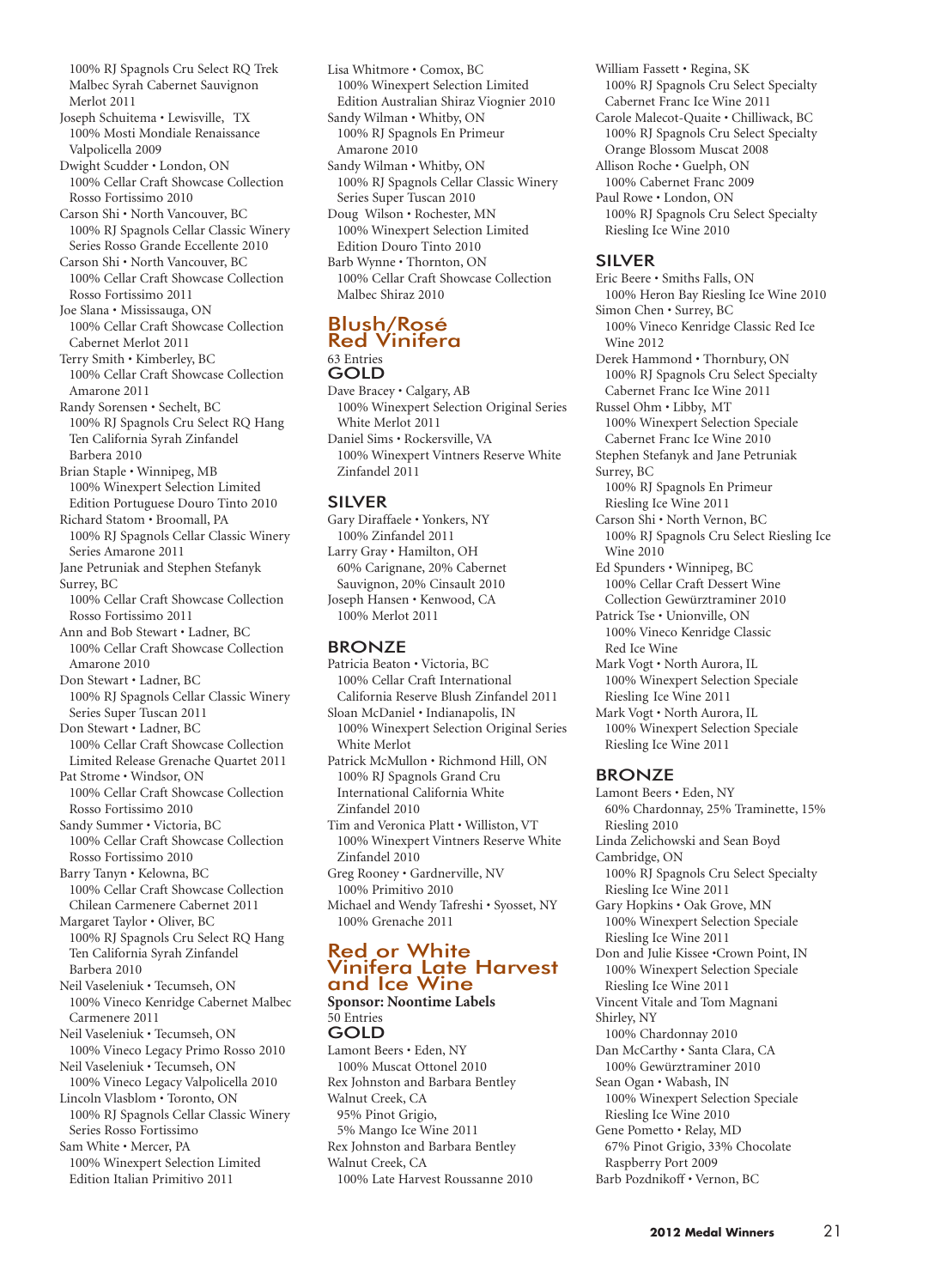100% Vineco Kenridge Classic Strawberry Cabernet Franc 2009 Harm Woldring • New Westminster, BC 100% RJ Spagnols Cru Select Orange Blossom Muscat 2008

#### White Table Wine Blend

### **Sponsor: ReCoop Barrels** 38 Entries

GOLD

Deb Craig • West Kelowna, BC 100% Winexpert Selection Limited Edition Pacifica White 2011

#### SILVER

John Edlund • Macedon, NY 100% Winexpert Selection Limited Edition Pacific Quartet 2010 Kathy Inglis • Ladner, BC 100% RJ Spagnols Cru Select RQ Hang Ten 2012 Beth Mikulay • Minnetonka, MN 100% Winexpert Selection Limited Edition Pacifica White 2010 Richard Statom • Broomall, PA 100% Winexpert Selection Original Chardonnay Semillon 2011 Doug Wilson • Rochester, MN

100% Winexpert Selection Limited Edition Pacific Quartet 2009

#### **BRONZE**

Lorna Brinton • Surrey, BC 100% Cellar Craft Limited Release Marsanne Viognier Roussanne 2011 Inge Carpenter • Barrie, ON 100% Winexpert Selection Original Luna Bianca 2010 Darrell Dail • Raleigh, NC 100% Winexpert Selection Limited Edition Trio Blanca 2009 Bill Goneau • Belleville, ON 100% Winexpert Selection Limited Edition Pacifica White 2010 Marilyn Stewart • Ladner, BC 100% Winexpert Selection Limited Edition Pacifica White 2011 Wayne Thomsen • Calgary, AB 75% Muscat of Alexandria, 25% Grenache Caris 2010 Sandra Happy and Kristen Veliqi Abbotsford, BC 100% Vineco Kenridge Founders Series Australian Traminer Riesling 2011

#### Red Table Wine Blend 106 Entries GOLD

Lorna Brinton • Surrey, BC 100% Cellar Craft Showcase Collection Rosso Fortissimo 2011 Todd Cunningham • North Vancouver, BC 100% RJ Spagnols Cellar Classic Winery Series Rosso Grande Eccellente 2011 John DiMeo • Forest Hill, MD 60% Sangiovese, 35% Cabernet Sauvignon, 5% Alicante 2010 Chuck Gower and Cheryl Dipanfilo Boulder, CO

50% Cabernet Sauvignon, 50% Pinot Noir 2008 Willie Dye • Williams Lake, BC 100% RJ Spagnols Cellar Classic Winery Series Rosso Bravissimo 2011 Jim Mullen • Prince George, BC 100% RJ Spagnols En Primeur Italian Negroamaro Primitivo 2010 Stephen Stefanyk and Jane Petruniak Surrey, BC 100% RJ Spagnols Cellar Classic Winery Series Valpolicella 2011

#### SILVER

Dale Frederick • Abbotsford, BC 33% Shiraz, 33% Merlot, 33% Zinfandel 2008 Al Lund • Ladner, BC 100% Cellar Craft Showcase Collection Chateau du Pays 2011 Callie McHarg • 100 Mile House, BC 100% RJ Spagnols Cellar Classic Winery Series Tempranillo Cabernet Sauvignon, Chocolate, Cinnamon, Cayenne Pepper 2011 Duncan Overall • Chase, BC 100% Cellar Craft Showcase Collection Rosso Fortissimo 2010 Frank Polidoro • Hawthorne, NJ 40% Cabernet Sauvignon,

40% Petite Sirah, 20% Alicante 2009 Margaret Taylor • Oliver, BC

100% RJ Spagnols Cellar Classic Winery Series Rosso Bravissimo 2010

Harm Woldring • New Westminster, BC 100% RJ Spagnols Cru Select RQ Trio do Vinho Tinto 2010

#### BRONZE

D. Betteridge • Lake Country, BC 100% RJ Spagnols Cellar Classic Rosso Grande 2010 Wade Borden • Waterloo, ON 100% Winexpert Selection Limited Edition Australian Shiraz Viognier 2010 Lorna Brinton • Surrey, BC 100% Vineco Legacy Primo Rosso 2011 Robert Chromik • Erie, PA 60% Merlot, 25% Cabernet Sauvignon, 15% Old Vine Zinfandel 2010 Chuck Gower and Cheryl Dipanfilo Boulder, CO 50% Cabernet Sauvignon, 50% Pinot Noir 2010 Dale Frederick • Abbotsford, BC 33% Cabernet Sauvignon, 33% Merlot, 33% Shiraz 2008 Lisa Haaf • Surrey, BC 100% Cellar Craft Showcase Collection Rosso Fortissimo 2010 Lisa Haaf • Surrey, BC 100% Cellar Craft Showcase Collection Australian Cabernet Shiraz 2010 Lisa Haaf • Surrey, BC 100% Vineco Kenridge Showcase Collection Petit Verdot Cabernet Sauvignon 2010 Dave McChesney • Newmarket,ON

100% Winexpert Vintners Reserve Diablo Rojo 2011

Mireille Moore • Ottawa, ON 100% Wine Kitz Wine Art Valpolicella 2011 Gail Nelson • Creston, BC 100% RJ Spagnols Cru Select RQ Trek 2011 Stan Roberts • Sidney, BC 100% Winexpert Selection International Chilean Malbec Shiraz 2011

## Blush Table Wine Blend

10 Entries No Medals Awarded

## Grape & Non-Grape Table Wine Blend

**Sponsor: The Home Brewery Missouri** 88 Entries

## GOLD

Dave Becker • Dover, NJ 100% RJ Spagnols Orchard Breezin' Kiwi Melon Pinot Grigio 2010 Josh Collins • Riverside, MO 100% Winexpert Island Mist Apple Riesling 2011 Vasile Dumitru • Victoria, BC 100% Wine Kitz Country Mist Chardonnay Peach 2010 Carol Hamilton • Lake St. Louis, MO 100% RJ Spagnols Orchard Breezin' Raspberry White Zinfandel 2010 Larry and Nicki Hubartt • Claypool, IN 100% Winexpert Island Mist Peach Apricot Chardonnay 2011 Stacy Johnson • Spring Grove, PA 100% Winexpert Island Mist Exotic Fruits White Zinfandel Paul Kirton • Red Deer, AB 50% RJ Spagnols Orchard Breezin' Green Apple Gewürztraminer, 50% RJ Spagnols Orchard Breezin' Pear-licious 2010 Scott and Cora Miller • Cassville, NY Riesling, Tart Cherries, Honey Melody Monro • Ladner, BC 100% RJ Spagnols Orchard Breezin' Gold Kiwi Pomelo Sauvignon Blanc 2011 GerriLee Schafer • Vernon, BC 100% RJ Spagnols Orchard Breezin' Luscious Lychee Green Tea 2011 Robert and Geralyn Soliz • Boerne, TX 100% RJ Spagnols Orchard Breezin' Cranberry Chianti 2011 SILVER Callie McHarg and Sharon Brooks 100 Mile House, BC 100% RJ Spagnols Grand Cru Riesling, Rhubarb 2011 Debra Brown • Auburn, IN 100% Winexpert Island Mist Cranberry Pinot Gris 2011

Jeremy Cronkhite • Columbia City, IN 100% Winexpert Island Mist Blueberry Pinot Noir 2010

Karen and John D'Eon • Brandon, MB 100% Winexpert Island Mist Cranberry Malbec 2011

Dawna Darjean Jones • Magnolia, TX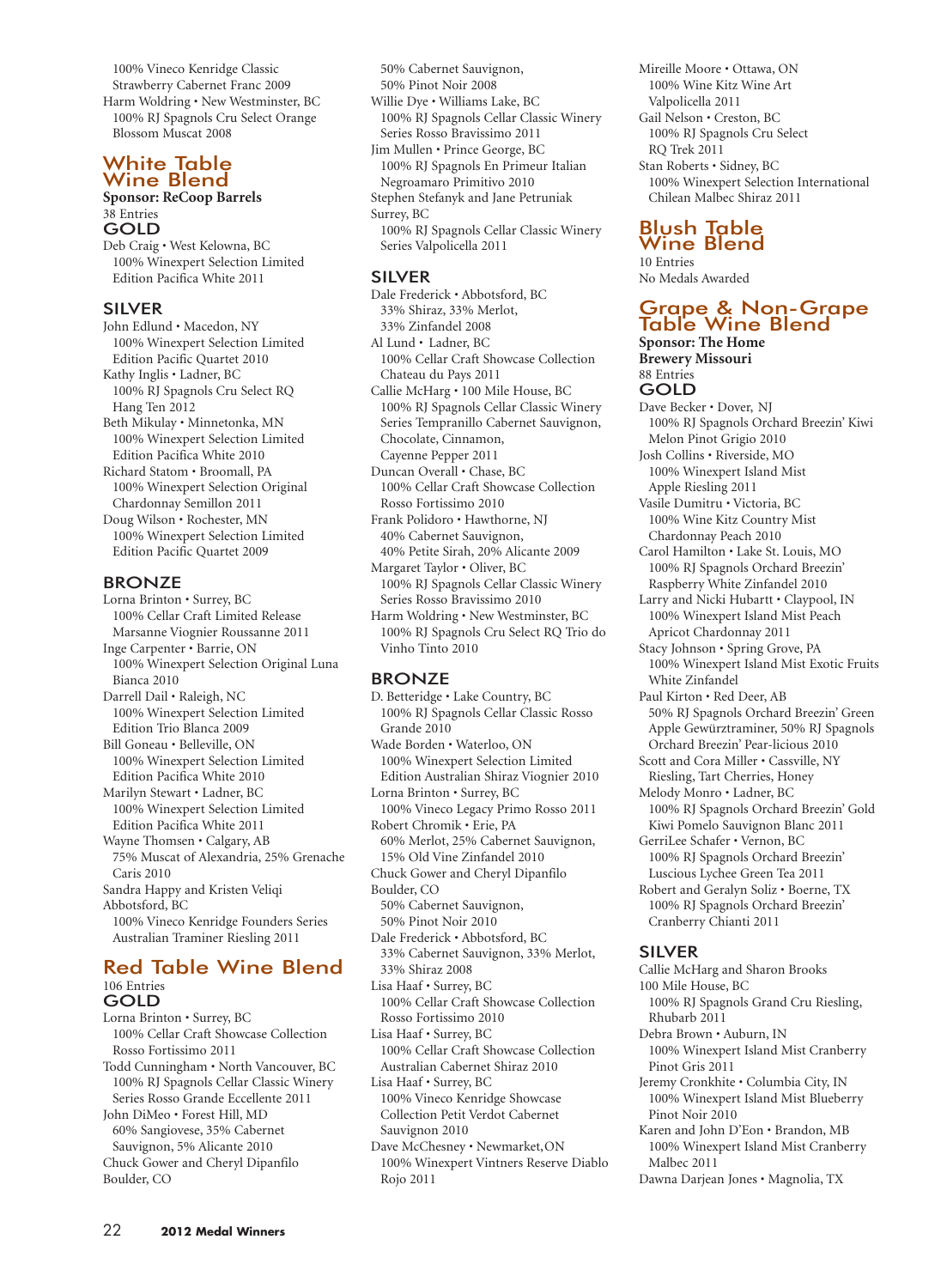100% RJ Spagnols Orchard Breezin' Black Cherry Pinot Noir 2011 Mark Dufresne • North Bay, ON 50% RJ Spagnols Orchard Breezin' Raspberry White Zinfandel, 50% Vineco California Connoiseur White Bordailles 2011 Wayne Gay • Butler, TN 40% Concord, 40% Stenton, 10% Raspberry, 10% Chocolate Infusion 2010 Raymond Gilbert • Boyertown, PA 100% RJ Spagnols Orchard Breezin' Watermelon White Merlot, White Sugar 2012 Marg Goulding • St. Thomas, ON 100% Vineco Niagara Mist Raspberry Merlot, Chocolate 2011 Erik Hayes • Wabash, IN 100% Winexpert Island Mist Pomegranate Zinfandel 2011 Gary Hopkins • Oak Grove, MN 100% Winexpert Island Mist Exotic Fruits White Wine 2011 Herb Kirch • Dayton, MD 93% Reliance, 7% Pineapple 2010 Michael Lese • Elkhart, IN 100% Winexpert Island Mist Mango Citrus Symphony 2011 Irene Mirch • Boonsboro, MD 75% White Grape Juice, 25% Fresh Basil 2011 Lori Nolan • Dugald, MB 100% Winexpert Island Mist Blackberry Merlot 2011 Denny Norris • New Milport, PA 40% Peach, 40% Apricot, 20% Lakemont Grape 2011 Gene Pometto • Relay, MD 70% Swenson Grapes, 20% Apple, 10% Cherry 2009 Natalie Sanscartie • Carp, ON 100% Heron Bay Premium Blackcherry Pinot Noir 2009 Robert and Geralyn Soliz • Boerne, TX 100% RJ Spagnols Orchard Breezin' Strawberry Zinfandel 2011 Gerrit Vos • Norfolk, VA 100% Winexpert Island Mist Black Raspberry Merlot 2011 David Wawro • Jordan, NY 50% Blueberry, 50% Concord 2011

#### BRONZE

Marilyn Chiasson • Calgary, AB 100% RJ Spagnols Orchard Breezin' Strawberry Zinfandel 2011 April Robert, Dorothy and William Davies Ladner, BC 50% RJ Spagnols Orchard Breezin' Cranapple, 50% Chardonnay 2011 Marc DeMelo • Gilbert, AZ 85% Winexpert Selection Original Viognier, 15% Winexpert Island Mist Apple Riesling 2011 Anthony Gurtowski • Noblesville, IN 75% Concord, 20% Catawba, 5% Strawberry 2011 John Hartnett • Nashport, OH

100% Winexpert Island Mist Cranberry Malbec 2011

Jim and Mary Haversack • Hyoe, PA 100% Winexpert Island Mist Cranberry Malbec 2011 Dennis Hoff • Newton, NJ 100% Winexpert Island Mist Cranberry Pinot Gris 2011 Brad Lashmar • Red Deer, AB 100% RJ Spagnols Orchard Breezin' Pineapple Banana Viognier 2011 Michael Layman • Logansport, IN 50% Blueberry, 50% Winexpert Pinot Noir 2011 Michael Layman • Logansport, IN 50% Chenin Blanc, 50% Pear 2011 Michael Layman • Logansport, IN 50% Black Raspberry 50% Merlot 2011 John Matchbox • Ramey, PA 75% Blueberry, 25% Wildgrape 2011 Dr. Godwin Meniru • Canton, OH Wildflower Honey, Blackberries, Chardonnay Juice 2011 Edward Poineau • Essexville, MI 100% Winexpert Riesling, Strawberries 2010 Joseph Wann • Williamstown, NJ 50% Chambourcin, 50% Blueberry 2011 Brenda Neilands and Art Willman Iuka, IL 100% Winexpert Island Mist Strawberry Riesling 2011

#### Apple or Pear Varietals or Blends 48 Entries GOLD

Linda Zelichowski and Sean Boyd Cambridge, ON 100% RJ Spagnols Cru Select Orchard Breezin' Pear-licious 2011 Derek Hammond • Thornbury, ON 100% RJ Spagnols Orchard Breezin' Cranapple Chardonnay 2011

#### SILVER

Kevin Behnke • Germantown, WI 100% Apple 2010 Harvey Blythe • Spencer, MA 90% Apple, 10% Maple Syrup 2011 Eric Derr • Nottingham, PA 100% Apple 2011 William Fassett • Regina, SK 100% RJ Spagnols Orchard Breezin' White Cranapple Chardonnay 2011 Alan Main • Far Hills, NJ 75% Apple, 25% Cherry 2011 Beth Mikulay • Minnetonka, MN 100% Apple 2010

#### BRONZE

Meg Fizgerald and Tim Comstock Balch Springs, TX 65% Apple, 35% Cranberry Joe Harristhal • Republic, MO 100% Pear 2010 Denny Norris • New Milport, PA 100% Apple 2011 Chad Thurner • De Funiak Springs, FL 100% Apple 2011

#### Stone Fruit

**Sponsor: Bet-Mar Liquid Hobby Shop** 68 Entries GOLD

Rex Johnston and Barbara Bentley Walnut Creek, CA 100% Dessert Style Elephant Heart Plum 2011 George T. Calhoun III • Louisville, KY 100% Winexpert Selection Speciale Okanagan Peach Ice Wine 2010 Sandy Shivas • Ilion, NY 100% Winexpert Selection Speciale Peach Ice Wine 2011 Ronnie and Donna Walters • Eric, KS 80% Sour Pie Cherry, 20% Simple Syrup Solution 2010 David Wawro • Jordan, NY 100% Winexpert Selection Speciale Okanagan Peach Ice Wine 2011 SILVER Rex Johnston and Barbara Bentley Walnut Creek, CA 100% Dessert Style Golden Plum 2011 Rex Johnston and Barbara Bentley

Walnut Creek, CA 100% Dessert Style Morello Cherry 2010 Shawn and Charlotte Dikes Shipshewana, IN 100% Peach 2011 Linda and Kevin Mathias • Cabot, PA 100% Peach 2009 Pam McDaniel • Martinsville, IN 100% Winexpert Selection Limited Edition Okanagan Peach Ice Wine Dr. Godwin Meniru • Canton, OH Peach, Chardonnay, Wildflower Honey 2011 Dr. Godwin Meniru • Canton, OH Wildflower Honey, Sweet Dark Cherries 2009 Margot and Jason Phelps Londonderry, NH 100% Purple Plum Edward Poineau • Essexville, MI 100% Winexpert Island Mist Peach Apricot Chardonnay 2011 Edward Poineau • Essexville, MI 100% Winexpert Selection Speciale Okanagan Peach Ice Wine 2010 Glenn Sweatt • Jeffersonville, IN 100% Winexpert Selection Speciale Okanagan Peach Ice Wine 2011 David Tevis • Granville, IL 100% Montmorency Cherry 2010 Sandra Happy and Kristen Veliqi Abbotsford, BC

100% Vineco Niagara Mist Peach Chardonnay 2011

- Thomas Waldschmidt Mason City, IA 100% Red Cherry
- Ed and Sharon Whitworth Taylorville, KY 100% Plum 2011

#### BRONZE

Mark Dufresne • North Bay, ON 100% Winexpert Selection Speciale Okanagan Peach Ice Wine 2011 Tony Gabrielli • Woodstock, ON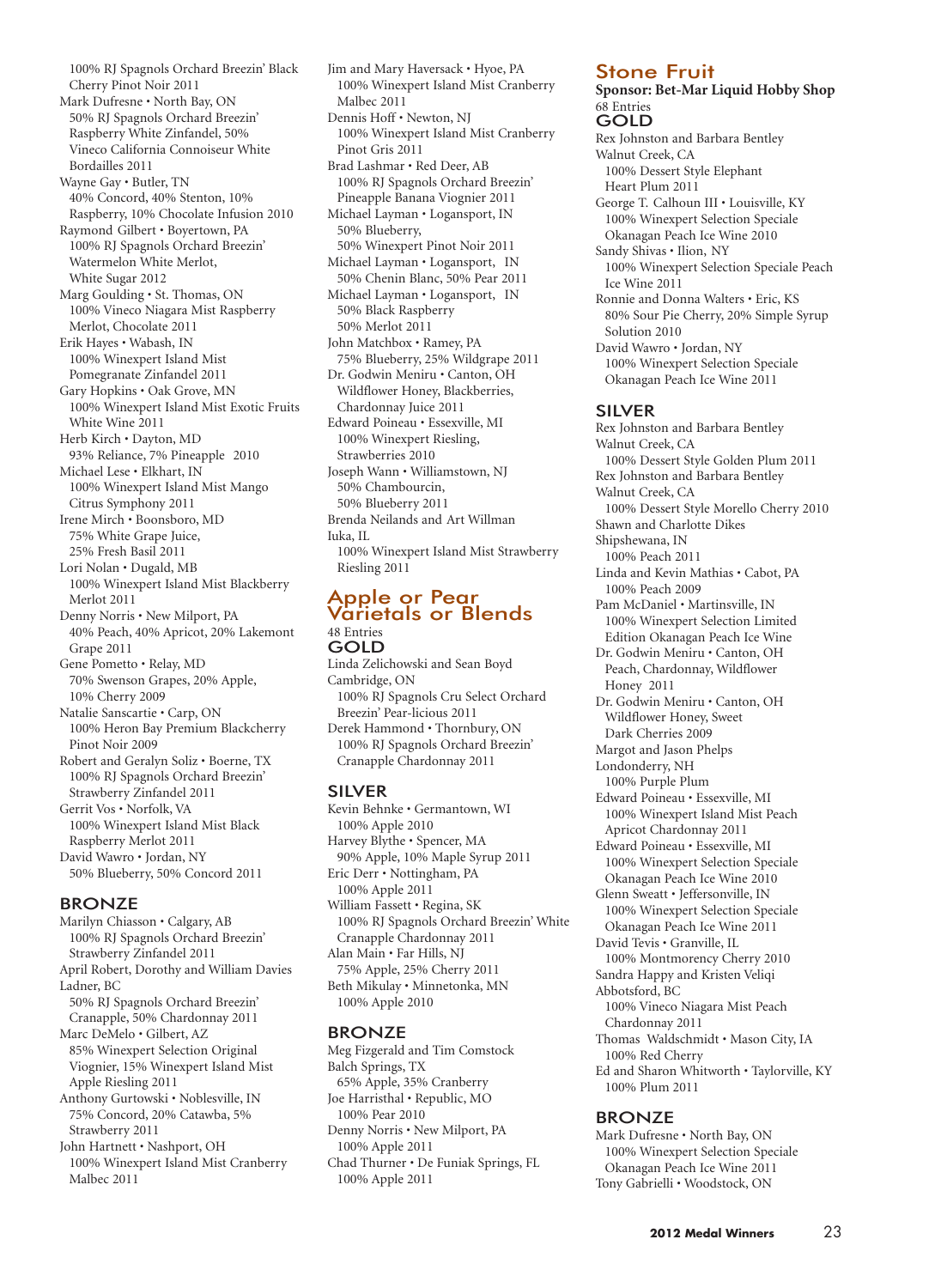100% Vineco Niagara Mist Black Cherry Pinot Noir 2010

Galen Goutermont • Juneau, AK 50% Maraschino Cherries, 50% Welch's Cherry Concentrate 2009 Eileen F.A. Markert • Glenwood, MD 100% White Peach 2010 Dr. Godwin Meniru • Canton, OH Apricot, Riesling, Wildflower Honey 2011 Dr. Godwin Meniru • Canton, OH Wildflower Honey, Tart Cherries 2011 Alan Putnam • Corvallis, MT 100% Plum 2011 Daniel and Lisa Rieks • Batavia, NY 100% Peach 2011 Robert Seibert Jr. • North Huntingdon, PA 100% Black Cherry 2011 Mari Wickman • Porterfield, WI 100% Cherry 2011 Jeffery Zimmerman • Shawano, WI 72% Mango, 28% Mandarin Orange 2010 Johnny Williams and Ken Winters Blairsville,GA 100% RJ Spagnols Orchard Breezin' Peach Chardonnay 2012

## Berry Fruit

**Sponsor: Home Brew Party** 164 Entries GOLD Bob Anderson • Delta, BC 50% Blueberry, 50% Blackberry 2011 Rex Johnston and Barbara Bentley Walnut Creek, CA 100% Golden Raspberry Ice Wine Style 2011 Rex Johnston and Barbara Bentley Walnut Creek, CA 100% Dessert Style Blackberry 2011 Rex Johnston and Barbara Bentley Walnut Creek, CA 100% Dessert Style Loganberry 2011 Rex Johnston and Barbara Bentley Walnut Creek, CA 90% Black Raspberry, 10% Passion Fruitdessert style 2011 Rex Johnston and Barbera Bentley Walnut Creek, CA 100% Red Raspberry Ice Wine Style 2011 Jacynth Boucher • Repentigny, QC 100% Vineco Niagara Mist Blackberry Merlot 2011 Jacynth Boucher • Repentigny, QC 100% Vineco Niagara Mist Blueberry Pomegranate White Merlot 2011 Russell Burrows • Lafayette, OR 100% Raspberry 2010 Ron Keast • Lively, ON 100% Vineco Kenridge Classic White Ice Wine, Strawberry 2011 Margot and Jason Phelps Londonderry, NH 100% Strawberry 2011 Brenda Neilands and Art Willman Iuka, IL 100% Heron Bay Strawberry 2012 Michael and Joyce Willman Jeffersontown, KY 100% Strawberry 2011

#### SILVER

Greg Brown • Lafayette, IN 100% Stawberry 2010 John CalaBrese • Summit, NJ 100% Strawberry 2011 Jonathan George • Beaver Falls, PA 100% Marionberry 2009 Gary Hopkins • Oak Grove, MN 100% Winexpert Island Mist Blackberry Cabernet 2011 Robert Joakimson • Concord, CA 100% Vintners Harvest Blackberry 2011 Stacy Johnson • Spring Grove, PA 100% Winexpert Island Mist Raspberry Dragon Fruit White Shiraz Don and Julie Kissee • Crown Point, IN 100% Strawberry 2011 Jon Lalumendier • Festus, MO 87.5% Strawberry, 12.5% Peach 2011 Dana MacFarlane • Hamilton, ON 100% Vineco Niagara Mist Strawberry Zinfandel 2010 John Matchbox • Ramey, PA 50% Blueberry, 50% Blackberry 2011 Patrick McMullon • Richmond Hill, ON 100% RJ Spagnols Orchard Breezin' Kiwi Melon Pinot Grigio 2010 Matt McTash • Haliburton, ON 100% Vineco Niagara Mist Blueberry Pomegranate White Merlot Brad Petrunak • Duncansville, PA 100% Elderberries 2010 Peter Polfuss • Waterloo, ON 100% Vineco Niagara Mist Strawberry, Lychee, Traminer 2011

#### BRONZE

Robert Ethan Allen • Colorado Springs, CO 100% Blueberry 2011 Terry Annis • Kalamazoo, MI 100% Black Raspberry 2012 Jack and Toni Blackford Kearneysville, WV 60% Winexpert Port, 40% Black Raspberry 2010 Jack and Toni Blackford Kearneysville, WV Elderberry Fruit, Chocolate, Oak 2009 Charles Bowman Jr. • Orland, IN 100% Blueberry 2011 Brant Burgiss • Jamestown, NC 100% Blueberry 2009 David Capperella • Bellefonte, PA 100% Blueberry 2010 Robert Grebloski • Ringtown, PA 100% Stawberry 2010 Tim Hainsworth • South River, ON 100% Vineco Niagara Mist Wildberry Zinfandel Dennis Harrington • Hot Springs, AR 100% Apache Blackberry 2010 Carl Lesperance • Chicoutimi, QC 100% Vineco Niagara Mist White Shiraz Raspberry Dragon Fruit 2010 Callie McHarg • 100 Mile House, BC 100% Cranberry 2011 William Moore • York, SC 100% Strawberry 2011 Denny Norris • New Milport, PA 100% Blueberry 2011

Chris and Pam Schaefer • St. Marys, PA 100% Blueberry 2010 Steve Shaw • Willis, TX 75% Strawberry, 15% Blackberry, 10% Blueberry 2011 Don Stutz • Lawrenceburg, IN 100% Blackberry 2011 Daniel Villalobos • Tacoma, WA 100% Blueberry 2011 James Scott and Robert Werner Washington, NJ 100% Blackberry Jean Yeager • Rutland, VT 75% Strawberry, 25% Rhubarb 2009

## Other Fruits

**Sponsor: The Flying Barrel** 51 Entries GOLD

Francis Côte • Victoriaville, QC 100% Winexpert Island Mist Pomegranate Zinfandel 2010 Bruce Gillespie • Rehoboth Beach, DE 100% Winexpert Island Mist Exotic Fruits White Wine 2010 Manuel Gutierrez • Reykjavik, ICELAND Orange, Apple, Raisins, Nutmeg, Peppercorn, Cloves, Ginger, Cinnamon 2010 Grant Miller • Kingston, ON 100% RJ Spagnols Orchard Breezin' Tangerine Lemon Sauvignon Blanc 2011 Phil Swearingen • Palestine, TX 100% Lime 2012

#### SILVER

Greg Brown • Lafayette, IN 75% Lemon, 25% Blueberry 2011 Nicole Dykert • Phoenix, AZ 100% Grapefruit 2011 Robert Grebloski • Ringtown, PA 80% Banana, 20% Teaberry 2010 Michael Layman • Logansport, IN 100% Winexpert Island Mist Mango Citrus Symphony 2010 Sam and Judy Parks • Pierson, FL 100% Key Lime 2011 Phil Swearingen • Palestine, TX 50% Lemon, 50% Lime 2012

#### BRONZE

Dennis Hilbers • Scotland, TX 100% Prickly Pear 2010 Peggy Meyer-Duch • Westfield, MA 100% RJ Spagnols Orchard Breezin' Mango Mint Chuck Park • Ellerslie, MD 60% Pomegranate, 40% Cranberry 2011 Chuck Park • Ellerslie, MD 60% Cranberry, 40% Tangerine 2010

## Traditional Mead

**Sponsor: The Brewer's Apprentice** 28 Entries GOLD

Don Dixon • Flinton, PA 100% Honey 2010 Thomas Grubb • Galesburg, MI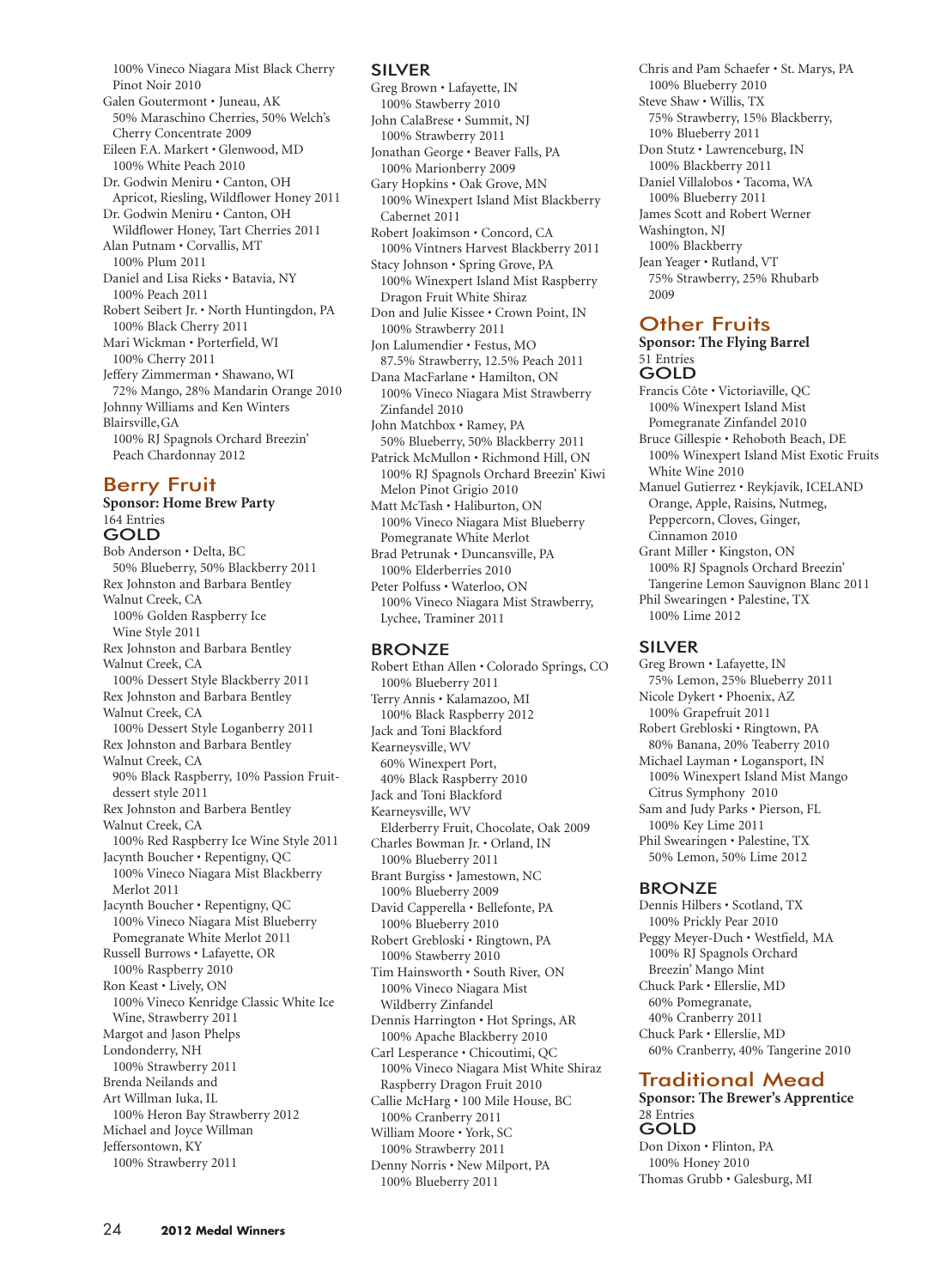Honey, Oranges 2011 Dr. Godwin Meniru • Canton, OH Orange Blossom Honey, Aged with Brandy Oak 2011 Dr. Godwin Meniru • Canton, OH Wildflower Honey 2011

Dr. Godwin Meniru • Canton, OH Orange Blossom Honey, Aged with Bourbon Oak 2011 Michael and Wendy Tafreshi • Syosset, NY

100% Honey 2010

#### SILVER

Kevin Macfarlane and Brian Keyse Northville, MI 50% Sumac Bamboo Honey, 50% Wildflower Honey 2010 Mike Pawliski • Toledo, OH 100% Honey 2010 Chad Thurner • De Funiak Springs, FL 100% Honey 2011

#### BRONZE

Kelly Bronn • Ridgeville, ON Orange Blossom Honey 2008 Gordie Harrison and Jeff Chimney Lake Country, BC 50% Wildflower Honey, 50% Orange Blossom Honey 2010

## Fruit Mead

**Sponsor: The Purple Foot – Milwaukee** 31 Entries GOLD Jack and Toni Blackford Kearneysville, WV 60% Black Raspberry, 40% Elderberry, Honey 2010 Jack and Toni Blackford Kearneysville, WV 100% Dried Elderberries, Honey 2011 Joshua Lindsey • Modesto, CA Orange Blossom Honey, Jalapeño, Lime Zest 2011 Daniel Slort • Fair Oaks, CA Barbera Grapes, Honey 2009

#### SILVER

Tony Arguello • Denver, CO 85% Peaches, 15% Honey 2010 Lanelle Montgomery • Austin, TX Honey, Lime Oil 2009 Michael and Joyce Willman Jeffersontown, KY Maraschino Cherry, Chocolate, Honey 2010 Phillip Zukerman • Eldred, NY 75% Honey, 25% Cherries 2011

#### BRONZE

Margot and Jason Phelps Londonderry, NH Apple Cider, Cinnamon, Honey 2011 Mark and Soo-Ting Topolski Hendersonville, NC 62% Blackberry, 38% Honey 2011 Mark Vogt • North Aurora, IL 90% Apple, 10% Honey 2011

#### Herb and Spice Mead 24 Entries GOLD

Sid Breckenridge • Williams Lake, BC Canola Honey, Oranges, Golden Raisins, Nutmeg, Cinnamon, Cloves 2010 Taylor Lumsden • St. Louis, MO Honey, Vanilla Beans, Cinnamon 2010 Scott Mansfield • San Francisco, CA Orange Blossom Honey, Roses 2011 Dr. Godwin Meniru • Canton, OH Apple Cider, Wildflower Honey, Cinnamon, Vanilla, Cloves, Nutmeg 2009 Dr. Godwin Meniru • Canton, OH Wildflower Honey, Ginger, Cinnamon, Nutmeg, Cloves, Vanilla 2011

#### SILVER

Chuck Park • Ellerslie, MD Honey, Allspice, Cinnamon, Tea 2011 Loren R. Standley Jr. • Camp Lejeune, NC Honey, Blackcurrant, Allspice, Earl Grey Tea, Cinnamon 2011

## **BRONZE**

Tony Arguello • Denver, CO 100% Wildflower Honey 2009 Karl Jackson • Goshen, IN 90% Honey, 5% Jasmine, 5% Rose 2011 Karl Jackson • Goshen, IN 75% Honey, 20% Maple Syrup, 5% Honey 2012 Margot and Jason Phelps • Londonderry, NH Honey, Vanilla, Orange 2011 Chris and Pam Schaefer • St. Marys, PA Honey, Mint 2012 Robert Seibert Jr. • North Huntingdon, PA 50% Rhubarb, 50% Honey 2011

#### Flower or Vegetable 20 Entries GOLD

Alan Putnam • Corvallis, MT 100% Rose Petals 2011

#### SILVER

Maureen Briskar • Clearfield, PA 100% Carrot 2011 Brant Burgiss • Jamestown, NC 100% Garlic 2010 Thomas Grubb • Galesburg, MI Pumpkin, Spices 2011 Charles Wetzler • North Little Rock, AR 50% White Grape Concentrate, 25% Jalapeño, 25% Dark Mint 2011

#### **BRONZE**

Greg Brown • Lafayette, IN 100% Jalapeño 2011 Andrew Hicks • Elkhart, IN 100% Jalapeño 2011 Kevin Pfister • Holland, NY 100% Rhubarb Margot and Jason Phelps Londonderry, NH 100% Maple Syrup 2011 Margot and Jason Phelps Londonderry, NH 75% Dandelion, 25% Chamomile 2011 Daniel and Lisa Rieks • Batavia, NY 75% Rhubarb, 25% Strawberry 2010

## Port Style

181 Entries

GOLD Judy Baker • Edmonton, AB 100% RJ Spagnols Cru Select Specialty Apple Tatin Port 2010 Rex Johnston and Barbara Bentley Walnut Creek, CA 100% Winexpert Selection Speciale Blackberry Port 2010 Dan Boykin • Concord, CA 98% Syrah, 2% Petit Verdot 2010 Dan Boykin • Concord, CA 100% Wildberries 2011 Dan Boykin • Concord, CA 85% Merlot, 15% Syrah 2010 Callie McHarg and Sharon Brooks 100 Mile House, BC 100% RJ Spagnols Cru Select Coffee Port 2011 Marilyn Chiasson • Calgary, AB 100% RJ Spagnols Cru Select Specialty Coffee Port 2011 Larry and Patricia Cook • Franklin, IN 100% Winexpert Selection Speciale Chocolate Raspberry Port 2010 Stephanie Devison • Guelph, ON 100% RJ Spagnols Cru Select Specialty Coffee Port 2011 Cheryl Eedens • Vernon, BC 100% Cellar Craft Specialty Porto Corinto 2011 Cheryl Eedens • Vernon, BC 100% Cellar Craft Specialty Orange Muscat 2011 Cheryl Eedens • Vernon, BC 100% Vineco Kenridge Showcase Collection Chocolate Port, Raspberry 2011 William Fillippo • Chicago, IL 100% Winexpert Selection Speciale Port Thomas Foster • Thompson, PA 100% Winexpert Selection Speciale Chocolate Raspberry Port 2011 Leon Gaba • Kelowna, BC 100% Winexpert Selection Speciale Blackberry Port 2011 Tim Hainsworth • South River, ON 100% Vineco Kenridge Classic Port Derek Hammond • Thornbury, ON 100% RJ Spagnols Cru Select Specialty Apple Tatin White Port 2011 Lisa Holmes • Armstrong, BC 100% Cellar Craft Specialty Classic Port 2011 Lynnea Huizenga • Grant Park, IL 100% Winexpert Selection Port Bobby Hyman • Edgewood, WA 100% Apple 2011 Paul Kirton • Red Deer, AB 100% RJ Spagnols Cru Select Specialty Apple Tatin White Port 2010 Ben Kleinsasser • Brantford, ON 100% RJ Spagnols Cru Select Coffee Port 2011 Stephen Stefanyk and Jane Petruniak Surrey, BC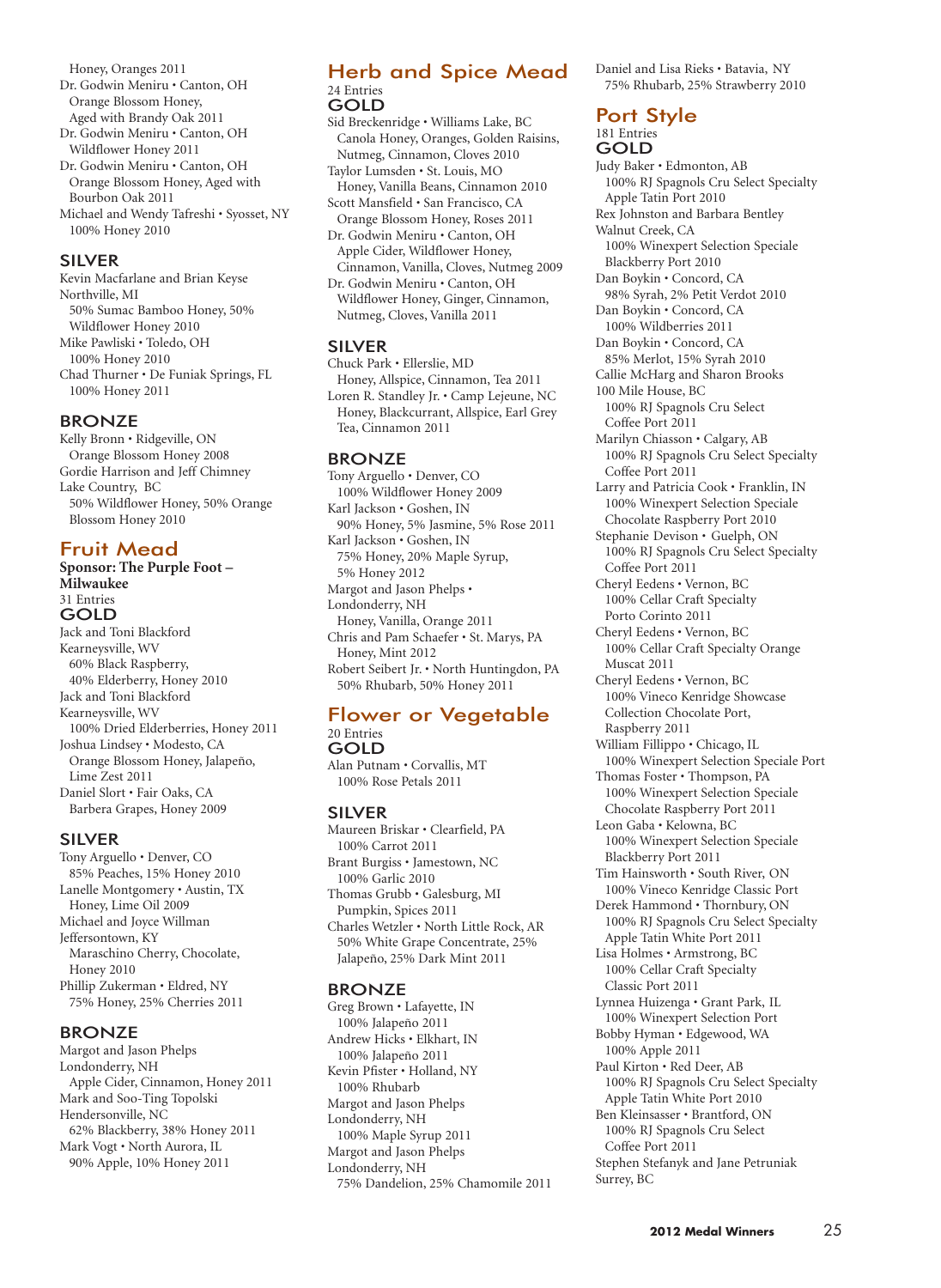100% RJ Spagnols En Primeur White Chocolate Port 2011 Annita Pidcock • Agassiz, BC 100% Cellar Craft Specialty Porto Cornifo 2010 Paula Porritt • Langley, BC 100% Vineco Kenridge Classic Chocolate Hazelnut Port 2011 Nancy and John Pritchard • Chilliwack, BC 100% RJ Spagnols Cru Select Coffee Port 2011 Alan Putnam • Corvallis, MT 100% Red Raspberry 2011 Don Stewart • Ladner, BC 100% Cellar Craft Showcase Collection Classic Port 2009 Colin Swanston • Winnipeg, ON 100% Winexpert Selection Speciale Blackberry Port 2010 Ed Szubielski • Laguna Niguel, CA 80% Zinfandel, 10% Cabernet Sauvignon, 10% Syrah 2005

#### SILVER

David and Penny Batchelor • Delta, BC 100% Cellar Craft Showcase Collection Classic Port 2008 Tara Becker • Dover, NJ 100% RJ Spagnols Cru Select Specialty Coffee Port 2011 Kelley Belfry • Huntsville, ON 100% RJ Spagnols Cru Select Specialty Apple Tatin White Port 2011 Shelly Bickner • Keremeos, BC 100% Vineco Kenridge Classic Port 2011 Ed Bitz • Enderby, BC 100% Cellar Craft Specialty Porto Cornifo, Black Currant Linda Zelchowski and Sean Boyd Cambridge, ON 100% RJ Spagnols Cru Select Specialty Coffee Port 2011 Frances Affleck and Brad Brush Ladner, BC 100% Cellar Craft Limited Release Classic Port 2006 Dennis Crichton • Ladner, BC 100% RJ Spagnols Cru Select Specialty Coffee Port 2011 Dennis Crichton • Ladner, BC 100% Vineco Kenridge Showcase Collection Specialty Strawberry Chocolate Port 2011 Jeremy Cronkhite • Columbia City, IN 100% Winexpert Selection Speciale Chocolate Raspberry Port 2011 Richard Deuster • Hubertus, WI 100% Winexpert Selection Speciale Chocolate Raspberry Port 2010 Jackie Foxall • Newcastle, ON 100% RJ Spagnols Cru Select Specialty Orange Chocolate Port 2010 Gordon Gribble • Norwich, VT 50% Blueberry, 50% Cabernet Sauvignon 2009 Travis Hardaway • Georgetown, TX 85% Jalapeño, 15% Chocolate Brandy 2010 Jerred Hawkins • Hagerstown, MD 100% Pak Lab Diamanti Dark Chocolate

Orange Port 2011 Kevin Rudolph and Catherine Hilton Ladner, BC 100% Cellar Craft Specialty Classic Port 2008 Cindy Holmes • Gravenhurst, ON 100% RJ Spagnols Cru Select Specialty Coffee Port 2011 Heather Hvasti • Bracebridge, ON 100% Vineco Kenridge Showcase Collection Chocolate Hazelnut Port 2011 Linda Ireland • Regina, SK 100% Winexpert Selection Speciale Blackberry Port 2011 Jimmy Kaufmann • Pittsburgh, PA 100% Blackberry 2010 Lana Keating • Ft. Worth, TX 100% Winexpert Selection Speciale Chocolate Raspberry Port Stephen Kerchner • Highland, IL 100% RJ Spagnolds Cru Select White Chocolate White Port 2011 Stephen Kerchner • Highland, IL 100% RJ Spagnolds Cru Select Port 2011 Mavis Kirton • Red Deer, AB 100% RJ Spagnols Cru Select Specialty Coffee Port 2010 Paul Kirton • Red Deer, AB 100% RJ Spagnols Cru Select Specialty Coffee Port 2011 Gaylor Kozak • Kelowna, BC 100% RJ Spagnols Cru Select Specialty Coffee Port 2011 Ron Kozub • Fonthill, ON 100% Winexpert Selection Speciale Chocolate Raspberry Port Laura Kramer • Massapequa, NY 100% Winexpert Selection Speciale Chocolate Raspberry Port 2010 Carl Lesperance • Chicoutimi, QC 100% Cellar Craft Specialty Dessert Ruby Port and Black Currant 2010 Carole Malecot-Quaite • Chilliwack, BC 100% RJ Spagnols Cru Select Specialty Coffee Port 2011 Pat Mattews • Winnipeg, MB 100% Winexpert Selection Speciale Blackberry Port 2010 Matt McTash • Haliburton, ON 100% Vineco Kenridge Showcase Collection Chocolate Port Matt McTash • Haliburton, ON 100% Vineco Kenridge Showcase Collection Chocolate Hazelnut Port Beth Mikulay • Minnetonka, MN 100% Winexpert Selection Speciale Blackberry Port 2010 Chuck Park • Ellerslie, MD 100% Winexpert Selection Speciale Chocolate Raspberry Port 2009 Stephen Stefanyk and Jane Petruniak Surrey, BC 100% RJ Spagnols Cru Select Specialty Orange Chocolate Port 2010 Annita Pidcock • Agassiz, BC 100% Cellar Craft Showcase Collection Orange Muscat 2010 Gene Pometto • Relay, MD 100% Zinfandel Gene Pometto • Relay, MD

70% Zinfandel, 30% Pinot Gris Mike Rogowsky • Victoria, BC 100% RJ Spagnols Cru Select Specialty Coffee Port 2011 Greg Rooney • Gardnerville, NV 65% Touriga Nacional, 10% Tempranillo, 10% Tinta Cao, 10% Souzao, 5% Amarella 2010 Matt Sherrow • Fenton, MI 97% Winexpert Vintners Reserve Merlot, 3% Amber Brandy 2011 Richard Simmeaux • Lansdale, PA 100% Winexpert Selection Speciale Chocolate Raspberry Port 2011 William Sisler • Paso Robles, CA 87% Petit Verdot, 13% Cabernet Franc 2010 Loren R. Standley Jr. • Camp Lejeune. NC 100% Winexpert Selection Speciale Chocolate Raspberry Port 2009 Robert Stock • Blairstown, NJ 100% Winexpert Selection Speciale Chocolate Raspberry Port 2007 Bob Truetken • Warrenton, MO 100% Blackberry Port 2010 Robert and Debbie Waddell • Ada, OK 100% Plum Port 2010 Brian Weisgerber • Surrey, BC 100% RJ Spagnols Cru Select Specialty Apple Tatin Port 2010 BRONZE Tony Arguello • Denver, CO 85% Cherry, 15% Agave Nectar 2010 Rex Johnston and Barbara Bentley Walnut Creek, CA 100% Winexpert Selection Speciale Chocolate Raspberry Port 2010 Don Bischop • Regina, SK 100% Wine Kitz Raspberry Chocolate Port, Brandy 2011 Lorna Brinton • Surrey, BC 100% Vineco Kenridge Limited Release Chocolate Port 2010 Larry Buell • Janesville, WI 100% Bluebell 2006 Jerry Burke • Austinburg, OH 100% Ruby Port 2010 George T. Calhoun III • Louisville, KY 100% Winexpert Selection Speciale Blackberry Port 2011 April Robert, Dorothy and William Davies Ladner, BC 100% RJ Spagnols Cru Select Specialty Coffee Port 2011 Heike Doerksen • Regina, SK 100% Winexpert Selection Special Chocolate Raspberry Port 2011 John Doerksen • Regina, SK 100% Vineco Showcase Collection Specialty Chocolate Hazelnut Port 2011 Mark Dufresne • North Bay, ON 100% RJ Spagnols Cru Select Chocolate Orange Port 2009 Vasile Dumitru • Victoria, BC 100% RJ Spagnols Cru Select Specialty Orange Chocolate Port 2011 Michael Eccles • Woodbridge, ON 100% Vintner's Cellar Select Series Port 2010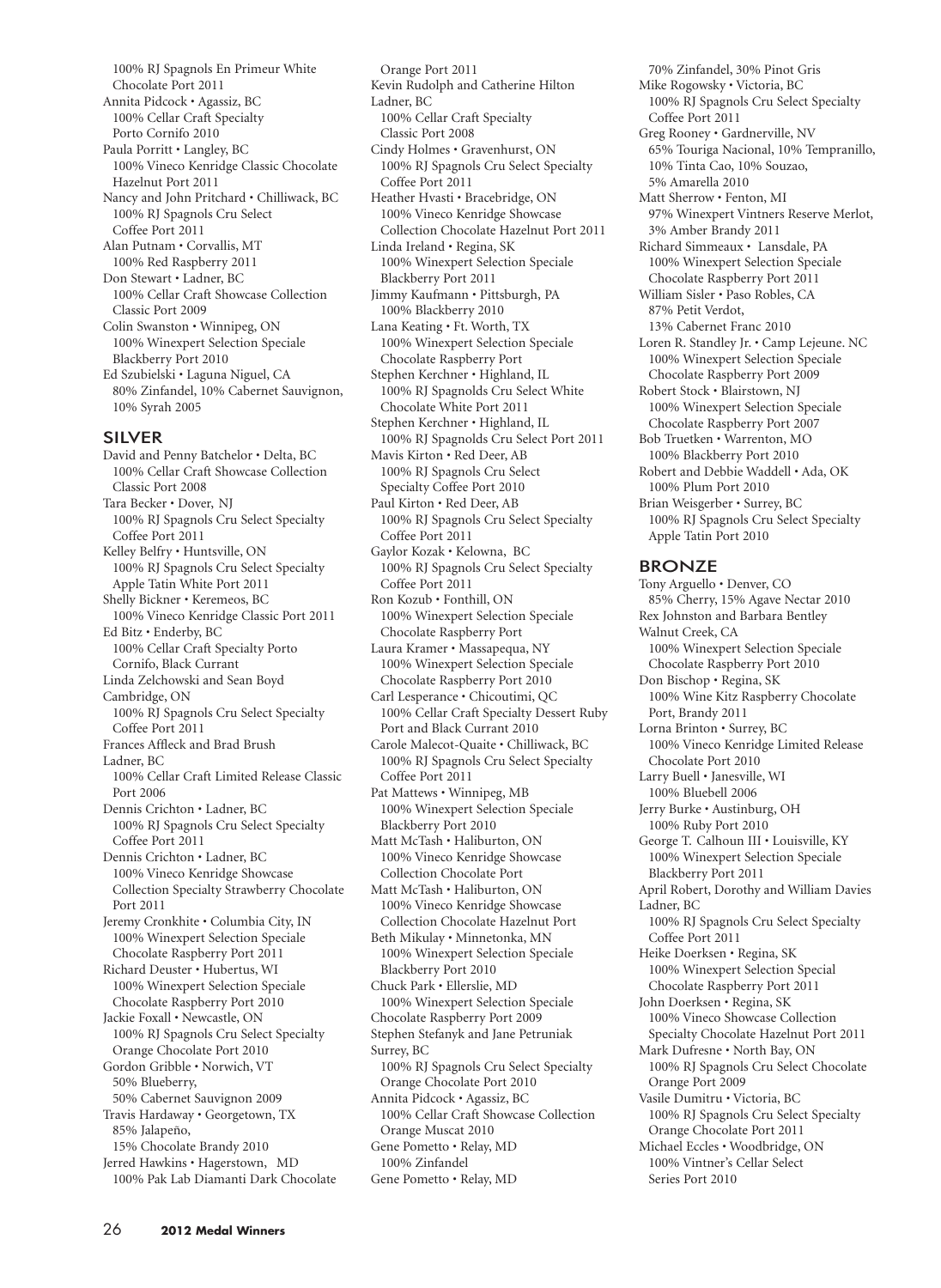Robert Fowler • St. Paul, MN 100% Winexpert Selection Speciale Port 2009 Eroll Gee • Whitby, ON 100% Wine Kitz Specialty Series Ruby Port 2009 Jaime Gilbert • Milwaukee, WI 100% Winexpert Selection Speciale Chocolate Raspberry Port John Blichmann and Doug Granlund Lafayette, IN 100% Zinfandel 2011 Christopher Hay • Regina, SK 100% RJ Spagnols Cru Select Specialty White Chocolate Port 2011 Dennis Hoff • Newton, NJ 100% Winexpert Selection Speciale Blackberry Port 2011 Heather Hvasti • Bracebridge, ON 100% Vineco Kenridge Showcase Collection Chocolate Strawberry Port 2011 Janet Internicola • Flanders, NJ 100% RJ Spagnols Cru Select Specialty Orange Chocolate Port 2010 Ron Keast • Lively, ON 100% Vineco Kenridge Classic Port 2011 Linda Legroulx • Nepean, ON 100% Wine Kitz Specialty Series Cherry Chocolate Port Jackie Pellek and Gayle Lembryk Andover, NJ 100% Winexpert Selection Speciale Chocolate Raspberry Port 2010 Pam McDaniel • Martinsville, IN 100% Winexpert Selection Limited Edition Blackberry Port Mike Myers • Belle River, ON 100% Vineco Kenridge Showcase Collection Chocolate Port 2010 Peter Potocnik • Mississauga, ON 100% RJ Spagnols Port 2010 GerriLee Schafer • Vernon, BC 100% RJ Spagnols Cru Select Specialty Coffee Chocolate Port 2011 Eric Schuller • Manotick, ON 100% Vineco Kenridge Classic Port 2010 Ron Sweet • Kitchener, ON 100% Cellar Craft Classic Port Style, on Coffee Beans 2010 Lindsay Tate • Sudbury, ON 100% Vineco Kenridge Showcase Collection Specialty Strawberry Chocolate Port 2011 Dave Taylor • Peachland, BC 100% Vineco Kenridge Classic Chocolate Strawberry Port 2011 Henry Vanderheyden • Grimsby, ON 100% Vineco Kenridge Showcase Collection Strawberry Chocolate Port 2011 Henry Vanderheyden • Grimsby, ON 100% Vineco Kenridge Showcase Collection Chocolate Hazelnut Port 2011 Sandra Happy and Kristen Veliqi Abbotsford, BC 100% Vineco Kenridge Showcase

Collection Specialty Chocolate Hazelenut Port 2011

Marc Witmer • Painted Post, NY

50% Cabernet Sauvignon, 50% Merlot 2011

## Sherry Style

#### 11 Entries GOLD

Robert Broome • Terrace, BC 100% RJ Spagnols Cru Select Specialty Cream Sherry 2011 John Czyrny • Tonawanda, NY 100% Valvin Muscat 2008

## SILVER

Ed Spunders • Winnipeg, BC 100% Cellar Craft Dessert Cream Sherry 2008

## BRONZE

William Fassett • Regina, SK 100% RJ Spagnols Cru Specialty Cream Sherry 2011

#### Other Fortified 17 Entries GOLD

Rodney Hendershot • Scottsdale, AZ 80% Blackcurrant White Merlot, 10% Pomegranate, 10% Makers Mark Bourbon 2011 Veronica Mok • Oakville, ON 100% Cellar Craft Specialty Dessert Series Orange Muscat 2011

## SILVER

Ron Hopwod • Avon, IN 88% Concord, 12% Amaretto 2011 Kevin and Lyn Jones • Neshkoro, WI

- 90% Peach, 10% Hazelnut Liquor 2010 Lana Keating • Ft. Worth, TX
- 100% Cellar Craft Showcase Collection Orange Muscat Port

Callie McHarg • 100 Mile House, BC 100% RJ Spagnols Cru Select Specialty Apple Tatin Port and Apricot Brandy 2011 Richard Miller • North Little Rock, AR Cynthiana with Brandy 2010

## BRONZE

Margot and Jason Phelps Londonderry, NH Red Raspberry, Cognac 2011

#### Sparkling Grape, Dry/Semi-Dry or Sweet 15 Entries

## GOLD

Dave Bracey • Calgary, AB 100% Winexpert Selection Speciale New Millenium Sparkling Wine 2011 Jeremy Cronkhite • Columbia City, IN 100% Winexpert Selection Speciale Millenium Sparkling Wine 2010 Walt Huber • Maineville, OH 100% Traminette 2010 Erin Traquair • Exeter, ON 100% Winexpert Selection Speciale New Millenium Sparkling Wine 2011 John Michael Tulloss • Stafford,VA

90% Catawba, 10% Cabernet Franc 2007

## SILVER

Walt Huber • Maineville, OH 100% Villard Blanc 2010 Larry Morrison • Newark, OH 100% Winexpert Selection Premium Liebfraumilch 2011

Lisa Whitmore • Comox, BC 100% Winexpert Selection Speciale New Millenium Sparkling Wine 2011

## BRONZE

Vasile Dumitru • Victoria, BC 100% Riesling 2011 Maria King • Kelowna, BC 100% Winexpert Selection International Spanish Rosé 2011

#### Sparkling Non-Grape 10 Entries

## GOLD

Travis Hreha • Columbia Station, OH Honey, Tart Cherry, Cherry Juice 2010 Larry Morrison • Newark, OH 100% RJ Spagnols Orchard Breezin' Acai Raspberry 2011

## SILVER

Sharon Twamley • Fernie, BC 100% RJ Spagnols Orchard Breezin' Acai Raspberry Cabernet Sauvignon 2011

## BRONZE

Scott Mansfield • San Francisco, CA Strawberry, Banana 2011 Mike Tomell • Frenchtown, MT

100% Pie Cherry 2006

#### Wine-Based Cocktail 21 Entries GOLD

Ricardo Torres • Parma, OH 100% RJ Spagnols Orchard Breezin' Sangria, Seville Orange 2011

## SILVER

Shawna Baron • Regina, SK 100% Vineco Bent Grape Strawberry Daiquiri 2011 Kelley Belfry • Huntsville, ON 100% RJ Spagnols Lounge Piña Colada 2011 Paul Kirton • Red Deer, AB 100% RJ Spagnols Orchard Breezin' Piña Colada 2011 Stephen Stefanyk and Jane Petruniak Surrey, BC 100% RJ Spagnols Orchard Breezin' Piña Colada 2010 Bob Truetken • Warrenton, MO 100% RJ Spagnols Twisted Mist Mojito 2010

## BRONZE

Gaylor Kozak • Kelowna, BC 100% RJ Spagnols Orchard Breezin' Piña Colada 2011